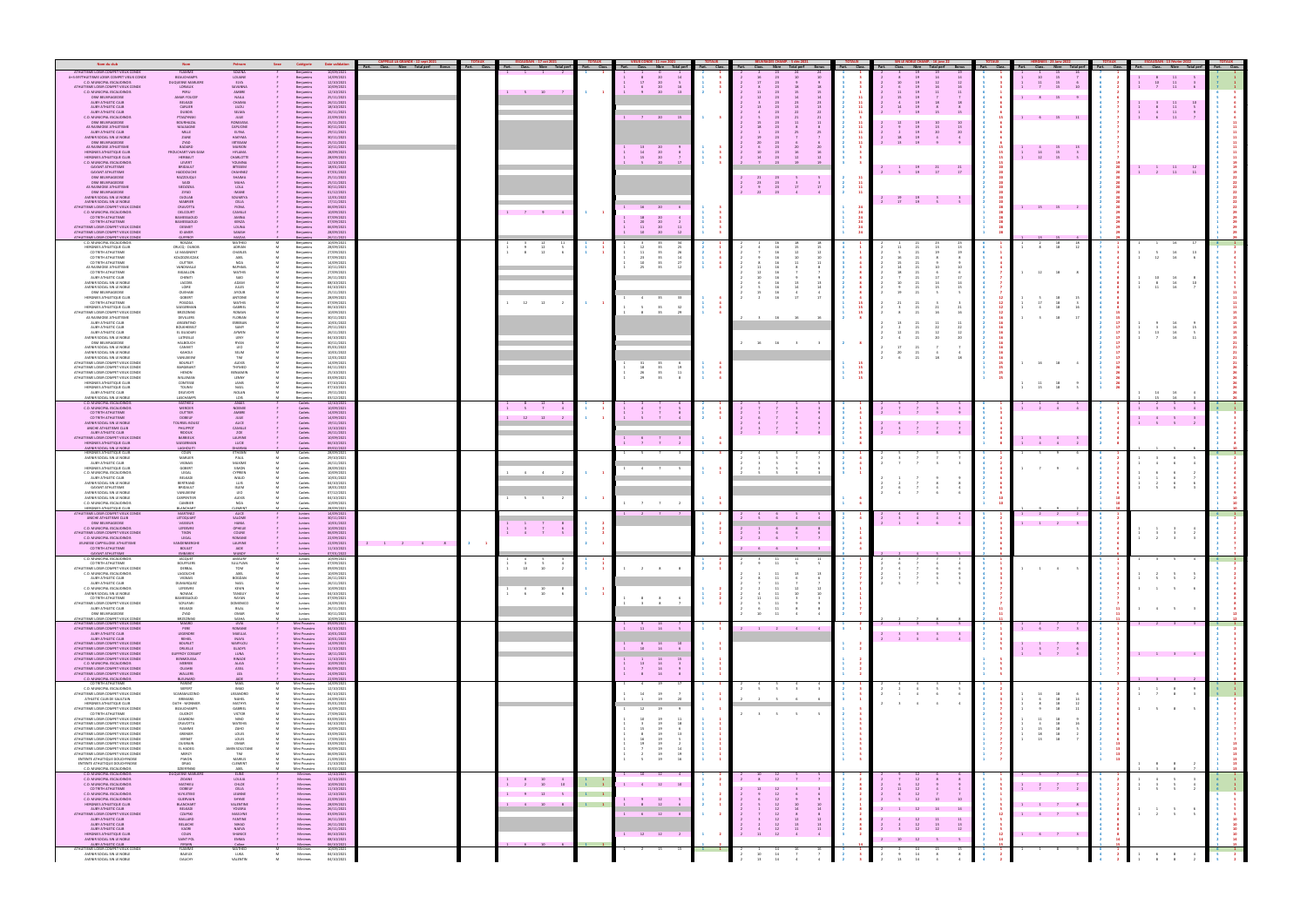| 1/10/2021<br>2/10/2021<br>2/10/2021<br>1/10/2021<br>0/09/2021<br>8/10/2021<br>0/09/2021<br>0/09/2021<br>4/08/2021<br>8/10/2021<br>7/09/2021<br>2/10/2021<br>5/11/2021<br>8/10/2021<br>8/10/2021<br>7/11/2021<br>6/11/2021<br>0/11/2021<br>8/09/2021<br>4/10/2021<br>0/09/2021<br>8/10/2021<br>5/11/2021<br>5/11/2021<br>0/11/2021<br>0/11/2021<br>6/01/2022<br>0/01/2022<br>0/01/2022<br>5/11/2021<br>8/10/2021<br>6/10/2021<br>2/09/2021<br>4/09/2021<br>9/09/2021<br>8/09/2021<br>4/09/2021<br>0/09/2021<br>1/12/2021<br>7/10/2021 | 5/11/2021<br>5/11/2021<br>8/10/2021<br>7/11/2021<br>3/09/2021<br>6/09/2021<br>6/09/2021<br>6/09/2021<br>7/10/2021<br>4/09/2021<br>3/09/2021<br>4/11/2021<br>1/10/2021<br>3/09/2021<br>6/09/2021<br>3/09/2021<br>4/09/2021<br>0/11/2021<br>4/08/2021<br>0/09/2021<br>0/09/2021<br>6/09/2021<br>7/09/2021<br>5/10/2021<br>3/09/2021<br>4/09/2021<br>1/12/2021<br>5/11/2021<br>1/01/2022<br>1/10/2021<br>1/10/2021<br>1/10/2021 | 2/09/2021<br>9/11/2021<br>8/10/2021<br>7/10/2021<br>2/10/2021<br>7/10/2021<br>7/10/2021<br>6/10/2021<br>2/11/2021<br>8/10/2021<br>2/10/2021<br>5/11/2021<br>9/09/2021<br>2/10/2021<br>4/10/2021<br>6/12/2021<br>7/09/2021<br>7/09/2021<br>7/09/2021<br>5/11/2021<br>0/09/2021 | 7/09/2021<br>9/11/2021<br>7/01/2022<br>5/11/2021<br>9/11/2021<br>7/11/2021<br>1/01/2022<br>9/09/2021<br>2/09/2021<br>3/11/2021<br>3/09/2021<br>7/10/2021<br>5/10/2021<br>4/09/2021<br>4/10/2021<br>8/09/2021<br>7/09/2021<br>0/09/2021<br>6/09/2021<br>4/10/2021<br>7/10/2021<br>3/09/2021<br>9/09/2021<br>3/02/2022<br>2/10/2021 | 4/09/2021<br>6/09/2021<br>9/09/2021<br>0/09/2021<br>0/11/2021<br>0/11/2021<br>8/09/2021<br>7/11/2021<br>6/11/2021<br>8/10/2021<br>2/09/2021<br>0/11/2021<br>5/11/2021<br>0/11/2021<br>5/11/2021<br>2/10/2021<br>2/10/2021<br>2/10/2021<br>5/11/2021<br>7/09/2021<br>7/09/2021 | 6/11/2021<br>4/10/2021<br>6/11/2021<br>8/10/2021<br>5/11/2021<br>7/09/2021<br>0/11/2021<br>7/09/2021<br>0/01/2022<br>7/01/2022<br>9/11/2021<br>4/11/2021<br>0/01/2022<br>1/10/2021<br>0/09/2021<br>9/09/2021<br>4/08/2021<br>4/10/2021<br>3/09/2021<br>0/12/2021<br>3/02/2022 |
|--------------------------------------------------------------------------------------------------------------------------------------------------------------------------------------------------------------------------------------------------------------------------------------------------------------------------------------------------------------------------------------------------------------------------------------------------------------------------------------------------------------------------------------|------------------------------------------------------------------------------------------------------------------------------------------------------------------------------------------------------------------------------------------------------------------------------------------------------------------------------------------------------------------------------------------------------------------------------|-------------------------------------------------------------------------------------------------------------------------------------------------------------------------------------------------------------------------------------------------------------------------------|-----------------------------------------------------------------------------------------------------------------------------------------------------------------------------------------------------------------------------------------------------------------------------------------------------------------------------------|-------------------------------------------------------------------------------------------------------------------------------------------------------------------------------------------------------------------------------------------------------------------------------|-------------------------------------------------------------------------------------------------------------------------------------------------------------------------------------------------------------------------------------------------------------------------------|
|                                                                                                                                                                                                                                                                                                                                                                                                                                                                                                                                      |                                                                                                                                                                                                                                                                                                                                                                                                                              |                                                                                                                                                                                                                                                                               |                                                                                                                                                                                                                                                                                                                                   |                                                                                                                                                                                                                                                                               |                                                                                                                                                                                                                                                                               |
|                                                                                                                                                                                                                                                                                                                                                                                                                                                                                                                                      |                                                                                                                                                                                                                                                                                                                                                                                                                              |                                                                                                                                                                                                                                                                               |                                                                                                                                                                                                                                                                                                                                   |                                                                                                                                                                                                                                                                               |                                                                                                                                                                                                                                                                               |
| 8<br>$\blacksquare$ 1<br>9<br>$\overline{\mathbf{3}}$<br>9<br>$\overline{5}$                                                                                                                                                                                                                                                                                                                                                                                                                                                         |                                                                                                                                                                                                                                                                                                                                                                                                                              |                                                                                                                                                                                                                                                                               |                                                                                                                                                                                                                                                                                                                                   |                                                                                                                                                                                                                                                                               | 12                                                                                                                                                                                                                                                                            |
| 3 <sup>2</sup><br>$\blacksquare$<br>$\mathbf{1}$<br>8<br>$6\overline{6}$                                                                                                                                                                                                                                                                                                                                                                                                                                                             |                                                                                                                                                                                                                                                                                                                                                                                                                              |                                                                                                                                                                                                                                                                               |                                                                                                                                                                                                                                                                                                                                   |                                                                                                                                                                                                                                                                               | - 6                                                                                                                                                                                                                                                                           |
| 33<br>$\blacksquare$ 1<br>14<br>19<br>18<br>13<br>30<br>15<br>21<br>29<br>25<br>$36\,$<br>10<br>16<br>17                                                                                                                                                                                                                                                                                                                                                                                                                             | 20<br>41<br>32<br>58<br>34<br>51<br>15<br>57<br>47<br>39<br>$17$<br>19<br>25<br>22<br>52<br>26<br>18<br>37<br>55<br>14<br>49                                                                                                                                                                                                                                                                                                 | 44<br>28<br>48<br>50<br>12<br>36<br>11<br>38                                                                                                                                                                                                                                  | 28<br>17<br>44<br>34<br>38<br>21<br>32<br>$25\,$<br>23<br>41<br>43<br>11<br>19<br>36                                                                                                                                                                                                                                              | 30<br>24<br>15<br>39<br>22<br>29<br>33                                                                                                                                                                                                                                        | 10<br>14<br>12                                                                                                                                                                                                                                                                |
| 36<br>36<br>$36\,$<br>36<br>36<br>36<br>36<br>36<br>36<br>36<br>36<br>36<br>36<br>36<br>36<br>36                                                                                                                                                                                                                                                                                                                                                                                                                                     | 62<br>62<br>62<br>62<br>62<br>62<br>62<br>62<br>62<br>62<br>62<br>62<br>62<br>62<br>62<br>62<br>62<br>62<br>62<br>62<br>62<br>62                                                                                                                                                                                                                                                                                             | 62<br>62<br>62<br>62<br>62<br>62<br>62<br>62<br>62<br>62<br>62<br>62                                                                                                                                                                                                          | 44<br>44<br>44<br>44<br>44<br>44<br>44<br>44<br>44<br>44<br>44<br>44<br>44<br>44<br>44                                                                                                                                                                                                                                            | 44<br>44<br>44<br>44<br>44<br>44<br>44<br>44<br>44<br>44<br>44<br>44<br>44                                                                                                                                                                                                    | 15<br>15<br>15<br>15<br>15                                                                                                                                                                                                                                                    |
| $-5$<br>24<br>19<br>32<br>29<br>20<br>25<br>23<br>17<br>13<br>28<br>22<br>14<br>21                                                                                                                                                                                                                                                                                                                                                                                                                                                   | 44<br>23<br>32<br>30<br>13<br>49<br>17<br>25<br>47<br>45<br>39<br>42<br>63<br>12<br>38<br>46<br>27<br>50<br>15                                                                                                                                                                                                                                                                                                               | 59<br>20<br>36<br>16<br>14<br>52<br>28<br>53<br>60<br>61<br>26<br>62                                                                                                                                                                                                          | 18<br>29<br>12<br>42<br>25<br>14<br>21<br>23<br>35<br>27<br>10                                                                                                                                                                                                                                                                    | 44<br>40<br>43<br>41<br><b>16</b><br>22<br>37<br>31<br>24<br>17<br>45<br>13                                                                                                                                                                                                   | 10<br>14                                                                                                                                                                                                                                                                      |
| $\overline{\mathbf{z}}$<br>$\blacksquare$                                                                                                                                                                                                                                                                                                                                                                                                                                                                                            |                                                                                                                                                                                                                                                                                                                                                                                                                              |                                                                                                                                                                                                                                                                               |                                                                                                                                                                                                                                                                                                                                   |                                                                                                                                                                                                                                                                               |                                                                                                                                                                                                                                                                               |
| $\overline{2}$                                                                                                                                                                                                                                                                                                                                                                                                                                                                                                                       |                                                                                                                                                                                                                                                                                                                                                                                                                              |                                                                                                                                                                                                                                                                               |                                                                                                                                                                                                                                                                                                                                   |                                                                                                                                                                                                                                                                               |                                                                                                                                                                                                                                                                               |
| 21<br>10<br>12<br>14<br>11<br>17<br><b>16</b><br>18<br><b>15</b><br>20<br>13<br>22                                                                                                                                                                                                                                                                                                                                                                                                                                                   | 18                                                                                                                                                                                                                                                                                                                                                                                                                           | 16<br>17<br>12<br>13<br>10<br>15<br>21<br>14<br>11<br>19                                                                                                                                                                                                                      | 18<br>$\Omega$                                                                                                                                                                                                                                                                                                                    | 11<br>14<br>15<br>12<br>16<br>21<br>20<br>13<br>10<br>23<br>19<br>22                                                                                                                                                                                                          | 14<br>12<br>11                                                                                                                                                                                                                                                                |
| 22<br>$\Delta$<br>22<br>22<br>22<br>22<br>22<br>22<br>22<br>22<br>22<br>22<br>22<br>22<br>22<br>22<br>22<br>22<br>22<br>22                                                                                                                                                                                                                                                                                                                                                                                                           | 21<br>21<br>21                                                                                                                                                                                                                                                                                                                                                                                                               | 21<br>21<br>୍ଧ<br>21<br>21<br>21<br>21<br>21<br>21<br>21<br>21<br>21<br>21<br>21<br>21<br>21<br>21<br>21                                                                                                                                                                      | 24<br>- 9<br>24                                                                                                                                                                                                                                                                                                                   | 24<br>24<br>24<br>24<br>24<br>24<br>24<br>24<br>24<br>24<br>24<br>24<br>24<br>-6<br>24<br>24<br>24<br>24<br>24<br>24<br>24                                                                                                                                                    | 14<br>14<br>14<br>14<br>14<br>14<br>14                                                                                                                                                                                                                                        |
| $\overline{a}$<br>15<br>15<br>$20\,$<br>20<br>19<br>19<br>13<br>13<br>23<br>23<br>11<br>11<br>14<br>14<br>24<br>24<br>18<br>18<br>10<br>10 <sub>1</sub><br>12<br>12<br>16<br>16<br>17<br>17                                                                                                                                                                                                                                                                                                                                          | 18<br>18<br>19<br>19                                                                                                                                                                                                                                                                                                                                                                                                         | 21<br>21<br>8<br>12<br>12<br>15<br>15<br>23<br>23<br>11<br>11<br>17<br>17<br>22<br>22<br>14<br>14<br>$20\,$<br>20<br>-9<br>$\Omega$<br>10<br>10<br>13<br>13<br>16<br>16                                                                                                       | 9<br>18<br>18                                                                                                                                                                                                                                                                                                                     | 26<br>26<br>23<br>23<br>22<br>22<br>20<br>20 <sub>2</sub><br>16<br>16<br>13<br>13<br>21<br>21<br>19<br>19<br>12<br>12<br>25<br>25<br>15<br>15<br>11<br>11<br>24<br>24<br>14<br>14<br>17<br>17                                                                                 | 15<br>15<br>10<br>10<br>12<br>12<br>13<br>13<br>11<br>11<br>9<br>14<br>14                                                                                                                                                                                                     |
|                                                                                                                                                                                                                                                                                                                                                                                                                                                                                                                                      |                                                                                                                                                                                                                                                                                                                                                                                                                              |                                                                                                                                                                                                                                                                               |                                                                                                                                                                                                                                                                                                                                   |                                                                                                                                                                                                                                                                               |                                                                                                                                                                                                                                                                               |
| $\blacksquare$<br>11<br><b>11</b><br>11<br>11<br>11<br>11<br>20<br>11<br>11<br>11<br>20<br>20<br>20<br>20<br>20<br>20<br>20                                                                                                                                                                                                                                                                                                                                                                                                          | 12<br>12<br>12<br>21<br>21<br>21<br>21<br>21<br>21<br>21<br>21<br>21<br>21<br>21<br>21<br>21<br>21<br>21<br>21<br>21<br>21<br>21<br>21<br>21<br>21                                                                                                                                                                                                                                                                           | 12<br>21<br>12<br>12<br>12<br>12<br>12                                                                                                                                                                                                                                        | 14<br>14<br>23<br>23<br>23<br>23<br>23<br>23<br>23<br>23<br>23<br>23<br>23<br>23<br>23<br>23<br>23                                                                                                                                                                                                                                | 14<br>14<br>14<br>14<br>14<br>14<br>14                                                                                                                                                                                                                                        | 14<br>14<br>14<br>14<br>14                                                                                                                                                                                                                                                    |
| $\overline{2}$                                                                                                                                                                                                                                                                                                                                                                                                                                                                                                                       |                                                                                                                                                                                                                                                                                                                                                                                                                              |                                                                                                                                                                                                                                                                               |                                                                                                                                                                                                                                                                                                                                   |                                                                                                                                                                                                                                                                               |                                                                                                                                                                                                                                                                               |
| 18<br>$\overline{11}$<br>17<br>13<br>20<br>19<br>21<br>15<br>16<br>12<br>23<br>10<br>-14<br>24<br>25                                                                                                                                                                                                                                                                                                                                                                                                                                 |                                                                                                                                                                                                                                                                                                                                                                                                                              | 12<br>10<br>ᆠᆚ<br>13                                                                                                                                                                                                                                                          | 12                                                                                                                                                                                                                                                                                                                                | 10<br><b>15</b><br>18<br>11<br>-14<br>17<br>$\overline{\mathbf{3}}$<br>16<br>19<br>13                                                                                                                                                                                         | - 6<br>11<br>10<br>12                                                                                                                                                                                                                                                         |
| 25<br>25<br>25<br>25<br>25<br>25<br>25<br>25<br>25<br>25<br>25<br>25<br>25<br>25<br>25<br>25<br>25<br>25<br>25<br>25<br>25<br>25                                                                                                                                                                                                                                                                                                                                                                                                     | 15                                                                                                                                                                                                                                                                                                                                                                                                                           | 15<br>15<br>15<br>15<br>15<br>15<br>15<br>15<br>15<br>15<br>15<br>15                                                                                                                                                                                                          | 19<br>19<br>19<br>19<br>19                                                                                                                                                                                                                                                                                                        | 19<br>19/<br>19<br>19<br>19<br>19<br>19<br>19<br>19<br>19<br>19<br>19<br>19<br>19                                                                                                                                                                                             | 14<br>14<br>14<br>14<br>14<br>14<br>14<br>14<br>14<br>14<br>14                                                                                                                                                                                                                |
| 10<br>22<br>19<br>17<br>20<br>26<br>11<br>15<br>27<br>21<br>13<br>12<br>16<br>24<br>18<br>14                                                                                                                                                                                                                                                                                                                                                                                                                                         | 14                                                                                                                                                                                                                                                                                                                                                                                                                           | 13<br>11<br>16<br>12<br>15<br>10<br>17<br>-5                                                                                                                                                                                                                                  | 15<br>18<br>10<br>16<br>20 <sub>2</sub>                                                                                                                                                                                                                                                                                           | 17<br>12<br>14<br>13<br>11<br>19<br>21                                                                                                                                                                                                                                        | 11<br>14<br>12<br>10<br>16<br>13                                                                                                                                                                                                                                              |
| 10<br>22<br>19<br>17<br>20<br>26<br>11<br>15<br>27<br>21<br>13<br>12<br>16<br>24<br>18<br>14                                                                                                                                                                                                                                                                                                                                                                                                                                         | 14                                                                                                                                                                                                                                                                                                                                                                                                                           | 13<br>11<br>16<br>12<br>15<br>10<br>17<br>$5\overline{5}$                                                                                                                                                                                                                     | 15<br>18<br>10<br>16<br>20                                                                                                                                                                                                                                                                                                        | 17<br>12<br>14<br>13<br>11<br>19<br>21                                                                                                                                                                                                                                        | 11<br>14<br>12<br>10<br>16<br>13<br>$5\overline{5}$                                                                                                                                                                                                                           |

| AUBY ATHLETIC CLUB                                                                                  | GORA                                              | LOAN                                              | M           | <b>Minimes</b>                         | 26/11/2021                             |
|-----------------------------------------------------------------------------------------------------|---------------------------------------------------|---------------------------------------------------|-------------|----------------------------------------|----------------------------------------|
| AVENIR SOCIAL SIN LE NOBLE                                                                          | <b>MOULDI</b>                                     | SAHEL                                             | M           | <b>Minimes</b>                         | 04/10/2021                             |
| <b>AUBY ATHLETIC CLUB</b>                                                                           | <b>VIGNAIS</b>                                    | <b>ALEXIAN</b>                                    | M           | <b>Minimes</b>                         | 26/11/2021                             |
| AVENIR SOCIAL SIN LE NOBLE                                                                          | ALLARD                                            | <b>MATHYS</b>                                     | M           | <b>Minimes</b>                         | 08/10/2021                             |
| OSM BEUVRAGEOISE                                                                                    | <b>AMAR YOUCEF</b>                                | SAJID                                             | M           | <b>Minimes</b>                         | 25/11/2021                             |
| CO TRITH ATHLETISME                                                                                 | <b>BOUFFLERS</b>                                  | <b>DONOVAN</b>                                    | M           | Minimes                                | 07/09/2021                             |
| AVENIR SOCIAL SIN LE NOBLE                                                                          | <b>IZGAGHAN</b>                                   | <b>YOUNES</b>                                     | M           | <b>Minimes</b>                         | 30/11/2021                             |
| CO TRITH ATHLETISME                                                                                 | <b>HAUTECOEUR</b>                                 | <b>THOMAS</b>                                     | M           | <b>Minimes</b>                         | 27/09/2021                             |
| AUBY ATHLETIC CLUB                                                                                  | <b>DUBOIS</b>                                     | <b>NEDIM</b>                                      | M           | <b>Minimes</b>                         | 10/01/2022                             |
| <b>GAYANT ATHLETISME</b>                                                                            | <b>MAHI</b>                                       | YANIS                                             | M           | Minimes                                | 07/01/2022                             |
| <b>AUBY ATHLETIC CLUB</b>                                                                           | <b>BELAICHE</b>                                   | <b>NAWFEL</b>                                     | M           | <b>Minimes</b>                         | 29/11/2021                             |
| AVENIR SOCIAL SIN LE NOBLE                                                                          | PEREIRA                                           | <b>LUCA</b>                                       | M           | <b>Minimes</b>                         | 24/11/2021                             |
| AUBY ATHLETIC CLUB                                                                                  | <b>DUMARQUEZ</b>                                  | <b>RAYAN</b>                                      | M           | <b>Minimes</b>                         | 10/01/2022                             |
| CO TRITH ATHLETISME                                                                                 | VANDENEECKHOUTTE                                  | <b>BAPTISTE</b>                                   | M           | Minimes                                | 11/10/2021                             |
| ATHLETISME LOISIR COMPET VIEUX CONDE                                                                | <b>BARBIEUX</b>                                   | <b>CORENTIN</b>                                   | M           | Minimes                                | 10/09/2021                             |
| ATHLETISME LOISIR COMPET VIEUX CONDE                                                                | <b>WALLET</b>                                     | <b>XAVIER</b>                                     | M           | <b>Minimes</b>                         | 09/09/2021                             |
| CO TRITH ATHLETISME                                                                                 | <b>CHERUBIN</b>                                   | <b>MAXIME</b>                                     | M           | <b>Minimes</b>                         | 24/08/2021                             |
| ATHLETISME LOISIR COMPET VIEUX CONDE                                                                | MAZARI                                            | <b>FAEL</b>                                       | M           | <b>Minimes</b>                         | 04/10/2021                             |
| ATHLETISME LOISIR COMPET VIEUX CONDE                                                                | WILLEMAN                                          | <b>EVAN</b>                                       | M           | <b>Minimes</b>                         | 03/09/2021                             |
| CO TRITH ATHLETISME                                                                                 | GODARD                                            | <b>ETIENNE</b>                                    | M           | <b>Minimes</b>                         | 20/12/2021                             |
| DENAIN ATHLETIQUE CLUB                                                                              | YAHIAOUI                                          | <b>MEDHI</b>                                      | M           | <b>Minimes</b>                         | 03/02/2022                             |
| ATHLETISME LOISIR COMPET VIEUX CONDE                                                                | <b>BEAUCHAMPS</b>                                 | <b>ALICIA</b>                                     | F.          | Moustiques                             | 14/09/2021                             |
| ATHLETISME LOISIR COMPET VIEUX CONDE                                                                | <b>BOULANGER</b>                                  | <b>ELIA</b>                                       | F           | Moustiques                             | 06/09/2021                             |
| ATHLETISME LOISIR COMPET VIEUX CONDE                                                                | <b>MAGRO</b>                                      | <b>GIULIA</b>                                     | F           | Moustiques                             | 09/09/2021                             |
| C.O. MUNICIPAL ESCAUDINOIS                                                                          | <b>MATHIEU</b>                                    | <b>MANON</b>                                      | F           | Moustiques                             | 10/09/2021                             |
| AS RAISMOISE ATHLETISME                                                                             | <b>LAMBERT</b>                                    | <b>KAINA</b>                                      | F           | Moustiques                             | 10/11/2021                             |
| <b>AUBY ATHLETIC CLUB</b>                                                                           | <b>BIDZINSKI</b>                                  | LANA                                              |             | Moustiques                             | 10/11/2021                             |
| ATHLETISME LOISIR COMPET VIEUX CONDE                                                                | <b>ID AMER</b>                                    | <b>IHSSANE</b>                                    | F.          | Moustiques                             | 28/09/2021                             |
| AVENIR SOCIAL SIN LE NOBLE                                                                          | <b>BAROLAT - MASSOLE</b>                          | <b>ANNA-LYNE</b>                                  |             | Moustiques                             | 17/11/2021                             |
| <b>AUBY ATHLETIC CLUB</b>                                                                           | <b>EL GUADARI</b>                                 | <b>SAFIYA</b>                                     |             | Moustiques                             | 26/11/2021                             |
| <b>AUBY ATHLETIC CLUB</b>                                                                           | <b>RINGOT</b>                                     | <b>MELIANA</b>                                    |             | Moustiques                             | 18/10/2021                             |
| C.O. MUNICIPAL ESCAUDINOIS                                                                          | PTASZYNSKI                                        | <b>LOLA</b>                                       | F.          | <b>Moustiques</b>                      | 22/09/2021                             |
| <b>OSM BEUVRAGEOISE</b>                                                                             | <b>HALBOUCH</b>                                   | <b>AMBRINE</b>                                    | F.          | Moustiques                             | 30/11/2021                             |
| OSM BEUVRAGEOISE                                                                                    | <b>MESSAD</b>                                     | <b>HAILA</b>                                      | F           | Moustiques                             | 25/11/2021                             |
| AVENIR SOCIAL SIN LE NOBLE                                                                          | YACHOU                                            | <b>HIND</b>                                       | F           | Moustiques                             | 30/11/2021                             |
| ATHLETIC CLUB DE SAULTAIN                                                                           | LASSELIN                                          | <b>CLARA</b>                                      | F.          | Moustiques                             | 05/11/2021                             |
| C.O. MUNICIPAL ESCAUDINOIS                                                                          | AMAZOZ                                            | <b>NISRINE</b>                                    | F           | Moustiques                             | 12/10/2021                             |
| C.O. MUNICIPAL ESCAUDINOIS                                                                          | <b>FADEL</b>                                      | <b>JEANNE</b>                                     | F           | Moustiques                             | 12/10/2021                             |
| C.O. MUNICIPAL ESCAUDINOIS                                                                          | <b>FADEL</b>                                      | <b>JULIE</b>                                      | F           | Moustiques                             | 12/10/2021                             |
| ATHLETIC CLUB DE SAULTAIN                                                                           | <b>RIMAUX</b>                                     | <b>EVANE</b>                                      | F           | Moustiques                             | 05/11/2021                             |
| CO TRITH ATHLETISME                                                                                 | <b>COPLO</b>                                      | <b>NAELLE</b>                                     | F.          | Moustiques                             | 27/09/2021                             |
| CO TRITH ATHLETISME                                                                                 | <b>CONREUR</b>                                    | AMELIE                                            | F           | Moustiques                             | 07/09/2021                             |
| CO TRITH ATHLETISME                                                                                 | <b>POGODA</b>                                     | ALIZE                                             | F           | Moustiques                             | 07/09/2021                             |
| <b>AUBY ATHLETIC CLUB</b>                                                                           | <b>BAROIS</b>                                     | <b>EMMA</b>                                       | F           | Moustiques                             | 29/11/2021                             |
| <b>GAYANT ATHLETISME</b>                                                                            | <b>BRIDAULT</b>                                   | <b>AMIRA</b>                                      | F           | Moustiques                             | 07/01/2022                             |
| OSM BEUVRAGEOISE                                                                                    | <b>MESSAD</b>                                     | <b>DANYA</b>                                      | F           | Moustiques                             | 25/11/2021                             |
| ATHLETISME LOISIR COMPET VIEUX CONDE                                                                | <b>POTAR</b>                                      | <b>SEPHORA</b>                                    | F.          | Moustiques                             | 29/11/2021                             |
| AVENIR SOCIAL SIN LE NOBLE                                                                          | <b>MABRIER</b>                                    | <b>JADE</b>                                       | F           | Moustiques                             | 17/11/2021                             |
| AS RAISMOISE ATHLETISME                                                                             | <b>MALSAGNE</b>                                   | <b>VIOLETTE</b>                                   | F           | Moustiques                             | 11/01/2022                             |
| ATHLETISME LOISIR COMPET VIEUX CONDE                                                                | <b>FOURNIER</b>                                   | <b>MANON</b>                                      | F           | Moustiques                             | 09/09/2021                             |
| C.O. MUNICIPAL ESCAUDINOIS                                                                          | PTASZYNSKI                                        | <b>FANNY</b>                                      | F           | Moustiques                             | 22/09/2021                             |
| ENTENTE ATHLETIQUE DOUCHYNOISE                                                                      | <b>BACHIRI</b>                                    | AMEL                                              | F           | Moustiques                             | 03/11/2021                             |
| ATHLETISME LOISIR COMPET VIEUX CONDE                                                                | <b>COUPLET</b>                                    | <b>YLANA</b>                                      | F           | Moustiques                             | 03/09/2021                             |
| HERGNIES ATHLETIQUE CLUB                                                                            | DELESCAUT                                         | <b>CLEA</b>                                       | F           | Moustiques                             | 07/10/2021                             |
| ATHLETISME LOISIR COMPET VIEUX CONDE                                                                | <b>HENON</b>                                      | <b>NOEMIE</b>                                     | F           | Moustiques                             | 25/10/2021                             |
| ATHLETIC CLUB DE SAULTAIN                                                                           | <b>LEVEL</b>                                      | <b>ANAIS</b>                                      | F           | Moustiques                             | 24/09/2021                             |
| ATHLETISME LOISIR COMPET VIEUX CONDE                                                                | <b>MAOUCHE</b>                                    | <b>FERIEL</b>                                     | F.          | Moustiques                             | 04/10/2021                             |
| ATHLETISME LOISIR COMPET VIEUX CONDE                                                                | <b>MAZIANI</b>                                    | <b>JANNA</b>                                      | F.          | Moustiques                             | 28/09/2021                             |
| ATHLETISME LOISIR COMPET VIEUX CONDE                                                                | MERSAHALI                                         | LAMIA                                             | F           | Moustiques                             | 17/09/2021                             |
| ATHLETISME LOISIR COMPET VIEUX CONDE                                                                | <b>MILLOT</b>                                     | <b>ILONA</b>                                      | F           | Moustiques                             | 30/09/2021                             |
| ATHLETISME LOISIR COMPET VIEUX CONDE                                                                | <b>PICAVEZ</b>                                    | <b>NAYA</b>                                       | F.          | Moustiques                             | 06/09/2021                             |
| ATHLETISME LOISIR COMPET VIEUX CONDE                                                                | <b>RYCKEBOER</b>                                  | <b>ROMANE</b>                                     | F.          | Moustiques                             | 04/10/2021                             |
| ATHLETISME LOISIR COMPET VIEUX CONDE                                                                | SCARAMUZZINO                                      | <b>ELISEA</b>                                     | F.          | Moustiques                             | 27/10/2021                             |
| ATHLETISME LOISIR COMPET VIEUX CONDE                                                                | <b>SZLAPKA</b>                                    | <b>MANON</b>                                      |             | Moustiques                             | 03/09/2021                             |
| ATHLETISME LOISIR COMPET VIEUX CONDE                                                                | <b>LOISON</b>                                     | <b>ALICE</b>                                      | F.          | Moustiques                             | 09/09/2021                             |
| C.O. MUNICIPAL ESCAUDINOIS                                                                          | <b>BENALI</b>                                     | <b>MELINA</b>                                     |             | Moustiques                             | 03/02/2022                             |
| C.O. MUNICIPAL ESCAUDINOIS                                                                          | <b>DZIERYNSKI</b>                                 | LAURE                                             | F           | Moustiques                             | 12/10/2021                             |
| C.O. MUNICIPAL ESCAUDINOIS                                                                          | <b>LENNE</b>                                      | <b>LEYNA</b>                                      | F           | Moustiques                             | 22/09/2021                             |
| ENTENTE ATHLETIQUE DOUCHYNOISE                                                                      | <b>PHILIPPON</b>                                  | <b>ELISA</b>                                      | F           | Moustiques                             | 29/11/2021                             |
| ATHLETISME LOISIR COMPET VIEUX CONDE                                                                | CATTELAIN                                         | <b>CYLIAN</b>                                     | M           | Moustiques                             | 18/10/2021                             |
| HERGNIES ATHLETIQUE CLUB                                                                            | <b>DATH MONNIER</b>                               | <b>THYMEO</b>                                     | M           | Moustiques                             | 07/10/2021                             |
| <b>C.O. MUNICIPAL ESCAUDINOIS</b>                                                                   | <b>DUQUESNE MARLIERE</b>                          | LOUKA                                             | M           | Moustiques                             | 12/10/2021                             |
| HERGNIES ATHLETIQUE CLUB                                                                            | <b>GILLERON</b>                                   | <b>BASTIEN</b>                                    | M           | Moustiques                             | 07/10/2021                             |
| HERGNIES ATHLETIQUE CLUB                                                                            | LE GAL                                            | <b>MARTIN</b>                                     | M           | Moustiques                             | 07/10/2021                             |
| HERGNIES ATHLETIQUE CLUB                                                                            | <b>LEROY</b>                                      | GASPARD                                           | M           | Moustiques                             | 06/10/2021                             |
| HERGNIES ATHLETIQUE CLUB                                                                            | <b>WICKAERT</b>                                   | <b>BAPTISTE</b>                                   | M           | Moustiques                             | 02/11/2021                             |
| <b>AUBY ATHLETIC CLUB</b>                                                                           | <b>GUERLAIN</b>                                   | <b>ESTEBAN</b>                                    | M           | Moustiques                             | 18/10/2021                             |
| C.O. MUNICIPAL ESCAUDINOIS                                                                          | ZIDANE                                            | KAIS                                              | M           | Moustiques                             | 12/10/2021                             |
| C.O. MUNICIPAL ESCAUDINOIS                                                                          | <b>BOUSINIERE</b>                                 | <b>AARON</b>                                      | M           | Moustiques                             | 15/11/2021                             |
| ATHLETISME LOISIR COMPET VIEUX CONDE                                                                | <b>GIGLIOTTI</b>                                  | <b>TIMO</b>                                       | M           | Moustiques                             | 09/09/2021                             |
| C.O. MUNICIPAL ESCAUDINOIS                                                                          | <b>LEVERT</b>                                     | <b>DJIBRIL YASSIN</b>                             | M           | Moustiques                             | 12/10/2021                             |
| ATHLETISME LOISIR COMPET VIEUX CONDE                                                                | <b>DEMARCQ</b>                                    | SANDRO                                            | M           | Moustiques                             | 14/10/2021                             |
| C.O. MUNICIPAL ESCAUDINOIS                                                                          | <b>MAZINGUE</b>                                   | <b>TIMEO</b>                                      | M           | Moustiques                             | 06/12/2021                             |
| CO TRITH ATHLETISME                                                                                 | DE DECKER                                         | <b>LUCAS</b>                                      | M           | Moustiques                             | 27/09/2021                             |
| CO TRITH ATHLETISME                                                                                 | <b>DESSAINT</b>                                   | <b>ANTIME</b>                                     | M           | Moustiques                             | 27/09/2021                             |
| CO TRITH ATHLETISME                                                                                 | <b>SEILLIER</b>                                   | RAPHAEL                                           | M           | Moustiques                             | 27/09/2021                             |
| OSM BEUVRAGEOISE                                                                                    | <b>BEDDIAF</b>                                    | <b>MARWANE</b>                                    | M           | Moustiques                             | 25/11/2021                             |
| C.O. MUNICIPAL ESCAUDINOIS                                                                          | BOUCHEZ-TROVATO                                   | <b>ARONNE</b>                                     | M           | Moustiques                             | 10/09/2021                             |
| OSM BEUVRAGEOISE                                                                                    | <b>CHERRAF</b>                                    | <b>BILEL</b>                                      | M           | Moustiques                             | 25/11/2021                             |
| OSM BEUVRAGEOISE                                                                                    | MESSAD                                            | <b>ILYES</b>                                      | M           | Moustiques                             | 25/11/2021                             |
| AUBY ATHLETIC CLUB                                                                                  | PLANQUE                                           | <b>NOAH</b>                                       | M           | Moustiques                             | 18/10/2021                             |
| AUBY ATHLETIC CLUB                                                                                  | <b>GASPART</b>                                    | <b>CLEMENT</b>                                    | M           | Moustiques                             | 17/11/2021                             |
| ATHLETISME LOISIR COMPET VIEUX CONDE                                                                | CAMBONI                                           | <b>ELIO</b>                                       | M           | Moustiques                             | 03/09/2021                             |
| ATHLETISME LOISIR COMPET VIEUX CONDE                                                                | <b>CRAVOTTA</b>                                   | <b>MAHEL</b>                                      | М           | Moustiques                             | 06/09/2021                             |
| ATHLETISME LOISIR COMPET VIEUX CONDE                                                                | LEFEBVRE                                          | <b>TIBO</b>                                       | M           | Moustiques                             | 06/09/2021                             |
| ATHLETISME LOISIR COMPET VIEUX CONDE                                                                | LEFEBVRE                                          | <b>TOM</b>                                        | M           | Moustiques                             | 06/09/2021                             |
| ATHLETISME LOISIR COMPET VIEUX CONDE                                                                | VERDAVAINE                                        | LIVIO                                             | M           | Moustiques                             | 27/10/2021                             |
| ATHLETISME LOISIR COMPET VIEUX CONDE                                                                | <b>PATRIS</b>                                     | <b>MAEL</b>                                       | M           | Moustiques                             | 14/09/2021                             |
| ATHLETISME LOISIR COMPET VIEUX CONDE                                                                | <b>ALATI</b>                                      | <b>ALESSIO</b>                                    | M           | Moustiques                             | 03/09/2021                             |
| ATHLETISME LOISIR COMPET VIEUX CONDE                                                                | <b>BARGIBANT</b>                                  | <b>HUGO</b>                                       | M           | Moustiques                             | 04/11/2021                             |
| ENTENTE ATHLETIQUE DOUCHYNOISE                                                                      | <b>BOURE</b>                                      | <b>HECTOR</b>                                     | ${\sf M}$   | Moustiques                             | 21/10/2021                             |
| ATHLETISME LOISIR COMPET VIEUX CONDE                                                                | <b>CRETEL</b>                                     | EDGAR                                             | M           | Moustiques                             | 03/09/2021                             |
| ATHLETISME LOISIR COMPET VIEUX CONDE                                                                | <b>DESMET</b>                                     | <b>THEO</b>                                       | M           | Moustiques                             | 06/09/2021                             |
| ATHLETISME LOISIR COMPET VIEUX CONDE                                                                | <b>DESSE</b>                                      | <b>ETHAN</b>                                      | M           | Moustiques                             | 03/09/2021                             |
| ATHLETISME LOISIR COMPET VIEUX CONDE                                                                | <b>DESSE</b>                                      | <b>HUGO</b>                                       | M           | Moustiques                             | 24/09/2021                             |
| ATHLETISME LOISIR COMPET VIEUX CONDE<br>CO TRITH ATHLETISME<br>ATHLETISME LOISIR COMPET VIEUX CONDE | <b>DRUELLE</b><br><b>MASCART</b><br><b>MILLOT</b> | <b>QUENTIN</b><br><b>GIULIANO</b><br><b>ILANN</b> | M<br>M      | Moustiques<br>Moustiques               | 10/11/2021<br>24/08/2021               |
| C.O. MUNICIPAL ESCAUDINOIS<br>ATHLETISME LOISIR COMPET VIEUX CONDE                                  | <b>OUAHMADI FOUQUET</b><br><b>OZIARD</b>          | <b>YBRAHIM</b><br>CELIAN                          | M<br>M<br>M | Moustiques<br>Moustiques               | 30/09/2021<br>10/09/2021<br>06/09/2021 |
| CO TRITH ATHLETISME<br>ATHLETISME LOISIR COMPET VIEUX CONDE                                         | SAUL<br><b>STEFANIAK</b>                          | <b>THOMAS</b><br><b>THIBAUT</b>                   | M<br>M      | Moustiques<br>Moustiques<br>Moustiques | 07/09/2021<br>25/10/2021               |
| ATHLETISME LOISIR COMPET VIEUX CONDE                                                                | SZLAPKA                                           | <b>HUGO</b>                                       | M           | Moustiques                             | 03/09/2021                             |
| ATHLETISME LOISIR COMPET VIEUX CONDE                                                                | VERSCHUEREN                                       | <b>AURELE</b>                                     | M           | Moustiques                             | 24/09/2021                             |
| ATHLETISME LOISIR COMPET VIEUX CONDE                                                                | <b>BARKAT</b>                                     | <b>MOHAMED</b>                                    | M           | Moustiques                             | 01/12/2021                             |
| ATHLETIC CLUB DE SAULTAIN                                                                           | LASSELIN                                          | VALENTIN                                          | M           | Moustiques                             | 05/11/2021                             |
| ATHLETIC CLUB DE SAULTAIN                                                                           | YAHIAOUI                                          | SAMY                                              | ${\sf M}$   | Moustiques                             | 11/01/2022                             |
| ENTENTE ATHLETIQUE DOUCHYNOISE                                                                      | <b>BERA</b>                                       | <b>EMILE</b>                                      | M           | Moustiques                             | 21/10/2021                             |
| CO TRITH ATHLETISME                                                                                 | <b>DOBEUF</b>                                     | <b>RUBEN</b>                                      | M           | Moustiques                             | 11/10/2021                             |
| C.O. MUNICIPAL ESCAUDINOIS                                                                          | <b>DRAG</b>                                       | <b>MATHIS</b>                                     | M           | Moustiques                             | 21/10/2021                             |
| ENTENTE ATHLETIQUE DOUCHYNOISE                                                                      | <b>GAUDRY</b>                                     | <b>TRISTAN</b>                                    | M           | Moustiques                             | 21/10/2021                             |
| C.O. MUNICIPAL ESCAUDINOIS                                                                          | LAKOMY                                            | <b>LOUKAS</b>                                     | M           | Moustiques                             | 12/10/2021                             |
| C.O. MUNICIPAL ESCAUDINOIS                                                                          | <b>PIESYK</b>                                     | <b>NOE</b>                                        | M           | Moustiques                             | 12/10/2021                             |
| ENTENTE ATHLETIQUE DOUCHYNOISE                                                                      | <b>YACKX</b>                                      | Thimothé                                          | M           | Moustiques                             | 21/10/2021                             |
| C.O. MUNICIPAL ESCAUDINOIS                                                                          | <b>CAPRON</b>                                     | <b>EMMA</b>                                       | F.          | Poussins                               | 10/09/2021                             |
| <b>AUBY ATHLETIC CLUB</b>                                                                           | <b>DUFOUR</b>                                     | <b>JANELLE</b>                                    | F           | <b>Poussins</b>                        | 18/10/2021                             |
| <b>C.O. MUNICIPAL ESCAUDINOIS</b>                                                                   | <b>MAZINGUE</b>                                   | <b>INES</b>                                       | F           | Poussins                               | 10/09/2021                             |
| <b>C.O. MUNICIPAL ESCAUDINOIS</b>                                                                   | <b>POTIEZ</b>                                     | <b>MARION</b>                                     |             | Poussins                               | 10/09/2021                             |
| CO TRITH ATHLETISME                                                                                 | <b>MILICE</b>                                     | <b>LYNA</b>                                       |             | <b>Poussins</b>                        | 24/08/2021                             |
| <b>AUBY ATHLETIC CLUB</b>                                                                           | <b>RINGOT</b>                                     | <b>SHARONE</b>                                    |             | Poussins                               | 18/10/2021                             |
| CO TRITH ATHLETISME                                                                                 | LE MAIGNENT                                       | <b>LOUISE</b>                                     |             | Poussins                               | 27/09/2021                             |
| <b>C.O. MUNICIPAL ESCAUDINOIS</b>                                                                   | <b>TEBBI</b>                                      | <b>MILA</b>                                       |             | <b>Poussins</b>                        | 12/10/2021                             |
| OSM BEUVRAGEOISE                                                                                    | <b>KHALEF</b>                                     | <b>AMBRINE</b>                                    |             | Poussins                               | 25/11/2021                             |
| <b>AUBY ATHLETIC CLUB</b>                                                                           | <b>CARLIER</b>                                    | <b>CHLOE</b>                                      |             | <b>Poussins</b>                        | 18/10/2021                             |
| <b>AUBY ATHLETIC CLUB</b>                                                                           | <b>CARLIER</b>                                    | <b>ZOE</b>                                        |             | Poussins                               | 18/10/2021                             |
| AVENIR SOCIAL SIN LE NOBLE                                                                          | <b>DEMAN LECLERC</b>                              | <b>LUCIANNA</b>                                   |             | Poussins                               | 17/11/2021                             |
| <b>AUBY ATHLETIC CLUB</b>                                                                           | <b>BELAICHE</b>                                   | <b>SIHAM</b>                                      |             | <b>Poussins</b>                        | 26/11/2021                             |
| OSM BEUVRAGEOISE                                                                                    | <b>BENSERADJ</b>                                  | <b>HIBA</b>                                       | F           | Poussins                               | 30/11/2021                             |
| HERGNIES ATHLETIQUE CLUB                                                                            | <b>FROUCHART</b>                                  | <b>LESLY</b>                                      |             | Poussins                               | 28/09/2021                             |
| ATHLETISME LOISIR COMPET VIEUX CONDE                                                                | <b>DEMARCQ</b>                                    | <b>ELYA</b>                                       |             | <b>Poussins</b>                        | 14/10/2021                             |
| C.O. MUNICIPAL ESCAUDINOIS                                                                          | <b>MERCIER</b>                                    | <b>LUCY</b>                                       |             | Poussins                               | 10/09/2021                             |
| AVENIR SOCIAL SIN LE NOBLE                                                                          | <b>WESTEEL</b>                                    | <b>ANAIS</b>                                      |             | <b>Poussins</b>                        | 08/10/2021                             |
| <b>OSM BEUVRAGEOISE</b>                                                                             | AMAR-YOUCEF                                       | <b>JIHAD</b>                                      |             | Poussins                               | 25/11/2021                             |
| OSM BEUVRAGEOISE                                                                                    | <b>BAUDRIN</b>                                    | <b>IMANE</b>                                      |             | Poussins                               | 25/11/2021                             |
| AS RAISMOISE ATHLETISME                                                                             | SIEDZIZKA                                         | <b>LOUISE</b>                                     |             | <b>Poussins</b>                        | 30/11/2021                             |
| AVENIR SOCIAL SIN LE NOBLE                                                                          | <b>BEGOT</b>                                      | SARAH                                             |             | Poussins                               | 30/11/2021                             |
| AVENIR SOCIAL SIN LE NOBLE                                                                          | <b>BENAULT</b>                                    | <b>CLEMENCE</b>                                   |             | Poussins                               | 06/01/2022                             |
| <b>AUBY ATHLETIC CLUB</b>                                                                           | <b>DUMARQUEZ</b>                                  | <b>MYRIAM</b>                                     |             | <b>Poussins</b>                        | 10/01/2022                             |
| <b>AUBY ATHLETIC CLUB</b>                                                                           | <b>LEROY</b>                                      | <b>LOUNA</b>                                      |             | Poussins                               | 10/01/2022                             |
| OSM BEUVRAGEOISE                                                                                    | <b>OURAZOUK</b>                                   | <b>DOUNYA</b>                                     | F           | <b>Poussins</b>                        | 25/11/2021                             |
| AVENIR SOCIAL SIN LE NOBLE                                                                          | ZIEMBINSKI                                        | <b>MONIA</b>                                      |             | Poussins                               | 08/10/2021                             |
| <b>AUBY ATHLETIC CLUB</b>                                                                           | <b>FIRMIN</b>                                     | <b>FAUSTINE</b>                                   |             | Poussins                               | 06/10/2021                             |
| ATHLETISME LOISIR COMPET VIEUX CONDE                                                                | <b>COSTE</b>                                      | <b>ROXANE</b>                                     |             | <b>Poussins</b>                        | 22/09/2021                             |
| ATHLETIC CLUB DE SAULTAIN                                                                           | <b>LEVEL</b>                                      | <b>MAELYS</b>                                     |             | Poussins                               | 24/09/2021                             |
| ATHLETISME LOISIR COMPET VIEUX CONDE                                                                | <b>MAGRO</b>                                      | <b>ELEANA</b>                                     |             | Poussins                               | 09/09/2021                             |
| HERGNIES ATHLETIQUE CLUB                                                                            | <b>MENARD</b>                                     | <b>ISOLINE</b>                                    |             | Poussins                               | 28/09/2021                             |
| ATHLETISME LOISIR COMPET VIEUX CONDE                                                                | <b>MERCY</b>                                      | <b>LISE</b>                                       |             | Poussins                               | 14/09/2021                             |
| <b>C.O. MUNICIPAL ESCAUDINOIS</b>                                                                   | SARRAZIN                                          | <b>JULIANE</b>                                    | F           | Poussins                               | 10/09/2021                             |
| ATHLETISME LOISIR COMPET VIEUX CONDE                                                                | <b>BARKAT</b>                                     | <b>INES</b>                                       |             | Poussins                               | 01/12/2021                             |
| HERGNIES ATHLETIQUE CLUB                                                                            | <b>CRUCQ-DUBOIS</b>                               | <b>LIVIA</b>                                      | F.          | Poussins                               | 07/10/2021                             |

| 4<br>4<br>4<br>4<br>4<br>4<br>4<br>3<br>2<br>$\overline{\mathbf{2}}$<br>$\overline{\mathbf{2}}$<br>$\overline{\mathbf{2}}$<br>$\overline{\mathbf{2}}$<br>$\overline{\mathbf{2}}$<br>1<br>1<br>1                                           | $\frac{2}{2}$<br>$\overline{\mathbf{2}}$<br>$\overline{\mathbf{2}}$<br>$\overline{\mathbf{2}}$<br>$\overline{\mathbf{2}}$<br>$\overline{2}$<br>${\bf 11}$<br>$\mathbf{12}$<br>12<br>12<br>12<br>12<br>12<br>18<br>18<br>18<br><b>18</b> | $\mathbf{1}$<br>$\mathbf 1$                                                                                                                                          | 6<br>$\bf 8$                                                                                                                                          | $\,8$<br>$\bf 8$                                                  | 4<br>$\overline{2}$                                                                                                     | 4<br>4<br>4<br>4<br>4<br>4<br>4<br>3<br>$\overline{\mathbf{2}}$<br>$\overline{\mathbf{2}}$<br>2<br>$\overline{\mathbf{2}}$<br>$\overline{\mathbf{2}}$<br>$\overline{\mathbf{2}}$<br>$\overline{\mathbf{2}}$<br>$\overline{\mathbf{2}}$<br>$\mathbf{1}$<br>$\mathbf{1}$                                                                                                                                                                         | $\frac{2}{2}$<br>$\overline{\mathbf{2}}$<br>$\overline{\mathbf{c}}$<br>$\overline{\mathbf{c}}$<br>$\overline{\mathbf{c}}$<br>$\overline{\mathbf{2}}$<br>$\bf{11}$<br>12<br>12<br>12<br>${\bf 12}$<br>${\bf 12}$<br>${\bf 12}$<br>${\bf 12}$<br>12<br>20<br>20 | $\begin{array}{c} 1 \\ 1 \\ 1 \end{array}$<br>$\begin{array}{c} 1 \\ 1 \end{array}$                                                                                                                                            | 5<br>$\overline{\mathcal{I}}$<br>$\overline{2}$<br>4<br>$\mathbf 1$                                                                  | 8<br>8<br>8<br>8<br>8                                                                                                                 | 5<br>$\overline{\mathbf{3}}$<br>8<br>6<br>$\mathsf{g}\,$                                                                    | 5<br>5<br>5<br>4<br>4<br>4<br>4<br>3<br>3<br>3<br>$\overline{\mathbf{2}}$<br>$\overline{\mathbf{2}}$<br>$\overline{\mathbf{2}}$<br>$\overline{\mathbf{2}}$<br>$\overline{\mathbf{2}}$<br>$\overline{\mathbf{2}}$<br>$\mathbf{1}$<br>$\mathbf{1}$                                                                                                                                                                                                                 | $\frac{2}{2}$<br>$\overline{\mathbf{2}}$<br>$\overline{\mathbf{7}}$<br>$\overline{\mathbf{z}}$<br>$\overline{\mathbf{z}}$<br>$\overline{\mathbf{z}}$<br>11<br>11<br>11<br>14<br>14<br>14<br>14<br>14<br>14<br>20<br>20                                                  |
|-------------------------------------------------------------------------------------------------------------------------------------------------------------------------------------------------------------------------------------------|-----------------------------------------------------------------------------------------------------------------------------------------------------------------------------------------------------------------------------------------|----------------------------------------------------------------------------------------------------------------------------------------------------------------------|-------------------------------------------------------------------------------------------------------------------------------------------------------|-------------------------------------------------------------------|-------------------------------------------------------------------------------------------------------------------------|------------------------------------------------------------------------------------------------------------------------------------------------------------------------------------------------------------------------------------------------------------------------------------------------------------------------------------------------------------------------------------------------------------------------------------------------|---------------------------------------------------------------------------------------------------------------------------------------------------------------------------------------------------------------------------------------------------------------|--------------------------------------------------------------------------------------------------------------------------------------------------------------------------------------------------------------------------------|--------------------------------------------------------------------------------------------------------------------------------------|---------------------------------------------------------------------------------------------------------------------------------------|-----------------------------------------------------------------------------------------------------------------------------|------------------------------------------------------------------------------------------------------------------------------------------------------------------------------------------------------------------------------------------------------------------------------------------------------------------------------------------------------------------------------------------------------------------------------------------------------------------|-------------------------------------------------------------------------------------------------------------------------------------------------------------------------------------------------------------------------------------------------------------------------|
| 1<br>1<br>5<br>5<br>5<br>5<br>5<br>5<br>5<br>4<br>4<br>4<br>3<br>4<br>4<br>4<br>3<br>3<br>3<br>3<br>3<br>$\overline{\mathbf{2}}$<br>$\overline{\mathbf{2}}$                                                                               | 18<br>$\mathbf{1}$<br>${\bf 1}$<br>$\mathbf{1}$<br>$\mathbf{1}$<br>$\mathbf{1}$<br>$\mathbf{1}$<br>$\mathbf{1}$<br>8<br>$\bf{8}$<br>8<br>14<br>8<br>8<br>$\pmb{8}$<br>14<br>14<br>14<br>14<br>14<br>20<br>20                            | $\mathbf{1}$<br>$\mathbf 1$<br>$\mathbf 1$<br>$\mathbf 1$<br>$\mathbf 1$<br>$\mathbf 1$<br>$\mathbf 1$<br>$\mathbf{1}$<br>$\mathbf{1}$<br>$\mathbf 1$                | $\overline{7}$<br>$\mathbf 1$<br>$\overline{a}$<br>$\bf 8$<br>$\overline{\mathbf{3}}$<br>$10\,$<br>$\boldsymbol{9}$<br>$14\,$<br>15<br>$\overline{7}$ | $\,$ 8 $\,$<br>16<br>16<br>16<br>16<br>16<br>16<br>16<br>16<br>16 | $\mathbf{3}$<br>$17\,$<br>$14\,$<br>$10\,$<br>$15\,$<br>$8\phantom{.}$<br>$9\,$<br>$\overline{4}$<br>$\mathbf{3}$<br>11 | $\mathbf{1}$<br>${\bf 1}$<br>$6\phantom{1}6$<br>6<br>6<br>6<br>6<br>5<br>5<br>4<br>4<br>4<br>4<br>4<br>4<br>4<br>4<br>3<br>3<br>3<br>3<br>3<br>3                                                                                                                                                                                                                                                                                               | 20<br>20<br>$\mathbf{1}$<br>$\mathbf{1}$<br>$\mathbf{1}$<br>$\mathbf{1}$<br>$\mathbf{1}$<br>$\boldsymbol{6}$<br>$\overline{\mathbf{6}}$<br>8<br>8<br>8<br>8888<br>8<br><b>16</b><br>16<br><b>16</b><br><b>16</b><br>${\bf 16}$<br>${\bf 16}$                  | $\mathbf{1}$<br>$\mathbf 1$<br>$\mathbf 1$<br>$\mathbf{1}$<br>$\mathbf 1$<br>$\mathbf 1$<br>$\mathbf 1$<br>$\mathbf{1}$<br>$\mathbf 1$<br>$\mathbf{1}$<br>$\mathbf 1$<br>$\mathbf{1}$<br>$\begin{array}{c} 1 \\ 1 \end{array}$ | 3<br>4<br>$\mathbf{1}$<br>6<br>3<br>$11\,$<br>$12\,$<br>13<br>$\boldsymbol{9}$<br>$\overline{7}$<br>$18\,$<br>14<br>$17\,$<br>$21\,$ | $\,8\,$<br>$21\,$<br>$21\,$<br>$21\,$<br>$21\,$<br>$21\,$<br>$21\,$<br>$21\,$<br>$21\,$<br>21<br>$21\,$<br>${\bf 21}$<br>21<br>$21\,$ | $\overline{7}$<br>19<br>$22\,$<br>17<br>$20\,$<br>12<br>11<br>10<br>14<br>16<br>5<br>9<br>$\overline{6}$<br>$\overline{2}$  | $\mathbf{1}$<br>$\mathbf{1}$<br>$\mathbf{1}$<br>$\overline{7}$<br>$\overline{7}$<br>$\overline{7}$<br>$\overline{7}$<br>$6\phantom{a}$<br>6<br>6<br>5<br>5<br>5<br>5<br>4<br>4<br>4<br>4<br>4<br>4<br>4<br>3<br>3<br>3                                                                                                                                                                                                                                           | 20<br>20<br>20<br>$\mathbf{1}$<br>$\mathbf{1}$<br>$\mathbf{1}$<br>$\mathbf{1}$<br>5<br>5<br>5<br>8<br>${\bf 8}$<br>8<br>$\boldsymbol{8}$<br>$\mathbf{12}$<br>$\mathbf{12}$<br>$\mathbf{12}$<br>$\bf 12$<br>$\bf 12$<br>$\mathbf{12}$<br>$\mathbf{12}$<br>19<br>19<br>19 |
| $\overline{\mathbf{2}}$<br>$\overline{\mathbf{2}}$<br>2<br>$\overline{\mathbf{2}}$<br>$\overline{\mathbf{2}}$<br>$\overline{\mathbf{2}}$<br>$\overline{\mathbf{2}}$<br>1<br>1<br>1<br>1<br>1<br>1<br>1<br>1<br>1<br>1<br>1<br>1<br>1<br>1 | 20<br>20<br>20<br>20<br>20<br>20<br>20<br>29<br>29<br>29<br>29<br>29<br>29<br>29<br>29<br>29<br>29<br>29<br>29<br>29<br>29<br>29                                                                                                        | $\mathbf 1$<br>$\mathbf{1}$<br>$\mathbf{1}$                                                                                                                          | $\boldsymbol{6}$<br>$11\,$<br>$12\,$                                                                                                                  | 16<br>$16\,$<br>16                                                | 12<br>7 <sup>7</sup><br>$\boldsymbol{6}$                                                                                | 3<br>$\overline{\mathbf{2}}$<br>$\overline{\mathbf{2}}$<br>$\overline{\mathbf{2}}$<br>$\overline{\mathbf{2}}$<br>$\overline{\mathbf{2}}$<br>$\overline{\mathbf{2}}$<br>$\overline{\mathbf{2}}$<br>$\mathbf{1}$<br>$\mathbf{1}$<br>$\mathbf{1}$<br>$\mathbf{1}$<br>$\mathbf{1}$<br>$\mathbf{1}$<br>$\mathbf{1}$<br>$\mathbf{1}$<br>$\mathbf{1}$<br>$\mathbf{1}$<br>$\mathbf{1}$<br>$\mathbf{1}$<br>$\mathbf{1}$<br>$\mathbf{1}$<br>$\mathbf{1}$ | ${\bf 16}$<br>23<br>23<br>23<br>23<br>23<br>23<br>23<br>30<br>30<br>30<br>30<br>30<br>30<br>30<br>30<br>30<br>30<br>30<br>30<br>30<br>30<br>30                                                                                                                | $\mathbf{1}$<br>$\mathbf 1$<br>$\mathbf 1$<br>$\mathbf{1}$<br>$\mathbf 1$                                                                                                                                                      | $\mathsf S$<br>$10\,$<br>$15\,$<br>16<br>8                                                                                           | ${\bf 21}$<br>$21\,$<br>$21\,$<br>21<br>21                                                                                            | $18\,$<br>13<br>$\bf 8$<br>$\overline{7}$<br>15                                                                             | 3<br>3<br>3<br>$\overline{\mathbf{2}}$<br>$\overline{\mathbf{2}}$<br>$\overline{\mathbf{2}}$<br>$\overline{\mathbf{2}}$<br>$\overline{\mathbf{2}}$<br>$\overline{\mathbf{2}}$<br>$\mathbf{1}$<br>$\mathbf{1}$<br>$\mathbf{1}$<br>$\mathbf{1}$<br>$\mathbf{1}$<br>$\mathbf{1}$<br>$\mathbf{1}$<br>$\mathbf{1}$<br>$\mathbf{1}$<br>$\mathbf{1}$<br>$\mathbf{1}$<br>$\mathbf{1}$<br>$\mathbf{1}$<br>$\mathbf{1}$<br>$\mathbf{1}$<br>$\mathbf{1}$                    | 19<br>19<br>19<br>25<br>25<br>25<br>25<br>25<br>25<br>31<br>31<br>31<br>31<br>31<br>31<br>31<br>31<br>31<br>31<br>31<br>31<br>31<br>31<br>31<br>31                                                                                                                      |
| 5<br>5<br>5<br>5<br>5<br>5<br>5<br>5<br>5<br>4<br>3<br>3<br>3<br>2<br>2<br>2<br>$\overline{\mathbf{2}}$<br>2<br>2<br>2<br>2<br>$\overline{\mathbf{2}}$                                                                                    | $\mathbf{1}$<br>$\mathbf{1}$<br>$\mathbf{1}$<br>$\mathbf{1}$<br>$\mathbf{1}$<br>$\mathbf{1}$<br>$\mathbf{1}$<br>$\mathbf{1}$<br>$\mathbf{1}$<br>10<br>11<br>11<br>11<br>13<br>13<br>13<br>13<br>13<br>13<br>13<br>13<br>13              | $\mathbf{1}$<br>$\mathbf 1$<br>$\mathbf 1$<br>$\mathbf{1}$<br>$\mathbf 1$<br>$\mathbf 1$<br>$\mathbf 1$<br>$\mathbf{1}$<br>$\mathbf 1$<br>$\mathbf 1$<br>$\mathbf 1$ | $17\,$<br>${\bf 28}$<br>23<br>$22\,$<br>$10\,$<br>$\overline{a}$<br>$24\,$<br>$\bf 8$<br>19<br>$\mathbf{3}$<br>34                                     | 35<br>35<br>35<br>35<br>35<br>35<br>35<br>35<br>35<br>35<br>35    | $20\,$<br>9<br>$14\,$<br>$15\,$<br>$27\,$<br>33<br>$13\,$<br>29<br>18<br>$34\,$<br>$\mathbf{3}$                         | 6<br>6<br>6<br>6<br>6<br>6<br>6<br>5<br>5<br>4<br>4<br>4<br>4<br>3<br>$\overline{\mathbf{2}}$<br>$\overline{\mathbf{2}}$<br>$\overline{\mathbf{2}}$<br>$\overline{\mathbf{2}}$<br>$\overline{\mathbf{2}}$<br>$\overline{\mathbf{2}}$<br>$\overline{\mathbf{2}}$<br>$\overline{\mathbf{2}}$                                                                                                                                                     | $\mathbf{1}$<br>$\mathbf{1}$<br>$\mathbf{1}$<br>$\mathbf{1}$<br>$\mathbf{1}$<br>$\mathbf{1}$<br>$\mathbf 1$<br>8<br>8<br>10<br>${\bf 10}$<br>${\bf 10}$<br>10<br>14<br>15<br>15<br>15<br>15<br>15<br>15<br>15<br>15                                           | $\mathbf 1$<br>$\mathbf 1$<br>$\mathbf 1$<br>$\mathbf{1}$<br>$\mathbf 1$<br>$\mathbf 1$<br>$\mathbf{1}$<br>$\mathbf 1$<br>$\mathbf 1$<br>$\mathbf 1$<br>$\mathbf{1}$<br>$\mathbf 1$                                            | 19<br>20<br>$\overline{4}$<br>5<br>$\overline{2}$<br>8<br>$\mathbf 1$<br>$12\,$<br>$17\,$<br>$\overline{7}$<br>9<br>10               | 21<br>$21\,$<br>21<br>$21\,$<br>21<br>21<br>21<br>${\bf 21}$<br>$21\,$<br>$21\,$<br>$21\,$<br>21                                      | $\overline{\mathbf{r}}$<br>$\mathbf{3}$<br>19<br>18<br>21<br>15<br>$22\,$<br>11<br>6<br>16<br>14<br>13                      | $\mathbf{1}$<br>$\mathbf{1}$<br>$\overline{7}$<br>$6\phantom{a}$<br>$6\phantom{a}$<br>$6\phantom{a}$<br>6<br>6<br>$6\phantom{a}$<br>6<br>$\boldsymbol{6}$<br>5<br>5<br>5<br>4<br>4<br>3<br>3<br>$\overline{\mathbf{3}}$<br>$\overline{\mathbf{2}}$<br>$\overline{\mathbf{2}}$<br>$\overline{\mathbf{2}}$<br>$\overline{\mathbf{2}}$<br>$\overline{\mathbf{2}}$                                                                                                   | 31<br>31<br>$\mathbf{1}$<br>$\overline{\mathbf{2}}$<br>$\overline{\mathbf{2}}$<br>$\frac{2}{2}$<br>$\overline{\mathbf{2}}$<br>$\frac{2}{2}$<br>$\overline{\mathbf{2}}$<br>10<br>10<br>${\bf 10}$<br>13<br>13<br>15<br><b>15</b><br>15<br>18<br>18<br>18<br>18<br>18     |
| $\overline{\mathbf{2}}$<br>1<br>1<br>1<br>1<br>1<br>1<br>1<br>1<br>1<br>1<br>1<br>1<br>1<br>1<br>1<br>1<br>1<br>1<br>1<br>1<br>1<br>1                                                                                                     | 13<br>24<br>24<br>24<br>24<br>24<br>24<br>24<br>24<br>24<br>24<br>24<br>24<br>24<br>24<br>24<br>24<br>24<br>24<br>24<br>24<br>24<br>24                                                                                                  | $\mathbf{1}$<br>$\mathbf 1$<br>$\mathbf{1}$<br>$\mathbf 1$<br>$\mathbf{1}$<br>$\mathbf{1}$                                                                           | 12<br>$20\,$<br>15<br>32<br>$21\,$<br>$\mathsf S$                                                                                                     | 35<br>35<br>35<br>35<br>35<br>35                                  | $25\,$<br>17<br>22<br>5<br>16<br>$32\,$                                                                                 | $\overline{\mathbf{2}}$<br>2<br>$\overline{2}$<br>$\overline{\mathbf{2}}$<br>$\overline{\mathbf{2}}$<br>$\overline{\mathbf{2}}$<br>$\mathbf{1}$<br>$\mathbf{1}$<br>$\mathbf{1}$<br>$\mathbf{1}$<br>$\mathbf{1}$<br>$\mathbf{1}$<br>$\mathbf{1}$<br>$\mathbf{1}$<br>$\mathbf{1}$<br>$\mathbf{1}$<br>$\mathbf{1}$<br>$\mathbf{1}$<br>$\mathbf{1}$<br>$\mathbf{1}$<br>$\mathbf{1}$<br>$\mathbf{1}$<br>$\mathbf{1}$<br>$\mathbf{1}$                | 15<br>${\bf 15}$<br>15<br><b>15</b><br>15<br>15<br>29<br>29<br>29<br>29<br>29<br>29<br>29<br>29<br>29<br>29<br>29<br>29<br>29<br>29<br>29<br>29<br>29<br>29                                                                                                   | $\mathbf 1$                                                                                                                                                                                                                    | $20\,$                                                                                                                               | $21\,$                                                                                                                                | $\mathbf{3}$                                                                                                                | $\overline{\mathbf{2}}$<br>$\overline{\mathbf{2}}$<br>$\overline{2}$<br>$\overline{\mathbf{2}}$<br>$\overline{\mathbf{2}}$<br>$\overline{\mathbf{2}}$<br>$\overline{\mathbf{2}}$<br>$\mathbf{1}$<br>$\mathbf{1}$<br>$\mathbf{1}$<br>$\mathbf{1}$<br>$\mathbf{1}$<br>$\mathbf{1}$<br>$\mathbf{1}$<br>$\mathbf{1}$<br>$\mathbf{1}$<br>$\mathbf{1}$<br>$\mathbf{1}$<br>$\mathbf{1}$<br>$\mathbf{1}$<br>$\mathbf{1}$<br>$\mathbf{1}$<br>$\mathbf{1}$<br>$\mathbf{1}$ | 18<br><b>18</b><br>18<br>18<br>18<br><b>18</b><br>18<br>30<br>30<br>30<br>30<br>30<br>30<br>30<br>30<br>30<br>30<br>30<br>30<br>30<br>30<br>30<br>30<br>30                                                                                                              |
| 6<br>6<br>5                                                                                                                                                                                                                               | 1<br>1<br>3                                                                                                                                                                                                                             | $\mathbf 1$<br>$\mathbf 1$<br>$\mathbf{1}$<br>$\mathbf{1}$                                                                                                           | 33<br>35<br>$16\,$<br>12                                                                                                                              | 35<br>35<br>$21\,$<br>21                                          | $\overline{\mathbf{r}}$<br>$\overline{2}$<br>7 <sup>7</sup><br>$11\,$                                                   | $\mathbf{1}$<br>$\mathbf{1}$<br>$\overline{\mathbf{z}}$<br>6<br>6                                                                                                                                                                                                                                                                                                                                                                              | 29<br>29<br>$\mathbf{1}$<br>$\mathbf{z}$<br>$\overline{\mathbf{c}}$                                                                                                                                                                                           | $\mathbf{1}$<br>$\mathbf{1}$<br>$\mathbf 1$<br>$\mathbf 1$<br>$\mathbf{1}$<br>$\mathbf 1$<br>$\mathbf 1$<br>$\mathbf{1}$<br>$\mathbf{1}$<br>$\mathbf{1}$                                                                       | 18<br>19<br>14<br>15<br>$21\,$<br>16<br>$\mathbf{3}$<br>$14\,$<br>5<br>$\,$ 6 $\,$                                                   | $21\,$<br>$21\,$<br>21<br>$21\,$<br>$21\,$<br>${\bf 21}$<br>21<br>$20\,$<br>20<br>$20\,$                                              | 5<br>$\overline{\mathbf{r}}$<br>9<br>$\begin{array}{c} 8 \\ 2 \end{array}$<br>$\boldsymbol{7}$<br>20<br>$\bf 8$<br>17<br>16 | $\mathbf{1}$<br>$\mathbf{1}$<br>$\mathbf{1}$<br>$\mathbf{1}$<br>$\mathbf{1}$<br>$\mathbf{1}$<br>$\mathbf{1}$<br>$\mathbf{1}$<br>$\mathbf{1}$<br>$\bf{8}$<br>7<br>$\overline{\mathbf{z}}$                                                                                                                                                                                                                                                                         | 30<br>30<br>30<br>30<br>30<br>30<br>30<br>30<br>30<br>$\mathbf{1}$<br>2<br>$\overline{\mathbf{2}}$                                                                                                                                                                      |
| 5<br>5<br>5<br>5<br>5<br>4<br>4<br>4<br>4<br>4<br>4<br>3                                                                                                                                                                                  | 3<br>3<br>3<br>3<br>3<br>$\boldsymbol{9}$<br>$\overline{9}$<br>9<br>$\boldsymbol{9}$<br>9<br>$\boldsymbol{9}$<br>15                                                                                                                     | $\mathbf 1$<br>$\mathbf{1}$<br>$\mathbf{1}$<br>$\mathbf{1}$                                                                                                          | $\overline{\mathbf{4}}$<br>$\bf 8$<br>$\mathbf 1$<br>$20\,$                                                                                           | $21\,$<br>21<br>$21\,$<br>$21\,$                                  | 19<br>$15\,$<br>$22\,$<br>$\mathbf{3}$                                                                                  | 6<br>6<br>5<br>5<br>5<br>5<br>4<br>4<br>4<br>4<br>4<br>4                                                                                                                                                                                                                                                                                                                                                                                       | $\overline{\mathbf{2}}$<br>$\overline{\mathbf{2}}$<br>$\boldsymbol{6}$<br>$\boldsymbol{6}$<br>$\boldsymbol{6}$<br>$\boldsymbol{6}$<br>${\bf 10}$<br>10<br>${\bf 10}$<br>10<br>10<br>${\bf 10}$                                                                | $\mathbf 1$<br>$\mathbf{1}$<br>$\mathbf 1$<br>$\mathbf 1$<br>$\mathbf 1$<br>$\mathbf{1}$<br>$\mathbf 1$                                                                                                                        | $\boldsymbol{7}$<br>$\mathbf{1}$<br>15<br>$10\,$<br>16<br>$17\,$<br>19                                                               | $20\,$<br>$20\,$<br>$20\,$<br>$20\,$<br>$20\,$<br>$20\,$<br>$20\,$                                                                    | 15<br>21<br>$\overline{7}$<br>$12\,$<br>6<br>5<br>3                                                                         | $\overline{\mathbf{z}}$<br>6<br>6<br>$6\phantom{a}$<br>6<br>5<br>5<br>5<br>5<br>4<br>4<br>4                                                                                                                                                                                                                                                                                                                                                                      | $\overline{\mathbf{2}}$<br>5<br>5<br>5<br>5<br>9<br>9<br>9<br>9<br>13<br>13<br>13                                                                                                                                                                                       |
| 3<br>3<br>$\overline{\mathbf{2}}$<br>$\overline{\mathbf{2}}$<br>$\overline{\mathbf{2}}$<br>$\overline{\mathbf{2}}$<br>2<br>$\overline{\mathbf{2}}$<br>2<br>$\overline{\mathbf{2}}$<br>$\overline{\mathbf{2}}$                             | <b>15</b><br>15<br>18<br>18<br>18<br><b>18</b><br><b>18</b><br>18<br>18<br>18<br>18                                                                                                                                                     | $\mathbf{1}$                                                                                                                                                         | $\overline{9}$                                                                                                                                        | $21\,$                                                            | 14                                                                                                                      | 4<br>3<br>$\overline{\mathbf{2}}$<br>$\overline{\mathbf{2}}$<br>$\overline{\mathbf{2}}$<br>$\overline{\mathbf{2}}$<br>2<br>$\overline{\mathbf{2}}$<br>$\overline{\mathbf{2}}$<br>$\overline{\mathbf{2}}$<br>$\overline{\mathbf{2}}$                                                                                                                                                                                                            | 10<br>${\bf 17}$<br>18<br>18<br>18<br>18<br>18<br>18<br>18<br>18<br>18                                                                                                                                                                                        | $\mathbf{1}$<br>$\mathbf 1$                                                                                                                                                                                                    | 9<br>$12\,$                                                                                                                          | $20\,$<br>$20\,$                                                                                                                      | $13\,$<br>$10\,$                                                                                                            | 4<br>4<br>3<br>$\overline{\mathbf{2}}$<br>$\overline{\mathbf{2}}$<br>$\overline{\mathbf{2}}$<br>$\overline{\mathbf{2}}$<br>$\overline{\mathbf{2}}$<br>$\overline{\mathbf{2}}$<br>$\overline{\mathbf{2}}$<br>$\overline{\mathbf{2}}$                                                                                                                                                                                                                              | 13<br>13<br>18<br>19<br>19<br>19<br>19<br>19<br>19<br>19<br>19                                                                                                                                                                                                          |
| $\overline{\mathbf{2}}$<br>1<br>1<br>1<br>1<br>1<br>1<br>1                                                                                                                                                                                | 18<br>28<br>28<br>28<br>28<br>28<br>28<br>28                                                                                                                                                                                            | $\mathbf{1}$<br>$\mathbf 1$                                                                                                                                          | 11<br>19                                                                                                                                              | 21<br>21                                                          | 12<br>$\overline{a}$                                                                                                    | $\overline{\mathbf{2}}$<br>$\mathbf{1}$<br>$\mathbf{1}$<br>$\mathbf{1}$<br>$\mathbf{1}$<br>$\mathbf{1}$<br>$\mathbf{1}$<br>1<br>1<br>$\mathbf{1}$                                                                                                                                                                                                                                                                                              | 18<br>28<br>28<br>28<br>28<br>28<br>28<br>28<br>28<br>28                                                                                                                                                                                                      | $\mathbf{1}$                                                                                                                                                                                                                   | $18\,$                                                                                                                               | $20\,$                                                                                                                                | $\overline{\mathbf{r}}$                                                                                                     | $\overline{\mathbf{2}}$<br>$\overline{\mathbf{2}}$<br>$\mathbf{1}$<br>$\mathbf{1}$<br>$\mathbf{1}$<br>$\mathbf{1}$<br>$\mathbf{1}$<br>1<br>$\mathbf{1}$<br>$\mathbf{1}$                                                                                                                                                                                                                                                                                          | 19<br>19<br>29<br>29<br>29<br>29<br>29<br>29<br>29<br>29                                                                                                                                                                                                                |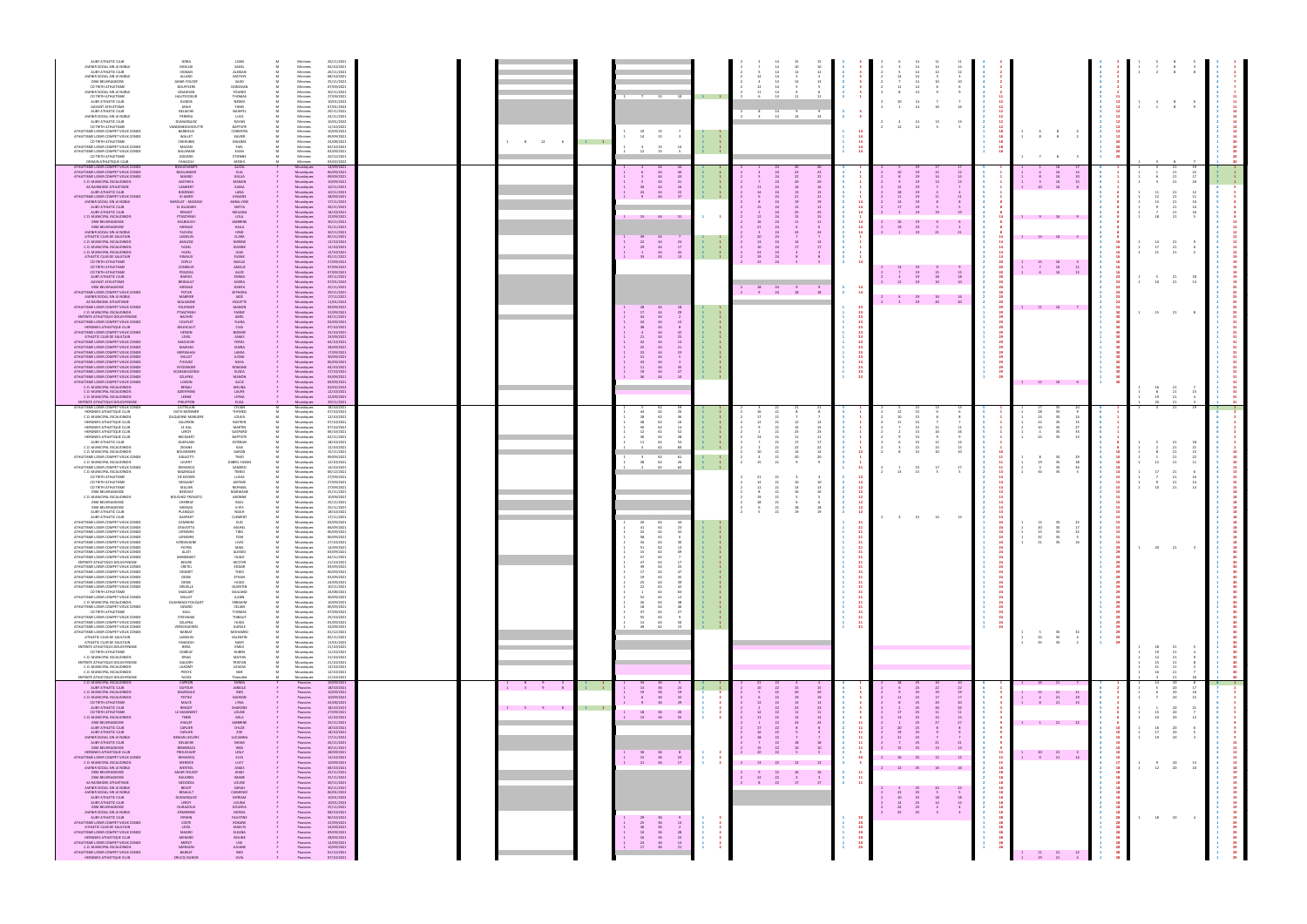| <b>HERGNIES ATHLETIQUE CLUB</b><br><b>AUBY ATHLETIC CLUB</b>                 |                                           | <b>NAWEL</b>                       | F       | Poussins               |                                                                                                                                                                                                                                                                                                                                                                                                                                                                                          |
|------------------------------------------------------------------------------|-------------------------------------------|------------------------------------|---------|------------------------|------------------------------------------------------------------------------------------------------------------------------------------------------------------------------------------------------------------------------------------------------------------------------------------------------------------------------------------------------------------------------------------------------------------------------------------------------------------------------------------|
|                                                                              | <b>TOUNSI</b><br><b>LAKRI</b>             | <b>SYRINE</b>                      | F       | <b>Poussins</b>        | 07/10/2021<br>10/02/2022                                                                                                                                                                                                                                                                                                                                                                                                                                                                 |
| <b>C.O. MUNICIPAL ESCAUDINOIS</b><br>C.O. MUNICIPAL ESCAUDINOIS              | <b>OUANANE</b><br>VASSEUR                 | <b>SELMA</b><br><b>YLAN</b>        | F<br>M  | Poussins<br>Poussins   | 10/09/2021<br>10/09/2021                                                                                                                                                                                                                                                                                                                                                                                                                                                                 |
| C.O. MUNICIPAL ESCAUDINOIS                                                   | <b>ROSZAK</b>                             | <b>NOLAN</b>                       | M       | Poussins               | 10/09/2021                                                                                                                                                                                                                                                                                                                                                                                                                                                                               |
| AS RAISMOISE ATHLETISME<br>HERGNIES ATHLETIQUE CLUB                          | <b>DEBIEVE</b><br>LE GAL                  | <b>THIBAULT</b><br>VALENTIN        | M<br>M  | Poussins<br>Poussins   | 10/11/2021<br>06/10/2021                                                                                                                                                                                                                                                                                                                                                                                                                                                                 |
| HERGNIES ATHLETIQUE CLUB                                                     | LEROY                                     | <b>SIMEON</b>                      | M       | Poussins               | 06/10/2021                                                                                                                                                                                                                                                                                                                                                                                                                                                                               |
| AS RAISMOISE ATHLETISME<br>ATHLETISME LOISIR COMPET VIEUX CONDE              | <b>STHOREZ</b><br><b>ID AMER</b>          | <b>ANTHONY</b><br>MOHAMED AMINE    | M<br>M  | Poussins<br>Poussins   | 10/11/2021<br>28/09/2021                                                                                                                                                                                                                                                                                                                                                                                                                                                                 |
| AS RAISMOISE ATHLETISME                                                      | <b>BAUDOUX</b>                            | <b>MARTIN</b>                      | M       | Poussins               | 10/11/2021                                                                                                                                                                                                                                                                                                                                                                                                                                                                               |
| OSM BEUVRAGEOISE<br><b>AUBY ATHLETIC CLUB</b>                                | <b>KHALEF</b><br><b>BLONAROWICZ</b>       | <b>KASSIM</b><br><b>THEO</b>       | M<br>M  | Poussins<br>Poussins   | 25/11/2021<br>18/10/2021                                                                                                                                                                                                                                                                                                                                                                                                                                                                 |
| AVENIR SOCIAL SIN LE NOBLE                                                   | <b>DARQUES</b>                            | <b>ROBIN</b>                       | M       | Poussins               | 04/10/2021                                                                                                                                                                                                                                                                                                                                                                                                                                                                               |
| AVENIR SOCIAL SIN LE NOBLE<br>AVENIR SOCIAL SIN LE NOBLE                     | <b>DUPONT JAWORSKI</b><br><b>VERHOEYE</b> | <b>NOE</b><br>VALENTIN             | M<br>M  | Poussins<br>Poussins   | 08/10/2021<br>04/10/2021                                                                                                                                                                                                                                                                                                                                                                                                                                                                 |
| <b>AUBY ATHLETIC CLUB</b>                                                    | <b>VIGNAIS</b>                            | <b>GREGORY</b>                     | M       | Poussins               | 18/10/2021                                                                                                                                                                                                                                                                                                                                                                                                                                                                               |
| C.O. MUNICIPAL ESCAUDINOIS<br>ATHLETISME LOISIR COMPET VIEUX CONDE           | <b>EMBOUAZZA</b><br><b>GANCHEGUI</b>      | CAMIL<br><b>TOM</b>                | M<br>M  | Poussins<br>Poussins   | 12/10/2021<br>10/09/2021                                                                                                                                                                                                                                                                                                                                                                                                                                                                 |
| <b>AUBY ATHLETIC CLUB</b>                                                    | <b>AUTIN</b>                              | ADAM                               | M       | Poussins               | 18/10/2021                                                                                                                                                                                                                                                                                                                                                                                                                                                                               |
| OSM BEUVRAGEOISE<br>AS RAISMOISE ATHLETISME                                  | <b>DAHEK</b><br><b>HUGUET</b>             | ADAME<br>ZACHARY                   | M<br>M  | Poussins<br>Poussins   | 25/11/2021<br>30/11/2021                                                                                                                                                                                                                                                                                                                                                                                                                                                                 |
| OSM BEUVRAGEOISE                                                             | MESSAD                                    | AMJAD                              | M       | Poussins               | 25/11/2021                                                                                                                                                                                                                                                                                                                                                                                                                                                                               |
| AS RAISMOISE ATHLETISME<br>C.O. MUNICIPAL ESCAUDINOIS                        | <b>ROBERT</b><br><b>AMAZOZ</b>            | <b>BASTIEN</b><br>SOHEIL           | M<br>M  | Poussins<br>Poussins   | 30/11/2021<br>25/10/2021                                                                                                                                                                                                                                                                                                                                                                                                                                                                 |
| CO TRITH ATHLETISME                                                          | <b>DESPRET</b>                            | <b>TIMEO</b>                       | M       | Poussins               | 27/09/2021                                                                                                                                                                                                                                                                                                                                                                                                                                                                               |
| C.O. MUNICIPAL ESCAUDINOIS<br>CO TRITH ATHLETISME                            | <b>HUREZ</b><br>PETIT                     | <b>NOAM</b><br><b>CLEMENT</b>      | M<br>M  | Poussins<br>Poussins   | 22/09/2021<br>25/10/2021                                                                                                                                                                                                                                                                                                                                                                                                                                                                 |
| C.O. MUNICIPAL ESCAUDINOIS                                                   | <b>BENKADDOUR</b>                         | ZINEDINE                           | M       | Poussins               | 12/10/2021                                                                                                                                                                                                                                                                                                                                                                                                                                                                               |
| CO TRITH ATHLETISME<br><b>GAYANT ATHLETISME</b>                              | <b>DESSAINT</b><br><b>HADDOUCHE</b>       | <b>BAPTISTE</b><br>ABDELMAJID      | M<br>M  | Poussins<br>Poussins   | 27/09/2021<br>07/01/2022                                                                                                                                                                                                                                                                                                                                                                                                                                                                 |
| C.O. MUNICIPAL ESCAUDINOIS                                                   | <b>BAHRI</b>                              | <b>NAHEL</b>                       | M       | Poussins               | 12/10/2021                                                                                                                                                                                                                                                                                                                                                                                                                                                                               |
| C.O. MUNICIPAL ESCAUDINOIS<br>C.O. MUNICIPAL ESCAUDINOIS                     | OUAHMADI-FOUQUET<br><b>HELOIR</b>         | YASSIN-AZIZ<br>LENAEL              | M<br>M  | Poussins<br>Poussins   | 10/09/2021<br>10/09/2021                                                                                                                                                                                                                                                                                                                                                                                                                                                                 |
| CO TRITH ATHLETISME                                                          | <b>MACREZ</b>                             | <b>SACHA</b>                       | M       | Poussins               | 14/09/2021                                                                                                                                                                                                                                                                                                                                                                                                                                                                               |
| OSM BEUVRAGEOISE<br>OSM BEUVRAGEOISE                                         | NASSRALLAH<br>SMIMID                      | <b>IMRANE</b><br>AYMANE            | M<br>M  | Poussins<br>Poussins   | 25/11/2021<br>25/11/2021                                                                                                                                                                                                                                                                                                                                                                                                                                                                 |
| <b>AUBY ATHLETIC CLUB</b>                                                    | <b>GASPART</b>                            | <b>MAXENCE</b>                     | M       | Poussins               | 17/11/2021                                                                                                                                                                                                                                                                                                                                                                                                                                                                               |
| ATHLETISME LOISIR COMPET VIEUX CONDE<br>C.O. MUNICIPAL ESCAUDINOIS           | LORIAUX<br>CARROZZA                       | <b>MATHIS</b><br><b>MICHEL</b>     | M       | Poussins               | 10/09/2021<br>10/09/2021                                                                                                                                                                                                                                                                                                                                                                                                                                                                 |
| ATHLETISME LOISIR COMPET VIEUX CONDE                                         | <b>HABRYKA LOSSE</b>                      | LEANDRE                            | M<br>M  | Poussins<br>Poussins   | 17/09/2021                                                                                                                                                                                                                                                                                                                                                                                                                                                                               |
| ATHLETISME LOISIR COMPET VIEUX CONDE                                         | <b>LEFEVRE</b>                            | SHEAN                              | M       | Poussins               | 06/09/2021                                                                                                                                                                                                                                                                                                                                                                                                                                                                               |
| ATHLETISME LOISIR COMPET VIEUX CONDE<br>C.O. MUNICIPAL ESCAUDINOIS           | MAZIANI<br><b>OUAHMADI FOUQUET</b>        | SALMAN<br><b>YLIASS</b>            | M<br>M  | Poussins<br>Poussins   | 28/09/2021<br>10/09/2021                                                                                                                                                                                                                                                                                                                                                                                                                                                                 |
| ATHLETISME LOISIR COMPET VIEUX CONDE<br>ATHLETISME LOISIR COMPET VIEUX CONDE | <b>OZIARD</b><br><b>TAILLEZ</b>           | LILIAN<br><b>QUENTIN</b>           | M       | Poussins               | 06/09/2021<br>14/09/2021                                                                                                                                                                                                                                                                                                                                                                                                                                                                 |
| CO TRITH ATHLETISME                                                          | <b>COET</b>                               | CASSANDRE                          | M<br>F. | Poussins<br>Seniors 1  | 07/09/2021                                                                                                                                                                                                                                                                                                                                                                                                                                                                               |
| AVENIR SOCIAL SIN LE NOBLE                                                   | <b>LAOUEDJ</b>                            | <b>SEPHORA</b>                     |         | Seniors 1              | 29/11/2021                                                                                                                                                                                                                                                                                                                                                                                                                                                                               |
| ATHLETIC CLUB DE SAULTAIN<br>AVENIR SOCIAL SIN LE NOBLE                      | <b>DEBLIQUIS</b><br><b>LECIGNE</b>        | <b>SARAH</b><br><b>EMILIE</b>      |         | Seniors 1<br>Seniors 1 | 06/10/2021<br>04/10/2021                                                                                                                                                                                                                                                                                                                                                                                                                                                                 |
| AS RAISMOISE ATHLETISME                                                      | <b>CROMBEZ</b>                            | <b>ANNAELLE</b>                    |         | Seniors 1              | 30/11/2021                                                                                                                                                                                                                                                                                                                                                                                                                                                                               |
| AVENIR SOCIAL SIN LE NOBLE<br><b>GAYANT ATHLETISME</b>                       | <b>BERTIN</b><br><b>BOUBEKER</b>          | <b>MELANIE</b><br><b>ASMA</b>      |         | Seniors 1<br>Seniors 1 | 04/01/2022<br>18/01/2022                                                                                                                                                                                                                                                                                                                                                                                                                                                                 |
| JEUNESSE CAPPELLOISE ATHLETISME                                              | <b>WEUTEN</b>                             | <b>AMBRE</b>                       |         | Seniors 1              | 22/09/2021                                                                                                                                                                                                                                                                                                                                                                                                                                                                               |
| <b>AUBY ATHLETIC CLUB</b><br><b>HERGNIES ATHLETIQUE CLUB</b>                 | <b>BELAICHE</b><br><b>COURCEL</b>         | <b>IMEN</b><br>SANDY               |         | Seniors 1<br>Seniors 1 | 26/11/2021<br>28/09/2021                                                                                                                                                                                                                                                                                                                                                                                                                                                                 |
| AS RAISMOISE ATHLETISME                                                      | <b>FONTENEAU</b>                          | <b>ELISA</b>                       |         | Seniors 1              | 11/01/2022                                                                                                                                                                                                                                                                                                                                                                                                                                                                               |
| <b>ENTENTE ATHLETIQUE DOUCHYNOISE</b><br>CO TRITH ATHLETISME                 | <b>GADEYNE</b><br><b>BAMESSAOUD</b>       | <b>SUZON</b><br><b>EMILIE</b>      | F       | Seniors 1<br>Seniors 1 | 29/11/2021<br>07/09/2021                                                                                                                                                                                                                                                                                                                                                                                                                                                                 |
| HERGNIES ATHLETIQUE CLUB<br>C.O. MUNICIPAL ESCAUDINOIS                       | <b>MENU</b><br><b>AUTES</b>               | <b>CLEMENT</b><br><b>THOMAS</b>    | M       | Seniors 1              | 11/10/2021<br>22/09/2021                                                                                                                                                                                                                                                                                                                                                                                                                                                                 |
| C.O. MUNICIPAL ESCAUDINOIS                                                   | CRASNAULT                                 | <b>ELIE</b>                        | M<br>M  | Seniors 1<br>Seniors 1 | 22/09/2021                                                                                                                                                                                                                                                                                                                                                                                                                                                                               |
| AS RAISMOISE ATHLETISME                                                      | LECOMTE                                   | <b>JULIEN</b>                      | M       | Seniors 1              | 30/11/2021                                                                                                                                                                                                                                                                                                                                                                                                                                                                               |
| <b>GAYANT ATHLETISME</b><br><b>AUBY ATHLETIC CLUB</b>                        | <b>BLASSEL</b><br><b>GUERLAIN</b>         | <b>LOIC</b><br><b>ENRIQUE</b>      | M<br>M  | Seniors 1<br>Seniors 1 | 07/01/2022<br>26/11/2021                                                                                                                                                                                                                                                                                                                                                                                                                                                                 |
| ANICHE ATHLETISME CLUB                                                       | KSIAZKIEWICZ                              | <b>MORGAN</b>                      | M       | Seniors 1              | 13/10/2021                                                                                                                                                                                                                                                                                                                                                                                                                                                                               |
| CO TRITH ATHLETISME<br>CO TRITH ATHLETISME                                   | <b>BOULET</b><br><b>PUKICA</b>            | <b>THIBAULT</b><br><b>CLEMENT</b>  | M<br>M  | Seniors 1<br>Seniors 1 | 14/09/2021<br>07/09/2021                                                                                                                                                                                                                                                                                                                                                                                                                                                                 |
| OSM BEUVRAGEOISE                                                             | <b>DIAKITE</b>                            | SEYDOU                             | M       | Seniors 1              | 25/11/2021                                                                                                                                                                                                                                                                                                                                                                                                                                                                               |
| AVENIR SOCIAL SIN LE NOBLE<br>JEUNESSE CAPPELLOISE ATHLETISME                | <b>BERQUEZ</b><br><b>DENOLF</b>           | <b>ADRIEN</b><br><b>KEVIN</b>      | M<br>M  | Seniors 1<br>Seniors 1 | 04/10/2021<br>22/09/2021                                                                                                                                                                                                                                                                                                                                                                                                                                                                 |
| JEUNESSE CAPPELLOISE ATHLETISME                                              | <b>LESCOP</b>                             | <b>GUILLAUME</b>                   | M       | Seniors 1              | 22/09/2021                                                                                                                                                                                                                                                                                                                                                                                                                                                                               |
| OSM BEUVRAGEOISE<br>DENAIN ATHLETIQUE CLUB                                   | <b>HOUAIRI</b><br><b>METAOUI</b>          | <b>MILEDINE</b><br><b>MAXENCE</b>  | M<br>M  | Seniors 1<br>Seniors 1 | 25/11/2021<br>03/11/2021                                                                                                                                                                                                                                                                                                                                                                                                                                                                 |
| AS RAISMOISE ATHLETISME                                                      | RAMETTE                                   | <b>ANTOINE</b>                     | M       | Seniors 1              | 30/11/2021                                                                                                                                                                                                                                                                                                                                                                                                                                                                               |
| <b>AUBY ATHLETIC CLUB</b><br>AS RAISMOISE ATHLETISME                         | <b>ARQUIN</b><br><b>BAZZO BORTOT</b>      | <b>NICOLAS</b><br>SYMON            | M<br>M  | Seniors 1<br>Seniors 1 | 10/01/2022<br>10/11/2021                                                                                                                                                                                                                                                                                                                                                                                                                                                                 |
| AS RAISMOISE ATHLETISME                                                      | <b>BODET</b>                              | <b>MAXIME</b>                      | M       | Seniors 1              | 10/11/2021                                                                                                                                                                                                                                                                                                                                                                                                                                                                               |
| AS RAISMOISE ATHLETISME<br>ENTENTE ATHLETIQUE DOUCHYNOISE                    | <b>DUFIEF</b><br><b>HUREZ</b>             | <b>BASTIEN</b><br><b>YOANN</b>     | M<br>M  | Seniors 1<br>Seniors 1 | 30/11/2021<br>10/01/2022                                                                                                                                                                                                                                                                                                                                                                                                                                                                 |
| AVENIR SOCIAL SIN LE NOBLE                                                   | <b>VENANT</b>                             | <b>JOCELYN</b>                     | M       | Seniors 1              | 10/01/2022                                                                                                                                                                                                                                                                                                                                                                                                                                                                               |
| HERGNIES ATHLETIQUE CLUB<br>CO TRITH ATHLETISME                              | <b>KOPCZINSKI</b><br><b>CHERUBIN</b>      | <b>TANGUY</b><br><b>ALEXIS</b>     | M<br>M  | Seniors 1<br>Seniors 1 | 02/11/2021<br>14/09/2021                                                                                                                                                                                                                                                                                                                                                                                                                                                                 |
|                                                                              |                                           |                                    |         |                        | 09/11/2021                                                                                                                                                                                                                                                                                                                                                                                                                                                                               |
| HERGNIES ATHLETIQUE CLUB                                                     | <b>TIRLEMONT</b>                          | <b>HUGO</b>                        | M       | Seniors 1              |                                                                                                                                                                                                                                                                                                                                                                                                                                                                                          |
| DENAIN ATHLETIQUE CLUB<br>AVENIR SOCIAL SIN LE NOBLE                         | <b>GAILLIEZ</b><br>SOMBAERT               | <b>ANTHONY</b><br><b>LOIC</b>      | M       | Seniors 1              |                                                                                                                                                                                                                                                                                                                                                                                                                                                                                          |
| ATHLETISME LOISIR COMPET VIEUX CONDE                                         | <b>FLAMME</b>                             | <b>MARIE JEANNE</b>                | M<br>F. | Seniors 1<br>Seniors 2 |                                                                                                                                                                                                                                                                                                                                                                                                                                                                                          |
| ATHLETISME LOISIR COMPET VIEUX CONDE                                         | <b>PAGANO</b>                             | LAURA                              | F       | Seniors 2              |                                                                                                                                                                                                                                                                                                                                                                                                                                                                                          |
| ENTENTE ATHLETIQUE DOUCHYNOISE<br>AVENIR SOCIAL SIN LE NOBLE                 | <b>SANTENS</b><br><b>KOZAK</b>            | <b>LAURELINE</b><br><b>PAULINE</b> |         | Seniors 2<br>Seniors 2 |                                                                                                                                                                                                                                                                                                                                                                                                                                                                                          |
| AVENIR SOCIAL SIN LE NOBLE<br>HERGNIES ATHLETIQUE CLUB                       | <b>MOULDI</b><br>LE GAL                   | <b>AURORE</b><br><b>HELENE</b>     |         | Seniors 2<br>Seniors 2 |                                                                                                                                                                                                                                                                                                                                                                                                                                                                                          |
| ENTENTE ATHLETIQUE DOUCHYNOISE                                               | <b>LISON</b>                              | <b>RACHEL</b>                      |         | Seniors 2              |                                                                                                                                                                                                                                                                                                                                                                                                                                                                                          |
| ENTENTE ATHLETIQUE DOUCHYNOISE<br>ENTENTE ATHLETIQUE DOUCHYNOISE             | <b>FLAMENT</b><br><b>BOUDRY</b>           | <b>EMILIE</b><br><b>EDWIGE</b>     | F       | Seniors 2<br>Seniors 2 |                                                                                                                                                                                                                                                                                                                                                                                                                                                                                          |
| ENTENTE ATHLETIQUE DOUCHYNOISE                                               | DROMBRY-VERQUIN                           | <b>DELPHINE</b>                    | F       | Seniors 2              |                                                                                                                                                                                                                                                                                                                                                                                                                                                                                          |
| <b>AUBY ATHLETIC CLUB</b><br>ATHLETISME LOISIR COMPET VIEUX CONDE            | <b>GASPART</b><br><b>LEFEVRE</b>          | <b>HELENE</b><br><b>CINDY</b>      | F       | Seniors 2<br>Seniors 2 |                                                                                                                                                                                                                                                                                                                                                                                                                                                                                          |
| ENTENTE ATHLETIQUE DOUCHYNOISE                                               | <b>BOURE</b>                              | PHILIPPE                           | M       | Seniors 2              |                                                                                                                                                                                                                                                                                                                                                                                                                                                                                          |
| CO TRITH ATHLETISME<br>CO TRITH ATHLETISME                                   | LAGACE<br><b>MASCART</b>                  | <b>GUILLAUME</b><br><b>BRUNO</b>   | M<br>M  | Seniors 2<br>Seniors 2 |                                                                                                                                                                                                                                                                                                                                                                                                                                                                                          |
| CO TRITH ATHLETISME                                                          | <b>MOREAU</b>                             | SEBASTIEN                          | M       | Seniors 2              |                                                                                                                                                                                                                                                                                                                                                                                                                                                                                          |
| ENTENTE ATHLETIQUE DOUCHYNOISE<br>ENTENTE ATHLETIQUE DOUCHYNOISE             | GRARD<br><b>FINOT</b>                     | <b>CEDRIC</b><br>YANN              | M<br>M  | Seniors 2<br>Seniors 2 |                                                                                                                                                                                                                                                                                                                                                                                                                                                                                          |
| ENTENTE ATHLETIQUE DOUCHYNOISE                                               | VANHUYSSE                                 | <b>NICOLAS</b>                     | M       | Seniors 2              |                                                                                                                                                                                                                                                                                                                                                                                                                                                                                          |
| ENTENTE ATHLETIQUE DOUCHYNOISE<br>DENAIN ATHLETIQUE CLUB                     | PIWON<br><b>ASTRION</b>                   | <b>GUILLAUME</b><br><b>PIERRE</b>  | M<br>M  | Seniors 2<br>Seniors 2 |                                                                                                                                                                                                                                                                                                                                                                                                                                                                                          |
| CO TRITH ATHLETISME                                                          | CRISPATZU                                 | <b>MASSIMO</b>                     | M       | Seniors 2              |                                                                                                                                                                                                                                                                                                                                                                                                                                                                                          |
| AVENIR SOCIAL SIN LE NOBLE<br>CO TRITH ATHLETISME                            | <b>SCHMITT</b><br><b>CONREUR</b>          | ALEXANDRE<br><b>LOIC</b>           | M<br>M  | Seniors 2<br>Seniors 2 |                                                                                                                                                                                                                                                                                                                                                                                                                                                                                          |
| ATHLETISME LOISIR COMPET VIEUX CONDE                                         | <b>BOULANGER</b>                          | <b>JULIEN</b>                      | M       | Seniors 2              |                                                                                                                                                                                                                                                                                                                                                                                                                                                                                          |
| CO TRITH ATHLETISME<br>ATHLETISME LOISIR COMPET VIEUX CONDE                  | BAMESSAOUD<br><b>FLAMME</b>               | HAMZA<br><b>KEVIN</b>              | M<br>M  | Seniors 2<br>Seniors 2 |                                                                                                                                                                                                                                                                                                                                                                                                                                                                                          |
| AS RAISMOISE ATHLETISME<br>AVENIR SOCIAL SIN LE NOBLE                        | <b>DEBLONDE</b><br><b>LECOMTE</b>         | <b>THOMAS</b><br>SYLVAIN           | M<br>M  | Seniors 2<br>Seniors 2 |                                                                                                                                                                                                                                                                                                                                                                                                                                                                                          |
| JEUNESSE CAPPELLOISE ATHLETISME                                              | <b>BAERT</b>                              | <b>DAVID</b>                       | M       | Seniors 2              |                                                                                                                                                                                                                                                                                                                                                                                                                                                                                          |
| JEUNESSE CAPPELLOISE ATHLETISME<br>JEUNESSE CAPPELLOISE ATHLETISME           | CHARLEMAGNE<br><b>MERCIER</b>             | <b>LIONEL</b><br><b>TOM</b>        | M<br>M  | Seniors 2<br>Seniors 2 | 07/02/2022<br>07/02/2022<br>10/09/2021<br>06/09/2021<br>10/01/2022<br>08/11/2021<br>04/10/2021<br>07/10/2021<br>10/01/2022<br>29/11/2021<br>10/01/2022<br>10/01/2022<br>17/11/2021<br>04/11/2021<br>29/11/2021<br>29/11/2021<br>24/08/2021<br>24/08/2021<br>29/11/2021<br>29/11/2021<br>01/12/2021<br>10/01/2022<br>03/11/2021<br>14/09/2021<br>04/10/2021<br>07/09/2021<br>06/09/2021<br>07/09/2021<br>10/09/2021<br>30/11/2021<br>04/10/2021<br>26/11/2021<br>06/09/2021<br>26/11/2021 |
| DENAIN ATHLETIQUE CLUB                                                       | <b>DEGROISE</b>                           | <b>GEOFFREY</b>                    | M       | Seniors 2              |                                                                                                                                                                                                                                                                                                                                                                                                                                                                                          |
| DENAIN ATHLETIQUE CLUB<br>ENTENTE ATHLETIQUE DOUCHYNOISE                     | <b>DEGROISE</b><br><b>FLAMENT</b>         | <b>JONATHAN</b><br>SEBASTIEN       | M<br>M  | Seniors 2<br>Seniors 2 |                                                                                                                                                                                                                                                                                                                                                                                                                                                                                          |
| <b>GAYANT ATHLETISME</b>                                                     | <b>BOLDO</b>                              | <b>NICOLAS</b>                     | M       | Seniors 2              | 03/11/2021<br>03/11/2021<br>29/11/2021<br>07/01/2022                                                                                                                                                                                                                                                                                                                                                                                                                                     |
| ENTENTE ATHLETIQUE DOUCHYNOISE<br>AVENIR SOCIAL SIN LE NOBLE                 | <b>DROMBRY</b><br><b>MABRIER</b>          | JULIEN<br>SAMUEL                   | M<br>M  | Seniors 2<br>Seniors 2 |                                                                                                                                                                                                                                                                                                                                                                                                                                                                                          |
| ENTENTE ATHLETIQUE DOUCHYNOISE                                               | <b>QUINET</b>                             | <b>LOIC</b>                        | M       | Seniors 2              |                                                                                                                                                                                                                                                                                                                                                                                                                                                                                          |
| ENTENTE ATHLETIQUE DOUCHYNOISE<br>HERGNIES ATHLETIQUE CLUB                   | <b>VERBEKE</b><br><b>CATELIN</b>          | <b>TIMOTHEE</b><br><b>JEREMY</b>   | M<br>M  | Seniors 2<br>Seniors 2 |                                                                                                                                                                                                                                                                                                                                                                                                                                                                                          |
| AVENIR SOCIAL SIN LE NOBLE                                                   | DELEZENNE                                 | <b>FABIEN</b>                      | M       | Seniors 2              |                                                                                                                                                                                                                                                                                                                                                                                                                                                                                          |
| C.O. MUNICIPAL ESCAUDINOIS<br>CO TRITH ATHLETISME                            | <b>MULAS</b><br>LEJAY                     | <b>MIKAEL</b><br><b>LIDWINE</b>    | M<br>F. | Seniors 2<br>Vétéran 1 |                                                                                                                                                                                                                                                                                                                                                                                                                                                                                          |
| ATHLETISME LOISIR COMPET VIEUX CONDE                                         | <b>FERNANDES MOULARD</b>                  | <b>SEVERINE</b>                    |         | Vétéran 1              |                                                                                                                                                                                                                                                                                                                                                                                                                                                                                          |
| HERGNIES ATHLETIQUE CLUB<br>AVENIR SOCIAL SIN LE NOBLE                       | <b>GOEMAES</b><br><b>CAPLIEZ</b>          | <b>SABRINA</b><br><b>LAURENCE</b>  |         | Vétéran 1<br>Vétéran 1 | 10/01/2022<br>17/11/2021<br>11/01/2022<br>10/01/2022<br>06/10/2021<br>29/10/2021<br>15/11/2021<br>07/09/2021<br>10/09/2021<br>06/10/2021<br>04/10/2021                                                                                                                                                                                                                                                                                                                                   |
| AVENIR SOCIAL SIN LE NOBLE<br>ENTENTE ATHLETIQUE DOUCHYNOISE                 | <b>MAJCHRZAK</b><br><b>RIGAUT</b>         | MARIE-LAURE<br><b>MAGALI</b>       |         | Vétéran 1<br>Vétéran 1 | 04/10/2021                                                                                                                                                                                                                                                                                                                                                                                                                                                                               |
| ENTENTE ATHLETIQUE DOUCHYNOISE                                               | <b>BERNARD</b>                            | <b>LUCILE</b>                      |         | Vétéran 1              | 10/01/2022<br>29/11/2021                                                                                                                                                                                                                                                                                                                                                                                                                                                                 |
| <b>ENTENTE ATHLETIQUE DOUCHYNOISE</b><br>AVENIR SOCIAL SIN LE NOBLE          | <b>CHAMPENOIS</b><br><b>DELABY</b>        | <b>KATHY</b><br><b>VERONIQUE</b>   |         | Vétéran 1<br>Vétéran 1 | 29/11/2021<br>08/10/2021                                                                                                                                                                                                                                                                                                                                                                                                                                                                 |
| <b>ENTENTE ATHLETIQUE DOUCHYNOISE</b>                                        | <b>LEMAIRE</b>                            | <b>AUDREY</b>                      |         | Vétéran 1              | 29/11/2021                                                                                                                                                                                                                                                                                                                                                                                                                                                                               |
| AVENIR SOCIAL SIN LE NOBLE<br>AVENIR SOCIAL SIN LE NOBLE                     | <b>MARLIER</b><br><b>PELISSIER</b>        | <b>MARIE</b><br><b>NATHALIE</b>    |         | Vétéran 1<br>Vétéran 1 | 29/10/2021<br>04/10/2021                                                                                                                                                                                                                                                                                                                                                                                                                                                                 |
| <b>HERGNIES ATHLETIQUE CLUB</b>                                              | SAEGERMAN                                 | <b>DOMINIQUE</b>                   |         | Vétéran 1              | 06/10/2021                                                                                                                                                                                                                                                                                                                                                                                                                                                                               |
| ATHLETISME LOISIR COMPET VIEUX CONDE<br>ATHLETISME LOISIR COMPET VIEUX CONDE | <b>DERBAL</b><br><b>LEROY</b>             | <b>DEBORAH</b><br><b>VALERIE</b>   |         | Vétéran 1<br>Vétéran 1 | 09/09/2021<br>25/10/2021                                                                                                                                                                                                                                                                                                                                                                                                                                                                 |
| ATHLETISME LOISIR COMPET VIEUX CONDE                                         | <b>PINON</b>                              | <b>MARIE</b>                       |         | Vétéran 1              |                                                                                                                                                                                                                                                                                                                                                                                                                                                                                          |
| <b>AUBY ATHLETIC CLUB</b><br>AVENIR SOCIAL SIN LE NOBLE                      | <b>COUILLET</b><br><b>GHEYSEN</b>         | <b>LAURIE</b><br><b>SABINE</b>     |         | Vétéran 1<br>Vétéran 1 | 22/09/2021<br>10/01/2022<br>29/11/2021                                                                                                                                                                                                                                                                                                                                                                                                                                                   |
| AVENIR SOCIAL SIN LE NOBLE                                                   | CASSE                                     | <b>VIRGINIE</b>                    |         | Vétéran 1              | 24/11/2021                                                                                                                                                                                                                                                                                                                                                                                                                                                                               |
| AVENIR SOCIAL SIN LE NOBLE<br>AVENIR SOCIAL SIN LE NOBLE                     | <b>DUPRIEZ</b><br><b>BELHADJI</b>         | <b>CAROLINE</b><br><b>SHIRLEY</b>  |         | Vétéran 1<br>Vétéran 1 | 17/11/2021<br>04/10/2021                                                                                                                                                                                                                                                                                                                                                                                                                                                                 |
| HERGNIES ATHLETIQUE CLUB                                                     | <b>WAMBECQ</b>                            | <b>SOPHIE</b>                      |         | Vétéran 1              | 28/09/2021                                                                                                                                                                                                                                                                                                                                                                                                                                                                               |
| ATHLETISME LOISIR COMPET VIEUX CONDE<br>HERGNIES ATHLETIQUE CLUB             | <b>BEAUJARD</b><br>LEROY-BASILE           | <b>AURORE</b><br><b>AUDREY</b>     |         | Vétéran 1<br>Vétéran 1 |                                                                                                                                                                                                                                                                                                                                                                                                                                                                                          |
| CO TRITH ATHLETISME                                                          | <b>SROKA GREAUX</b>                       | <b>NATHALIE</b>                    |         | Vétéran 1              |                                                                                                                                                                                                                                                                                                                                                                                                                                                                                          |
| C.O. MUNICIPAL ESCAUDINOIS<br>CO TRITH ATHLETISME                            | <b>ROSZAK</b><br><b>DOBEUF</b>            | <b>SABINE</b><br><b>VINCENT</b>    | F<br>M  | Vétéran 1<br>Vétéran 1 |                                                                                                                                                                                                                                                                                                                                                                                                                                                                                          |
| CO TRITH ATHLETISME                                                          | <b>MACREZ</b>                             | <b>JULIEN</b>                      | M       | Vétéran 1              |                                                                                                                                                                                                                                                                                                                                                                                                                                                                                          |
| C.O. MUNICIPAL ESCAUDINOIS<br>CO TRITH ATHLETISME                            | MATHIEU<br><b>DEHOVE</b>                  | <b>DIDIER</b><br><b>DAVID</b>      | M<br>M  | Vétéran 1<br>Vétéran 1 | 04/11/2021<br>28/09/2021<br>11/10/2021<br>10/09/2021<br>14/09/2021<br>24/08/2021<br>10/09/2021<br>07/09/2021                                                                                                                                                                                                                                                                                                                                                                             |

| 022<br>021<br>021<br>021<br>021<br>021<br>021<br>021<br>.021<br>022<br>$\sim$ 1<br>021<br>021<br>021<br>021                                                                                                                                                                                                                                                                                                                                                                                                                                  | 11<br>$\begin{array}{ccc} & 1 & \cdot & 1 \end{array}$<br>$7$ 22 17 1 1<br>$\begin{array}{ccc} & 4 & \end{array}$<br>$\sim$ $\sim$ 1 | $\begin{array}{ c c c c c }\n\hline\n\text{A} & \text{7} \\\hline\n\end{array}$ |                                                                                                                                                                                                               |                                                                                                                      | 13                                                                                                                  | 22<br>17                                                                                                                                                                                                                                                                                                |
|----------------------------------------------------------------------------------------------------------------------------------------------------------------------------------------------------------------------------------------------------------------------------------------------------------------------------------------------------------------------------------------------------------------------------------------------------------------------------------------------------------------------------------------------|--------------------------------------------------------------------------------------------------------------------------------------|---------------------------------------------------------------------------------|---------------------------------------------------------------------------------------------------------------------------------------------------------------------------------------------------------------|----------------------------------------------------------------------------------------------------------------------|---------------------------------------------------------------------------------------------------------------------|---------------------------------------------------------------------------------------------------------------------------------------------------------------------------------------------------------------------------------------------------------------------------------------------------------|
|                                                                                                                                                                                                                                                                                                                                                                                                                                                                                                                                              |                                                                                                                                      |                                                                                 | 12                                                                                                                                                                                                            |                                                                                                                      |                                                                                                                     |                                                                                                                                                                                                                                                                                                         |
| $.021$ $\blacksquare$<br>18<br>022<br>14 28<br>:021<br>10 20 2 1<br>021<br>22<br>19<br>11<br>22<br>17<br>$\begin{array}{cccc} \textbf{2} & \textbf{1} & \textbf{1} & \textbf{1} & \textbf{1} & \textbf{1} & \textbf{1} & \textbf{1} & \textbf{1} & \textbf{1} & \textbf{1} & \textbf{1} & \textbf{1} & \textbf{1} & \textbf{1} & \textbf{1} & \textbf{1} & \textbf{1} & \textbf{1} & \textbf{1} & \textbf{1} & \textbf{1} & \textbf{1} & \textbf{1} & \textbf{1} & \textbf{1} & \textbf{1} & \textbf{1} & \textbf{1} & \textbf{1} & \textbf$ | $\overline{\mathbf{2}}$<br>$\begin{array}{ccc} & 3 & & 1 \end{array}$                                                                | 23<br>$2 \t 2$<br>$\begin{array}{c} 23 \\ 23 \end{array}$<br>$1 \quad 3 \quad$  | $\overline{\mathbf{3}}$<br>17<br>17<br>19<br>19<br>$\overline{\mathbf{8}}$<br>22<br>17<br>15<br>15<br>$\begin{array}{cccccccc}\n2 & 4 & 17 & 16\n\end{array}$<br>$16$ 2<br>17<br>17<br>$16$ $17$ $4$ $4$ $12$ | 21<br>14<br>10<br>10<br>21<br>23<br>$\begin{array}{ccccccccccccc}\n2 & 17 & 21 & 7 & 7\n\end{array}$<br>2 2 21 22 22 | 13 8<br>$\begin{array}{ccc} & 4 & & 4 \end{array}$<br>$\begin{array}{cccccccc}\n 12 & 1 & 8 & 13 & 7\n \end{array}$ | $\begin{array}{ccccccc}\n5 & 1 & 12 & 12\n\end{array}$<br>13<br>10 12 /<br>12<br>$1$ 2  12  12<br>16                                                                                                                                                                                                    |
| 022                                                                                                                                                                                                                                                                                                                                                                                                                                                                                                                                          | 12                                                                                                                                   | 14<br>14                                                                        | $9$ 18<br>12<br>12                                                                                                                                                                                            |                                                                                                                      |                                                                                                                     | $1 \t3 \t2 \t3 \t3 \t3 \t5 \t5 \t6 \t7 \t1 \t1 \t1 \t2 \t2 \t8 \t3 \t8 \t1 \t2 \t1 \t1 \t2 \t1 \t1 \t2 \t4 \t0 \t3 \t0 \t2 \t1 \t2 \t1 \t2 \t1 \t2 \t1 \t2 \t1 \t2 \t1 \t2 \t1 \t2 \t1 \t2 \t1 \t2 \t1 \t2 \t1 \t2 \t1 \t2 \t1 \t2 \t1 \t2 \t1 \t2 \t1 \t2 \t1 \t2 \t1 \t2 \t1 \t2 \t1 \t2 \t1 \t2 \t1$ |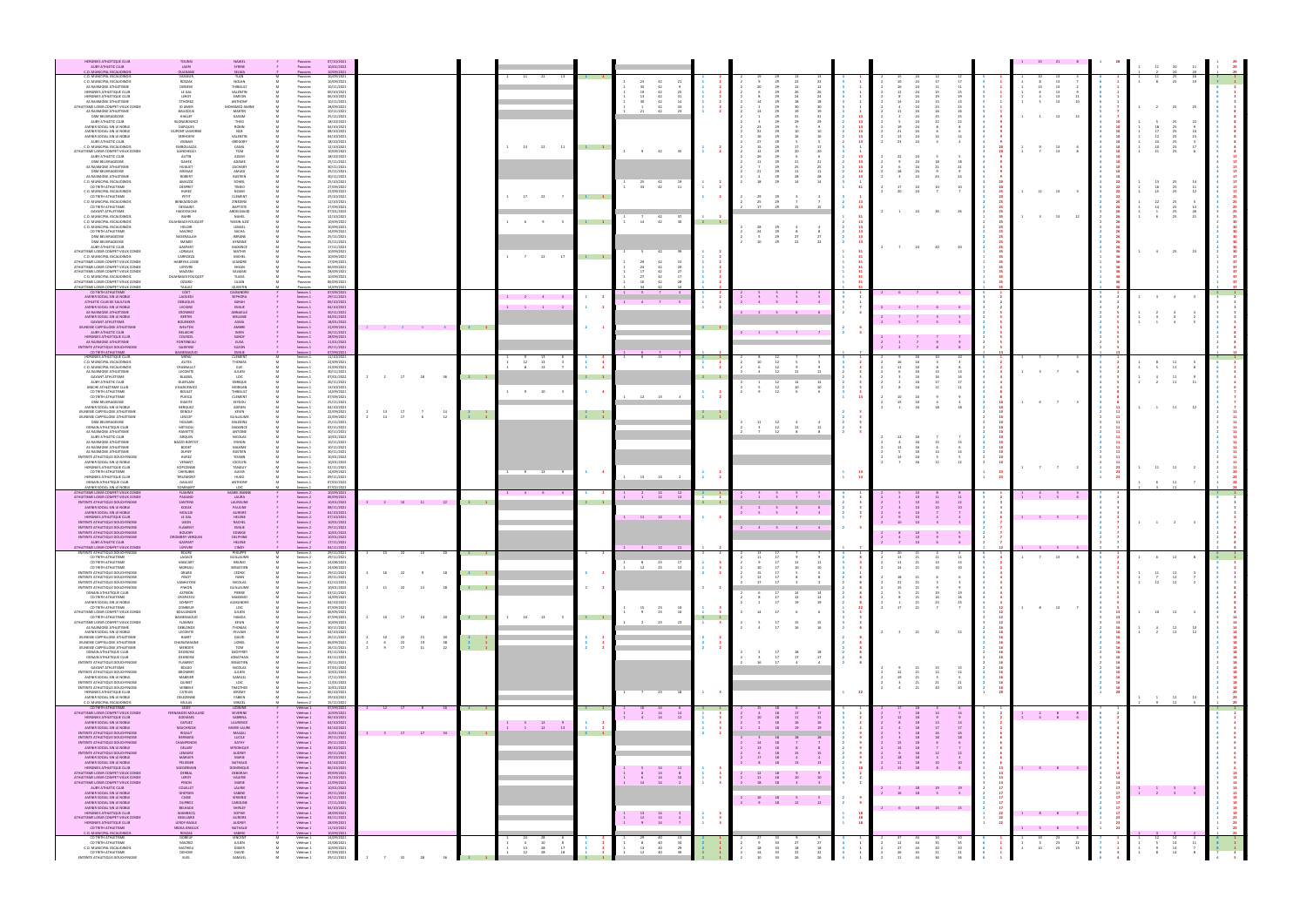| CO TRITH ATHLETISME                                                | <b>OUTTIER</b>                          | LAURENT                               | M                                                                                                               | Vétéran 1              | 14/09/2021               |
|--------------------------------------------------------------------|-----------------------------------------|---------------------------------------|-----------------------------------------------------------------------------------------------------------------|------------------------|--------------------------|
| CO TRITH ATHLETISME                                                | BAMESSAOUD                              | <b>MUSTAPHA</b>                       | M                                                                                                               | Vétéran 1              | 07/09/2021               |
| ATHLETISME LOISIR COMPET VIEUX CONDE                               | <b>MARTINEZ</b>                         | <b>JEROME</b>                         | M                                                                                                               | Vétéran 1              | 14/09/2021               |
| ANICHE ATHLETISME CLUB<br>AVENIR SOCIAL SIN LE NOBLE               | <b>KACED</b><br><b>BARELLE</b>          | LILIAN<br>FREDDY                      | M<br>M                                                                                                          | Vétéran 1<br>Vétéran 1 | 13/10/2021<br>04/10/2021 |
| C.O. MUNICIPAL ESCAUDINOIS                                         | ZIDANE                                  | <b>MEHDI</b>                          | M                                                                                                               | Vétéran 1              | 12/10/2021               |
| HERGNIES ATHLETIQUE CLUB                                           | <b>BLANCHART</b>                        | <b>ROMARIC</b>                        | M                                                                                                               | Vétéran 1              | 03/09/2021               |
| DENAIN ATHLETIQUE CLUB                                             | DE RYCKE                                | <b>EDDY</b>                           | M                                                                                                               | Vétéran 1              | 09/11/2021               |
| ATHLETISME LOISIR COMPET VIEUX CONDE                               | <b>JABLONSKI</b>                        | SEBASTIEN                             | M                                                                                                               | Vétéran 1              | 06/09/2021               |
| DENAIN ATHLETIQUE CLUB<br>CO TRITH ATHLETISME                      | <b>VERDIERE</b><br>LAURENT              | SYLVAIN<br><b>JULIEN</b>              | M<br>M                                                                                                          | Vétéran 1<br>Vétéran 1 | 03/11/2021<br>25/10/2021 |
| HERGNIES ATHLETIQUE CLUB                                           | LEROY                                   | <b>BENJAMIN</b>                       | M                                                                                                               | Vétéran 1              | 06/12/2021               |
| ENTENTE ATHLETIQUE DOUCHYNOISE                                     | <b>VINCENT</b>                          | <b>MAXIME</b>                         | M                                                                                                               | Vétéran 1              | 29/11/2021               |
| <b>ENTENTE ATHLETIQUE DOUCHYNOISE</b>                              | <b>BOUDRY</b>                           | <b>FRANCOIS</b>                       | M                                                                                                               | Vétéran 1              | 26/08/2021               |
| DENAIN ATHLETIQUE CLUB                                             | <b>BOULANGER</b>                        | <b>WILLIAM</b>                        | M                                                                                                               | Vétéran 1              | 23/09/2021               |
| ENTENTE ATHLETIQUE DOUCHYNOISE                                     | <b>CHAMPENOIS</b>                       | <b>JEROME</b>                         | M                                                                                                               | Vétéran 1              | 29/11/2021               |
| CO TRITH ATHLETISME<br>ENTENTE ATHLETIQUE DOUCHYNOISE              | <b>ELSLANDER</b><br><b>LEROY</b>        | <b>CYRIL</b><br><b>LUDOVIC</b>        | M                                                                                                               | Vétéran 1<br>Vétéran 1 | 08/11/2021               |
| ENTENTE ATHLETIQUE DOUCHYNOISE                                     | <b>VERQUIN</b>                          | <b>YVES-MARIE</b>                     | M<br>M                                                                                                          | Vétéran 1              | 29/11/2021<br>29/11/2021 |
| HERGNIES ATHLETIQUE CLUB                                           | LEFEBVRE                                | <b>VINCENT</b>                        | M                                                                                                               | Vétéran 1              | 28/09/2021               |
| CO TRITH ATHLETISME                                                | <b>POGODA</b>                           | SEBASTIEN                             | M                                                                                                               | Vétéran 1              | 07/09/2021               |
| HERGNIES ATHLETIQUE CLUB                                           | SAEGERMAN                               | ARNAUD                                | M                                                                                                               | Vétéran 1              | 06/10/2021               |
| CO TRITH ATHLETISME                                                | LE MAIGNENT                             | <b>ANTOINE</b>                        | M                                                                                                               | Vétéran 1              | 27/09/2021               |
| CO TRITH ATHLETISME<br>ATHLETISME LOISIR COMPET VIEUX CONDE        | <b>HAUTECOEUR</b><br><b>BRZEZINSKI</b>  | <b>CYRILLE</b><br><b>VINCENT</b>      | M<br>M                                                                                                          | Vétéran 1<br>Vétéran 1 | 27/09/2021<br>10/09/2021 |
| ENTENTE ATHLETIQUE DOUCHYNOISE                                     | <b>HOLIN</b>                            | <b>MARC ANTOINE</b>                   | M                                                                                                               | Vétéran 1              | 29/11/2021               |
| ATHLETISME LOISIR COMPET VIEUX CONDE                               | DERBAL                                  | <b>MEHDI</b>                          | M                                                                                                               | Vétéran 1              | 09/09/2021               |
| <b>DENAIN ATHLETIQUE CLUB</b>                                      | YAHIAOUI                                | SIDI MOHAMMED                         | M                                                                                                               | Vétéran 1              | 30/11/2021               |
| ANICHE ATHLETISME CLUB                                             | AYARI                                   | <b>HASSAN</b>                         | M                                                                                                               | Vétéran 1              | 23/11/2021               |
| ANICHE ATHLETISME CLUB                                             | <b>BENKHEDDA</b>                        | MOHAMMED                              | M                                                                                                               | Vétéran 1              | 10/01/2022               |
| AVENIR SOCIAL SIN LE NOBLE<br>JEUNESSE CAPPELLOISE ATHLETISME      | LEBLANC<br><b>FICOT</b>                 | <b>JEAN-FRANCOIS</b><br>PIERRE        | M<br>M                                                                                                          | Vétéran 1<br>Vétéran 1 | 29/10/2021<br>06/09/2021 |
| CO TRITH ATHLETISME                                                | LEJAY                                   | <b>MICHAEL</b>                        | M                                                                                                               | Vétéran 1              | 07/09/2021               |
| HERGNIES ATHLETIQUE CLUB                                           | <b>GOBERT</b>                           | SAMUEL                                | M                                                                                                               | Vétéran 1              | 06/10/2021               |
| <b>ENTENTE ATHLETIQUE DOUCHYNOISE</b>                              | <b>HAUCHART</b>                         | <b>OLIVIER</b>                        | M                                                                                                               | Vétéran 1              | 29/11/2021               |
| DENAIN ATHLETIQUE CLUB                                             | <b>METAOUI</b>                          | MANUEL                                | M                                                                                                               | Vétéran 1              | 03/11/2021               |
| <b>ENTENTE ATHLETIQUE DOUCHYNOISE</b>                              | <b>VILCOT</b>                           | <b>DAMIEN</b>                         | M                                                                                                               | Vétéran 1              | 29/11/2021               |
| ANICHE ATHLETISME CLUB<br><b>ENTENTE ATHLETIQUE DOUCHYNOISE</b>    | <b>BAROLI</b><br><b>CHOPIN</b>          | <b>FRANCK</b><br><b>STEPHANE</b>      | M<br>M                                                                                                          | Vétéran 1<br>Vétéran 1 | 22/11/2021<br>10/01/2022 |
| AVENIR SOCIAL SIN LE NOBLE                                         | <b>DELOBELLE</b>                        | <b>EMMANUEL</b>                       | M                                                                                                               | Vétéran 1              | 29/11/2021               |
| DENAIN ATHLETIQUE CLUB                                             | <b>MENET</b>                            | <b>BRICE</b>                          | M                                                                                                               | Vétéran 1              | 03/11/2021               |
| ENTENTE ATHLETIQUE DOUCHYNOISE                                     | <b>NIHOUARN</b>                         | <b>VIANNEY</b>                        | M                                                                                                               | Vétéran 1              | 10/01/2022               |
| ATHLETISME LOISIR COMPET VIEUX CONDE                               | <b>DEMARCQ</b>                          | MATHIEU                               | M                                                                                                               | Vétéran 1              | 14/10/2021               |
| C.O. MUNICIPAL ESCAUDINOIS                                         | DE GRYSE                                | JEAN-CLAUDE                           | M                                                                                                               | Vétéran 1              | 12/10/2021               |
| HERGNIES ATHLETIQUE CLUB<br>HERGNIES ATHLETIQUE CLUB               | WAMBECK<br><b>CRUCQ</b>                 | <b>MICKAEL</b><br>SEBASTIEN           | M<br>M                                                                                                          | Vétéran 1<br>Vétéran 1 | 03/09/2021<br>28/09/2021 |
| ATHLETISME LOISIR COMPET VIEUX CONDE                               | DE BAERDEMACKER                         | <b>STEPHANE</b>                       | M                                                                                                               | Vétéran 1              | 10/11/2021               |
| ATHLETISME LOISIR COMPET VIEUX CONDE                               | LEFEBVRE                                | <b>DOMINIQUE</b>                      | M                                                                                                               | Vétéran 1              | 06/09/2021               |
| CO TRITH ATHLETISME                                                | <b>GODARD</b>                           | <b>NICOLAS</b>                        | M                                                                                                               | Vétéran 1              | 20/12/2021               |
| AS RAISMOISE ATHLETISME                                            | <b>ROBERT</b>                           | <b>GREGORY</b>                        | M                                                                                                               | Vétéran 1              | 17/09/2021               |
| ATHLETISME LOISIR COMPET VIEUX CONDE                               | <b>MUREZ</b>                            | <b>MARJORIE</b>                       | F.                                                                                                              | Vétéran 2              | 22/09/2021               |
| AVENIR SOCIAL SIN LE NOBLE<br>CO TRITH ATHLETISME                  | MAUGER-BEAUCOURT<br><b>BLAISE</b>       | <b>CATHERINE</b><br>SANDRINE          |                                                                                                                 | Vétéran 2<br>Vétéran 2 | 04/10/2021<br>07/09/2021 |
| ATHLETISME LOISIR COMPET VIEUX CONDE                               | <b>PENNE</b>                            | <b>SYLVIE</b>                         |                                                                                                                 | Vétéran 2              | 06/09/2021               |
| AVENIR SOCIAL SIN LE NOBLE                                         | <b>FOURNIER</b>                         | <b>VERONIQUE</b>                      |                                                                                                                 | Vétéran 2              | 04/10/2021               |
| CO TRITH ATHLETISME                                                | <b>TOMASZEWSKI</b>                      | <b>CATHERINE</b>                      |                                                                                                                 | Vétéran 2              | 24/08/2021               |
| CO TRITH ATHLETISME                                                | VANPEPERSTRAETE                         | <b>CAROLINE</b>                       |                                                                                                                 | Vétéran 2              | 24/08/2021               |
| CO TRITH ATHLETISME                                                | CARBALLO                                | <b>CECILE</b>                         |                                                                                                                 | Vétéran 2              | 27/09/2021               |
| AVENIR SOCIAL SIN LE NOBLE<br>CO TRITH ATHLETISME                  | <b>CEZARD</b><br><b>DEHOVE DELEPINE</b> | <b>NATHALIE</b><br><b>CHRISTELLE</b>  |                                                                                                                 | Vétéran 2<br>Vétéran 2 | 04/10/2021<br>07/09/2021 |
| CO TRITH ATHLETISME                                                | <b>LEBRIEZ</b>                          | <b>CATHERINE</b>                      |                                                                                                                 | Vétéran 2              | 27/09/2021               |
| ATHLETISME LOISIR COMPET VIEUX CONDE                               | <b>LEFEVRE</b>                          | <b>SYLVIE</b>                         |                                                                                                                 | Vétéran 2              | 21/10/2021               |
| CO TRITH ATHLETISME                                                | <b>CROMBEZ</b>                          | <b>VIOLETTE</b>                       | F                                                                                                               | Vétéran 2              | 07/09/2021               |
| ATHLETISME LOISIR COMPET VIEUX CONDE                               | <b>FALCE</b>                            | <b>DAVID</b>                          | M                                                                                                               | Vétéran 2              | 17/09/2021               |
| CO TRITH ATHLETISME<br>ANICHE ATHLETISME CLUB                      | HERNANDEZ<br>GOSSE                      | <b>PHILIPPE</b><br><b>ROLAND</b>      | M<br>M                                                                                                          | Vétéran 2<br>Vétéran 2 | 07/09/2021<br>13/10/2021 |
| CO TRITH ATHLETISME                                                | <b>ROCHUT</b>                           | <b>JEAN PIERRE</b>                    | M                                                                                                               | Vétéran 2              | 07/09/2021               |
| AVENIR SOCIAL SIN LE NOBLE                                         | <b>LECIGNE</b>                          | SYLVAIN                               | M                                                                                                               | Vétéran 2              | 04/10/2021               |
| C.O. MUNICIPAL ESCAUDINOIS                                         | <b>LECOCQ</b>                           | <b>THIERRY</b>                        | M                                                                                                               | Vétéran 2              | 12/10/2021               |
| CO TRITH ATHLETISME                                                | <b>FALLET GUIOL</b>                     | <b>DENIS</b>                          | M                                                                                                               | Vétéran 2              | 24/08/2021               |
| CO TRITH ATHLETISME                                                | <b>POULAIN</b>                          | <b>OLIVIER</b>                        | M                                                                                                               | Vétéran 2              | 07/09/2021               |
| C.O. MUNICIPAL ESCAUDINOIS<br>C.O. MUNICIPAL ESCAUDINOIS           | <b>LECOCQ</b><br>LOUIS                  | <b>PATRICE</b><br><b>REYNALD</b>      | M<br>M                                                                                                          | Vétéran 2<br>Vétéran 2 | 12/10/2021<br>06/12/2021 |
| C.O. MUNICIPAL ESCAUDINOIS                                         | <b>MARCUZZI</b>                         | <b>JEROME</b>                         | M                                                                                                               | Vétéran 2              | 15/11/2021               |
| ANICHE ATHLETISME CLUB                                             | <b>BALET</b>                            | <b>MICHEL</b>                         | M                                                                                                               | Vétéran 2              | 13/10/2021               |
| AVENIR SOCIAL SIN LE NOBLE                                         | <b>DARQUES</b>                          | SEBASTIEN                             | M                                                                                                               | Vétéran 2              | 04/10/2021               |
| AVENIR SOCIAL SIN LE NOBLE                                         | <b>DOLIGEZ</b>                          | <b>GREGORY</b>                        | M                                                                                                               | Vétéran 2              | 04/10/2021               |
| AVENIR SOCIAL SIN LE NOBLE<br>ATHLETISME LOISIR COMPET VIEUX CONDE | <b>DUPRIEZ</b><br>PELLION               | <b>PHILIPPE</b><br><b>JEAN PIERRE</b> | M<br>M                                                                                                          | Vétéran 2<br>Vétéran 2 | 04/10/2021<br>29/10/2021 |
| ANICHE ATHLETISME CLUB                                             | PHILLIPPOT                              | <b>JEROME</b>                         | M                                                                                                               | Vétéran 2              | 13/10/2021               |
| AVENIR SOCIAL SIN LE NOBLE                                         | <b>RUNCO</b>                            | <b>MARIO</b>                          | M                                                                                                               | Vétéran 2              | 04/10/2021               |
| AVENIR SOCIAL SIN LE NOBLE                                         | <b>TAHON</b>                            | <b>ERIC</b>                           | M                                                                                                               | Vétéran 2              | 02/11/2021               |
| AVENIR SOCIAL SIN LE NOBLE                                         | <b>CARPENTIER</b>                       | <b>JEAN LUC</b>                       | M                                                                                                               | Vétéran 2              | 04/10/2021               |
| ATHLETISME LOISIR COMPET VIEUX CONDE                               | <b>BEN BALLA</b>                        | <b>MEHADI</b>                         | M                                                                                                               | Vétéran 2              | 18/11/2021               |
| ATHLETISME LOISIR COMPET VIEUX CONDE<br>ANICHE ATHLETISME CLUB     | <b>PENNE</b><br>METALLAGHI              | PIERRE<br>FARID                       | M                                                                                                               | Vétéran 2<br>Vétéran 2 | 03/09/2021               |
| C.O. MUNICIPAL ESCAUDINOIS                                         | <b>TEBBI</b>                            | AMAR                                  | M<br>M                                                                                                          | Vétéran 2              | 22/09/2021<br>12/10/2021 |
| <b>ENTENTE ATHLETIQUE DOUCHYNOISE</b>                              | <b>DUVIVIER</b>                         | <b>PHILIPPE</b>                       | M                                                                                                               | Vétéran 2              | 29/11/2021               |
| AVENIR SOCIAL SIN LE NOBLE                                         | GRAS                                    | <b>CHRISTOPHE</b>                     | M                                                                                                               | Vétéran 2              | 08/10/2021               |
| ENTENTE ATHLETIQUE DOUCHYNOISE                                     | <b>SERUGHETTI</b>                       | <b>MICHEL</b>                         | M                                                                                                               | Vétéran 2              | 03/11/2021               |
| AS RAISMOISE ATHLETISME<br>AVENIR SOCIAL SIN LE NOBLE              | <b>BAHRI</b><br><b>BOURDET</b>          | <b>CHRISTOPHE</b><br>DANIEL           | M<br>M                                                                                                          | Vétéran 2<br>Vétéran 2 | 11/01/2022<br>29/11/2021 |
| DENAIN ATHLETIQUE CLUB                                             | <b>CAPILLIEZ</b>                        | ARNAUD                                | M                                                                                                               | Vétéran 2              | 23/09/2021               |
| AVENIR SOCIAL SIN LE NOBLE                                         | <b>MOLLET</b>                           | ERIC                                  | M                                                                                                               | Vétéran 2              | 29/11/2021               |
| DENAIN ATHLETIQUE CLUB                                             | <b>PARIS</b>                            | <b>MICKAEL</b>                        | M                                                                                                               | Vétéran 2              | 23/09/2021               |
| C.O. MUNICIPAL ESCAUDINOIS                                         | <b>CASTEL</b>                           | <b>THIERRY</b>                        | M                                                                                                               | Vétéran 2              | 22/09/2021               |
| ANICHE ATHLETISME CLUB<br>DENAIN ATHLETIQUE CLUB                   | DELHAYE<br><b>DENIS</b>                 | <b>THIERRY</b><br>WILLIAM             | M<br>M                                                                                                          | Vétéran 2<br>Vétéran 2 | 13/10/2021<br>03/11/2021 |
| CO TRITH ATHLETISME                                                | PERRIN                                  | <b>PATRICK</b>                        | M                                                                                                               | Vétéran 2              | 27/09/2021               |
| ATHLETIC CLUB DE SAULTAIN                                          | <b>DELCROIX</b>                         | ERIC                                  | M                                                                                                               | Vétéran 2              | 25/11/2021               |
| ATHLETISME LOISIR COMPET VIEUX CONDE                               | <b>HONOREZ</b>                          | <b>MICHEL</b>                         | M                                                                                                               | Vétéran 2              | 03/09/2021               |
| ATHLETISME LOISIR COMPET VIEUX CONDE                               | PERE                                    | <b>GILLES</b>                         | M                                                                                                               | Vétéran 2              | 03/09/2021               |
| DENAIN ATHLETIQUE CLUB                                             | <b>AZEVEDO</b>                          | <b>JOSE</b>                           | M                                                                                                               | Vétéran 2              | 03/11/2021               |
| CO TRITH ATHLETISME<br>CO TRITH ATHLETISME                         | <b>DHENAUT</b><br><b>SCHIFANO</b>       | <b>ROSE MARIE</b><br><b>ROSA</b>      | F.                                                                                                              | Vétéran 3<br>Vétéran 3 | 11/10/2021<br>24/08/2021 |
| AVENIR SOCIAL SIN LE NOBLE                                         | VANBESIEN                               | <b>ANNE</b>                           |                                                                                                                 | Vétéran 3              | 04/10/2021               |
| CO TRITH ATHLETISME                                                | <b>DESOIL</b>                           | <b>FRANCOISE</b>                      |                                                                                                                 | Vétéran 3              | 14/09/2021               |
| CO TRITH ATHLETISME                                                | <b>GOROSZ</b>                           | <b>GHISLAINE</b>                      |                                                                                                                 | Vétéran 3              | 14/09/2021               |
| CO TRITH ATHLETISME                                                | <b>SIELLEZ</b>                          | <b>MIREILLE</b>                       | F                                                                                                               | Vétéran 3              | 24/08/2021               |
| ATHLETISME LOISIR COMPET VIEUX CONDE                               | <b>ROSIER</b>                           | GERARD                                | M                                                                                                               | Vétéran 3              | 10/09/2021               |
| AVENIR SOCIAL SIN LE NOBLE<br>ANICHE ATHLETISME CLUB               | <b>HERMAN</b><br><b>BROCAIL</b>         | <b>GILLES</b><br>ANDRE                | M<br>M                                                                                                          | Vétéran 3<br>Vétéran 3 | 04/10/2021<br>13/10/2021 |
| AVENIR SOCIAL SIN LE NOBLE                                         | <b>MOGIS</b>                            | <b>BRUNO</b>                          | M                                                                                                               | Vétéran 3              | 04/10/2021               |
| AVENIR SOCIAL SIN LE NOBLE                                         | <b>BRULIN</b>                           | <b>JACQUES</b>                        | M                                                                                                               | Vétéran 3              | 04/10/2021               |
| JEUNESSE CAPPELLOISE ATHLETISME                                    | <b>BAERT</b>                            | <b>ALAIN</b>                          | M                                                                                                               | Vétéran 3              | 22/09/2021               |
| ATHLETISME LOISIR COMPET VIEUX CONDE                               | <b>NAILI</b>                            | ZORLECH                               | M                                                                                                               | Vétéran 3              | 09/09/2021               |
| AVENIR SOCIAL SIN LE NOBLE                                         | <b>SZYPRUK</b>                          | <b>MICHEL</b>                         | M                                                                                                               | Vétéran 3              | 04/10/2021               |
| AVENIR SOCIAL SIN LE NOBLE<br>AVENIR SOCIAL SIN LE NOBLE           | <b>DELFORGE</b><br>ZACCARDI             | <b>ROGER</b><br><b>ALDO</b>           | M<br>M                                                                                                          | Vétéran 3<br>Vétéran 3 | 04/10/2021<br>04/10/2021 |
| ATHLETISME LOISIR COMPET VIEUX CONDE                               | LEFEVRE                                 | <b>JEAN-JACQUES</b>                   | M                                                                                                               | Vétéran 3              | 21/10/2021               |
| ENTENTE ATHLETIQUE DOUCHYNOISE                                     | <b>MARTIN</b>                           | <b>JEAN LUC</b>                       | M                                                                                                               | Vétéran 3              | 03/11/2021               |
| AVENIR SOCIAL SIN LE NOBLE                                         | <b>DOUVRY</b>                           | <b>MARC</b>                           | M                                                                                                               | Vétéran 3              | 04/10/2021               |
| CO TRITH ATHLETISME                                                | DE MULDER                               | <b>ALAIN</b>                          | M                                                                                                               | Vétéran 4              | 24/08/2021               |
| ATHLETIC CLUB DE SAULTAIN                                          |                                         |                                       |                                                                                                                 |                        |                          |
|                                                                    | SGARD                                   | ANDRE                                 | M                                                                                                               | Vétéran 4              | 11/01/2022               |
| CO TRITH ATHLETISME<br>ATHLETIC CLUB DE SAULTAIN                   | <b>SCHTYCK</b><br>LEMAITRE              | <b>ALAIN</b><br><b>JACQUES</b>        | M<br>$\mathsf{M}% _{T}=\mathsf{M}_{T}\!\left( a,b\right) ,\ \mathsf{M}_{T}=\mathsf{M}_{T}\!\left( a,b\right) ,$ | Vétéran 4<br>Vétéran 4 | 24/08/2021<br>09/09/2021 |
| ENTENTE ATHLETIQUE DOUCHYNOISE                                     | PIWON                                   | <b>JEAN MARIE</b>                     | M                                                                                                               | Vétéran 5              | 26/08/2021               |

| 2021<br>2021 | 2021<br>2021<br>2021<br>2021<br>2021<br>2022<br>'2021 | 2021<br>'2021<br>2021<br>2021<br>2021<br>2021<br>2021<br>'2021<br>2021<br>2021 | '2021<br>2021<br>2021<br>2021<br>2021                                            | '2021<br>2021<br>2021<br>2021<br>2021<br>2021<br>2021<br>2021<br>2021<br>2021 | 2021<br>2021<br>2021<br>2021<br>2021<br>2021<br>2021<br>2021<br>2021<br>2022 | 2021<br>2021<br>2021<br>2021<br>2021<br>2021<br>2021<br>2021<br>2021 | '2021<br>2021<br>2021<br>2021<br>2021<br>2021<br>2021<br>2021<br>2021 | 2021<br>2021<br>2021<br>2021<br>'2021<br>'2021<br>$\sqrt{2024}$<br>2021 | 2021<br>2021<br>2021<br>2021<br>2021                                   | 2021<br>2022<br>2021<br>2021<br>2021<br>2021<br>'2021<br>2021<br>2021<br>2021 | 2021<br>2021<br>2021<br>2021<br>2021<br>2021<br>2021<br>2021<br>2022<br>2021 | 2021<br>2021<br>2021                                                                                | 2021<br>2021<br>2021                      | 2021<br>2021<br>2021<br>2021<br>2021<br>2021                                                                                                                                                                                                                                                                          |
|--------------|-------------------------------------------------------|--------------------------------------------------------------------------------|----------------------------------------------------------------------------------|-------------------------------------------------------------------------------|------------------------------------------------------------------------------|----------------------------------------------------------------------|-----------------------------------------------------------------------|-------------------------------------------------------------------------|------------------------------------------------------------------------|-------------------------------------------------------------------------------|------------------------------------------------------------------------------|-----------------------------------------------------------------------------------------------------|-------------------------------------------|-----------------------------------------------------------------------------------------------------------------------------------------------------------------------------------------------------------------------------------------------------------------------------------------------------------------------|
|              |                                                       |                                                                                |                                                                                  |                                                                               |                                                                              |                                                                      |                                                                       |                                                                         |                                                                        |                                                                               |                                                                              |                                                                                                     |                                           |                                                                                                                                                                                                                                                                                                                       |
|              |                                                       |                                                                                |                                                                                  |                                                                               |                                                                              |                                                                      |                                                                       |                                                                         |                                                                        |                                                                               |                                                                              |                                                                                                     |                                           |                                                                                                                                                                                                                                                                                                                       |
|              |                                                       |                                                                                |                                                                                  |                                                                               |                                                                              |                                                                      |                                                                       |                                                                         |                                                                        |                                                                               | 31 32 4                                                                      |                                                                                                     |                                           |                                                                                                                                                                                                                                                                                                                       |
|              |                                                       |                                                                                |                                                                                  |                                                                               |                                                                              |                                                                      | 12 24                                                                 |                                                                         |                                                                        |                                                                               |                                                                              |                                                                                                     |                                           |                                                                                                                                                                                                                                                                                                                       |
|              |                                                       |                                                                                |                                                                                  |                                                                               |                                                                              |                                                                      |                                                                       |                                                                         |                                                                        |                                                                               |                                                                              |                                                                                                     |                                           |                                                                                                                                                                                                                                                                                                                       |
|              |                                                       | $2 \t 1$                                                                       |                                                                                  |                                                                               |                                                                              |                                                                      |                                                                       |                                                                         |                                                                        |                                                                               |                                                                              |                                                                                                     |                                           |                                                                                                                                                                                                                                                                                                                       |
|              |                                                       |                                                                                |                                                                                  |                                                                               |                                                                              |                                                                      |                                                                       |                                                                         |                                                                        |                                                                               |                                                                              |                                                                                                     |                                           |                                                                                                                                                                                                                                                                                                                       |
|              |                                                       |                                                                                |                                                                                  |                                                                               |                                                                              |                                                                      | 10                                                                    |                                                                         |                                                                        |                                                                               |                                                                              |                                                                                                     |                                           |                                                                                                                                                                                                                                                                                                                       |
|              |                                                       |                                                                                |                                                                                  | 16                                                                            | 11 16 7                                                                      |                                                                      | 28                                                                    |                                                                         | 12                                                                     |                                                                               |                                                                              |                                                                                                     |                                           |                                                                                                                                                                                                                                                                                                                       |
|              |                                                       |                                                                                |                                                                                  | 11                                                                            |                                                                              |                                                                      | 21<br>1 16 17<br>16 8                                                 |                                                                         | 12                                                                     | 17 28 13<br>6 28 24                                                           |                                                                              | $23 \t 28 \t 7 \t 1 \t 2$                                                                           |                                           | $\begin{array}{ccccccc} & 1 & & 8 & & 28 & & 22 \ 1 & & 10 & & 28 & & 20 \ 1 & & 2 & & 28 & & 28 \end{array}$                                                                                                                                                                                                         |
|              |                                                       | $\begin{array}{ccc} & 2 & \cdot & 1 \end{array}$                               |                                                                                  |                                                                               | $1 \quad 3$                                                                  |                                                                      |                                                                       |                                                                         |                                                                        |                                                                               |                                                                              |                                                                                                     |                                           | $\begin{array}{c} 1 \\ 1 \\ 1 \end{array}$                                                                                                                                                                                                                                                                            |
|              |                                                       |                                                                                | $\sim$ $\sim$ $\sim$ $\sim$ $\sim$ $\sim$                                        |                                                                               |                                                                              |                                                                      | 1 3 1                                                                 |                                                                         |                                                                        |                                                                               |                                                                              |                                                                                                     | $\sim$ $\sim$ $\sim$ $\sim$ $\sim$ $\sim$ |                                                                                                                                                                                                                                                                                                                       |
|              |                                                       |                                                                                |                                                                                  |                                                                               |                                                                              |                                                                      |                                                                       |                                                                         |                                                                        |                                                                               |                                                                              |                                                                                                     |                                           |                                                                                                                                                                                                                                                                                                                       |
|              |                                                       |                                                                                |                                                                                  |                                                                               |                                                                              |                                                                      |                                                                       |                                                                         |                                                                        |                                                                               |                                                                              |                                                                                                     |                                           |                                                                                                                                                                                                                                                                                                                       |
|              |                                                       |                                                                                | $\begin{array}{ c c c c c }\n\hline\n\text{4} & \text{4} \\ \hline\n\end{array}$ | 13                                                                            |                                                                              |                                                                      | $\begin{array}{ccc} 13 & & 8 \\ 13 & & 12 \end{array}$<br>13 7 2 3    |                                                                         |                                                                        |                                                                               |                                                                              | 40 10<br>40 14<br>$28$ 40 14 1<br>$26$ 40 16 1<br>$10$ 40 32 1                                      |                                           | $\begin{array}{cccccccccccc} 1 & 14 & 40 & 20 & 2 & 1 & 2 & 17 & 53 \ 1 & 9 & 40 & 33 & 1 & 2 & 2 & 12 & 33 \ 1 & 15 & 40 & 27 & 1 & 2 & 2 & 15 & 33 \ 2 & & 1 & 2 & 2 & 8 & 33 \ 2 & & & 1 & 2 & 2 & 13 & 33 \ 2 & & & 1 & 2 & 2 & 2 & 33 \ \end{array}$<br>$\frac{25}{38}$<br>$40 \qquad \qquad 40 \qquad \qquad 1$ |
|              |                                                       |                                                                                |                                                                                  |                                                                               |                                                                              |                                                                      |                                                                       |                                                                         |                                                                        |                                                                               |                                                                              |                                                                                                     |                                           |                                                                                                                                                                                                                                                                                                                       |
|              |                                                       |                                                                                |                                                                                  |                                                                               |                                                                              |                                                                      | $\overline{\mathbf{2}}$<br>$\overline{\mathbf{4}}$                    |                                                                         |                                                                        |                                                                               |                                                                              |                                                                                                     |                                           |                                                                                                                                                                                                                                                                                                                       |
|              |                                                       |                                                                                |                                                                                  |                                                                               |                                                                              |                                                                      |                                                                       |                                                                         |                                                                        |                                                                               |                                                                              |                                                                                                     |                                           |                                                                                                                                                                                                                                                                                                                       |
|              |                                                       |                                                                                |                                                                                  |                                                                               | 18                                                                           |                                                                      |                                                                       |                                                                         |                                                                        |                                                                               |                                                                              |                                                                                                     |                                           |                                                                                                                                                                                                                                                                                                                       |
|              |                                                       |                                                                                |                                                                                  |                                                                               | 26<br>26<br>26                                                               |                                                                      |                                                                       | 2 5 5 3                                                                 |                                                                        |                                                                               | $\frac{33}{33}$                                                              |                                                                                                     |                                           |                                                                                                                                                                                                                                                                                                                       |
|              |                                                       |                                                                                |                                                                                  |                                                                               | 11                                                                           |                                                                      |                                                                       |                                                                         |                                                                        |                                                                               |                                                                              |                                                                                                     | 17                                        |                                                                                                                                                                                                                                                                                                                       |
|              |                                                       |                                                                                |                                                                                  |                                                                               | 13<br>11                                                                     |                                                                      |                                                                       |                                                                         |                                                                        |                                                                               |                                                                              | $33 \t\t 33 \t\t 1 \t\t 36$<br>$2 \t\t 19$<br>25 2 19                                               | 17                                        | 24 3 7<br>21 3 7<br>28 3 7<br>28 3 7<br>23 3 7<br>34 3 7                                                                                                                                                                                                                                                              |
|              |                                                       |                                                                                |                                                                                  |                                                                               |                                                                              |                                                                      |                                                                       |                                                                         |                                                                        |                                                                               |                                                                              |                                                                                                     |                                           |                                                                                                                                                                                                                                                                                                                       |
|              |                                                       |                                                                                |                                                                                  |                                                                               |                                                                              |                                                                      | $\sim$ 4<br>$\overline{9}$                                            |                                                                         |                                                                        |                                                                               |                                                                              | $\begin{array}{ccc} 1 & 36 \\ 1 & 36 \end{array}$ 2                                                 |                                           |                                                                                                                                                                                                                                                                                                                       |
|              |                                                       |                                                                                |                                                                                  |                                                                               |                                                                              |                                                                      |                                                                       |                                                                         |                                                                        |                                                                               |                                                                              |                                                                                                     |                                           |                                                                                                                                                                                                                                                                                                                       |
|              |                                                       |                                                                                |                                                                                  |                                                                               | 15<br>12                                                                     |                                                                      | 11<br>19                                                              |                                                                         |                                                                        |                                                                               | 43                                                                           |                                                                                                     |                                           |                                                                                                                                                                                                                                                                                                                       |
|              |                                                       |                                                                                |                                                                                  |                                                                               | 28<br>28                                                                     |                                                                      | 28                                                                    |                                                                         |                                                                        | 44<br>44                                                                      | 44 4                                                                         |                                                                                                     |                                           |                                                                                                                                                                                                                                                                                                                       |
|              |                                                       |                                                                                |                                                                                  |                                                                               | 28 11 11<br>16<br>19                                                         |                                                                      | 20 20 20<br>12                                                        |                                                                         | $\begin{array}{ccccccccccccc}\n3 & & & 4 & & & 4 & & & 4\n\end{array}$ |                                                                               |                                                                              | 36  44  11  11<br>41  44  6  6                                                                      | $39$ $44$ $8$ $8$                         |                                                                                                                                                                                                                                                                                                                       |
|              |                                                       |                                                                                |                                                                                  |                                                                               | 16<br>19                                                                     |                                                                      | 18<br>12                                                              |                                                                         |                                                                        | 42                                                                            |                                                                              |                                                                                                     |                                           |                                                                                                                                                                                                                                                                                                                       |
|              |                                                       |                                                                                |                                                                                  |                                                                               | 21<br>21<br>21<br>21                                                         | $\overline{4}$ $\overline{7}$                                        | 4 7 1<br>$\begin{array}{ccc} & 4 & & 7 \end{array}$                   | <b>10</b>                                                               |                                                                        | 48                                                                            |                                                                              | $25$ $25$ $25$ $3$ $25$<br>$2 \t2$ $2 \t2$ $2 \t2$ $31$ $1$ $1$ $23$ $24$<br>$24$<br>$26$ $26$ $26$ |                                           |                                                                                                                                                                                                                                                                                                                       |
|              |                                                       |                                                                                |                                                                                  |                                                                               |                                                                              |                                                                      |                                                                       |                                                                         |                                                                        |                                                                               |                                                                              |                                                                                                     |                                           |                                                                                                                                                                                                                                                                                                                       |
|              |                                                       |                                                                                |                                                                                  |                                                                               |                                                                              |                                                                      |                                                                       |                                                                         |                                                                        | 16 23                                                                         |                                                                              |                                                                                                     |                                           |                                                                                                                                                                                                                                                                                                                       |
|              |                                                       |                                                                                |                                                                                  |                                                                               | $9$ 12 5                                                                     |                                                                      | $5 \t 12 \t 9$                                                        | $2 \t 4 \t 4$                                                           |                                                                        |                                                                               |                                                                              |                                                                                                     |                                           |                                                                                                                                                                                                                                                                                                                       |
|              |                                                       |                                                                                |                                                                                  |                                                                               |                                                                              |                                                                      |                                                                       |                                                                         |                                                                        |                                                                               |                                                                              |                                                                                                     |                                           |                                                                                                                                                                                                                                                                                                                       |
|              |                                                       |                                                                                |                                                                                  |                                                                               |                                                                              |                                                                      |                                                                       |                                                                         |                                                                        |                                                                               |                                                                              | $\begin{array}{c} 18 \\ 28 \\ 28 \end{array}$                                                       |                                           |                                                                                                                                                                                                                                                                                                                       |
|              |                                                       |                                                                                |                                                                                  |                                                                               | 23<br>23                                                                     |                                                                      |                                                                       |                                                                         |                                                                        |                                                                               |                                                                              |                                                                                                     |                                           |                                                                                                                                                                                                                                                                                                                       |
|              |                                                       |                                                                                |                                                                                  |                                                                               |                                                                              |                                                                      |                                                                       |                                                                         |                                                                        |                                                                               |                                                                              |                                                                                                     |                                           |                                                                                                                                                                                                                                                                                                                       |
|              |                                                       |                                                                                |                                                                                  | 11 11                                                                         | 2 11                                                                         | 8 11                                                                 | 10                                                                    |                                                                         |                                                                        | 11 14                                                                         | 14                                                                           | 13 14                                                                                               |                                           |                                                                                                                                                                                                                                                                                                                       |
|              |                                                       |                                                                                |                                                                                  |                                                                               |                                                                              |                                                                      |                                                                       |                                                                         |                                                                        |                                                                               |                                                                              |                                                                                                     |                                           |                                                                                                                                                                                                                                                                                                                       |
|              |                                                       |                                                                                |                                                                                  |                                                                               |                                                                              |                                                                      |                                                                       |                                                                         |                                                                        |                                                                               |                                                                              |                                                                                                     |                                           |                                                                                                                                                                                                                                                                                                                       |
|              |                                                       |                                                                                |                                                                                  |                                                                               |                                                                              |                                                                      |                                                                       |                                                                         |                                                                        |                                                                               |                                                                              |                                                                                                     |                                           |                                                                                                                                                                                                                                                                                                                       |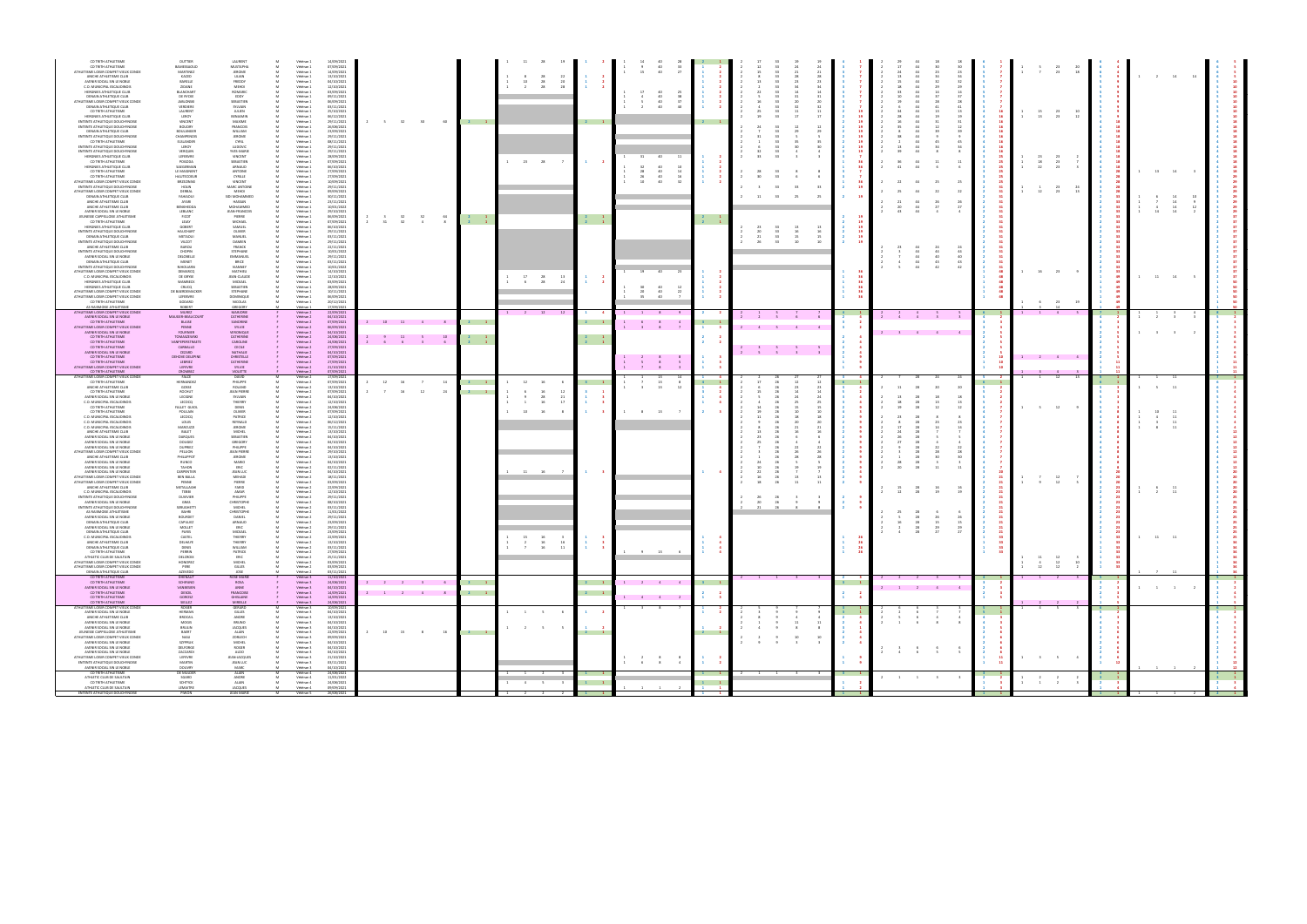| Nom du club                                                                                                          | <b>Nom</b>                                        | Prénom                                            | <b>Date validation</b><br><b>Sexe</b>                                                            | <b>CAPPELLE LA GRANDE - 12 sept 2021</b><br>Class. Nbre Total perf Bonus<br>Part. | <b>TOTAUX</b><br>Perf. Class. | <b>ESCAUDAIN - 17 oct 2021</b><br>Part.<br>Nbre Total perf<br><b>Class.</b>                                        | Perf.<br>Class. | VIEUX CONDE - 11 nov 2021<br>Nbre Total perf<br><b>Class.</b> | <b>TOTAUX</b><br>Perf. Class. | <b>BEUVRAGES CHAMP. - 5 déc 2021</b><br>Nbre Total perf Bonus<br>Part.<br>Class.                                                                                                                                                                                                                                                                    | <b>TOTAUX</b><br>Perf. Class. | SIN LE NOBLE CHAMP. - 16 jany 22<br>Nbre Total perf<br><b>Class.</b><br><b>Bonus</b> | Perf. Class. | <b>HERGNIES - 23 Jany 2022</b><br>Nbre Total perf<br>Part. Class. | <b>TOTAUX</b><br>Perf. Class.                       | <b>ESCAUDAIN - 13 Février 2022</b><br>Class. Nbre Total perf<br>Part. | <b>TOTAUX</b><br>Perf. Class. |
|----------------------------------------------------------------------------------------------------------------------|---------------------------------------------------|---------------------------------------------------|--------------------------------------------------------------------------------------------------|-----------------------------------------------------------------------------------|-------------------------------|--------------------------------------------------------------------------------------------------------------------|-----------------|---------------------------------------------------------------|-------------------------------|-----------------------------------------------------------------------------------------------------------------------------------------------------------------------------------------------------------------------------------------------------------------------------------------------------------------------------------------------------|-------------------------------|--------------------------------------------------------------------------------------|--------------|-------------------------------------------------------------------|-----------------------------------------------------|-----------------------------------------------------------------------|-------------------------------|
| ATHLETISME LOISIR COMPET VIEUX CONDE<br>ATHLETISME LOISIR COMPET VIEUX CONDE                                         | FLAMME<br>LORIAUX                                 | SOLENA<br>SAVANNA                                 | 10/09/2021<br>Benjamins<br>10/09/202<br><b>Benjamins</b>                                         |                                                                                   |                               |                                                                                                                    |                 |                                                               |                               |                                                                                                                                                                                                                                                                                                                                                     |                               |                                                                                      |              | - 15                                                              |                                                     |                                                                       |                               |
| <b>AUBY ATHLETIC CLUB</b><br><b>AUBY ATHLETIC CLUB</b>                                                               | BELKADI<br><b>MILLE</b>                           | <b>CHAIMA</b><br>ELYNA                            | 26/11/202<br>Benjamins<br>29/11/2021<br><b>Benjamins</b>                                         |                                                                                   |                               |                                                                                                                    |                 |                                                               |                               |                                                                                                                                                                                                                                                                                                                                                     |                               |                                                                                      |              |                                                                   |                                                     |                                                                       |                               |
| AUBY ATHLETIC CLUB<br>C.O. MUNICIPAL ESCAUDINOIS                                                                     | <b>DUBOIS</b><br>PTASZYNSKI                       | <b>SELMA</b><br><b>JULIE</b>                      | 26/11/2021<br><b>Benjamins</b><br>22/09/2021<br><b>Benjamins</b>                                 |                                                                                   |                               |                                                                                                                    |                 |                                                               |                               |                                                                                                                                                                                                                                                                                                                                                     |                               |                                                                                      |              |                                                                   |                                                     |                                                                       |                               |
| ATHLETISME LOISIR COMPET VIEUX CONDE<br><b>C.O. MUNICIPAL ESCAUDINOIS</b>                                            | <b>BEAUCHAMPS</b><br>PERU                         | LOUANE<br>AMBRE                                   | 14/09/202<br><b>Benjamins</b><br>12/10/202<br><b>Benjamins</b>                                   |                                                                                   |                               |                                                                                                                    |                 |                                                               |                               |                                                                                                                                                                                                                                                                                                                                                     |                               |                                                                                      |              |                                                                   |                                                     |                                                                       |                               |
| AS RAISMOISE ATHLETISME<br><b>C.O. MUNICIPAL ESCAUDINOIS</b>                                                         | <b>BADARD</b><br><b>DUQUESNE MARLIERE</b>         | <b>MARION</b><br>ELYA                             | 10/11/202<br><b>Benjamins</b><br>12/10/2021<br>Benjamin                                          |                                                                                   |                               |                                                                                                                    |                 |                                                               |                               |                                                                                                                                                                                                                                                                                                                                                     |                               |                                                                                      |              |                                                                   | 53                                                  |                                                                       |                               |
| C.O. MUNICIPAL ESCAUDINOIS<br><b>GAYANT ATHLETISME</b>                                                               | LEVERT<br><b>BRIDAULT</b>                         | <b>YOUMNA</b><br><b>IBTISSEM</b>                  | 12/10/2021<br>Benjamins<br>18/01/2022<br><b>Benjamins</b>                                        |                                                                                   |                               |                                                                                                                    |                 |                                                               |                               |                                                                                                                                                                                                                                                                                                                                                     |                               |                                                                                      |              |                                                                   | 42<br>$\overline{1}$                                |                                                                       |                               |
| <b>OSM BEUVRAGEOISE</b><br><b>AUBY ATHLETIC CLUB</b><br><b>GAYANT ATHLETISME</b>                                     | <b>AMAR YOUCEF</b><br><b>CARLIER</b><br>HADDOUCHE | <b>NAILA</b><br>LILOU<br><b>CHAHINEZ</b>          | 25/11/202<br>Benjamin<br>18/10/2021<br><b>Benjamins</b><br>07/01/2022                            |                                                                                   |                               |                                                                                                                    |                 |                                                               |                               | 13                                                                                                                                                                                                                                                                                                                                                  |                               |                                                                                      |              | 15                                                                |                                                     |                                                                       |                               |
| HERGNIES ATHLETIQUE CLUB<br>OSM BEUVRAGEOISE                                                                         | FROUCHART VAN-DAM<br>BOURHAZAL                    | HYLAMA<br>ROMAISSA                                | <b>Benjamins</b><br>28/09/2021<br><b>Benjamins</b><br>25/11/2021<br><b>Benjamins</b>             |                                                                                   |                               |                                                                                                                    |                 | 14                                                            |                               |                                                                                                                                                                                                                                                                                                                                                     |                               |                                                                                      |              | 14 15                                                             | 43<br>$\overline{\phantom{a}13}$<br>$\overline{11}$ |                                                                       |                               |
| AS RAISMOISE ATHLETISME<br><b>HERGNIES ATHLETIQUE CLUB</b>                                                           | MALSAGNE<br>HERBAUT                               | <b>CAPUCINE</b><br><b>CHARLOTTE</b>               | 30/11/2021<br><b>Benjamins</b><br>28/09/2021<br>Benjamins                                        |                                                                                   |                               |                                                                                                                    |                 |                                                               | $\overline{10}$               |                                                                                                                                                                                                                                                                                                                                                     |                               | 19<br>12                                                                             |              | 12                                                                | 42<br>$\overline{1}$<br>36<br>$\overline{18}$       |                                                                       |                               |
| AS RAISMOISE ATHLETISME<br><b>OSM BEUVRAGEOISE</b>                                                                   | SIEDZIZKA<br>ZYAD                                 | LOLA<br><b>IBTISSAM</b>                           | 30/11/2021<br><b>Benjamins</b><br>25/11/2021<br><b>Benjamins</b>                                 |                                                                                   |                               |                                                                                                                    |                 |                                                               |                               |                                                                                                                                                                                                                                                                                                                                                     |                               |                                                                                      |              |                                                                   | $\overline{\mathbf{10}}$<br>30 <sub>o</sub>         |                                                                       |                               |
| AVENIR SOCIAL SIN LE NOBLE<br>ATHLETISME LOISIR COMPET VIEUX CONDE                                                   | ZIANE<br><b>ID AMER</b>                           | HAKYMA<br>SAMAH                                   | 30/11/2021<br><b>Benjamins</b><br>28/09/202<br><b>Benjamins</b>                                  |                                                                                   |                               |                                                                                                                    |                 |                                                               |                               |                                                                                                                                                                                                                                                                                                                                                     |                               | 19                                                                                   |              |                                                                   | 22                                                  |                                                                       |                               |
| ATHLETISME LOISIR COMPET VIEUX CONDE<br><b>OSM BEUVRAGEOISE</b>                                                      | <b>DESMET</b><br>RAZZOUQUI                        | LOUNA<br><b>SHAIMA</b>                            | 06/09/2021<br><b>Benjamins</b><br>25/11/2021<br><b>Benjamins</b>                                 |                                                                                   |                               |                                                                                                                    |                 | $20 -$                                                        | 11                            | 21                                                                                                                                                                                                                                                                                                                                                  |                               |                                                                                      |              |                                                                   |                                                     |                                                                       |                               |
| AVENIR SOCIAL SIN LE NOBLE<br><b>OSM BEUVRAGEOISE</b>                                                                | <b>MABRIER</b><br>ZIYAD                           | <b>CELIA</b><br><b>IMANE</b>                      | 17/11/2021<br><b>Benjamins</b><br>01/12/2021<br>Benjamins                                        |                                                                                   |                               |                                                                                                                    |                 |                                                               |                               | 22 23<br>$\begin{array}{ccc} & 4 & 4 \end{array}$                                                                                                                                                                                                                                                                                                   |                               | 19                                                                                   |              |                                                                   |                                                     |                                                                       |                               |
| ATHLETISME LOISIR COMPET VIEUX CONDE<br>OSM BEUVRAGEOISE                                                             | CRAVOTTA<br>SAIDI                                 | <b>FIONA</b><br><b>IVIANA</b>                     | 06/09/2021<br><b>Benjamins</b><br>25/11/2021<br>Benjamins                                        |                                                                                   |                               |                                                                                                                    |                 |                                                               |                               | $2$ $23$ $23$ $3$ $3$                                                                                                                                                                                                                                                                                                                               |                               |                                                                                      |              | 15                                                                |                                                     |                                                                       |                               |
| AVENIR SOCIAL SIN LE NOBLE<br>C.O. MUNICIPAL ESCAUDINOIS                                                             | <b>DJOUAB</b><br><b>DELCOURT</b>                  | SOUMEYA<br>CAMILLE                                | 12/01/2022<br>Benjamins<br>10/09/2021<br>Benjamins<br>07/09/2021                                 |                                                                                   |                               | $\overline{7}$                                                                                                     |                 |                                                               | 4 13                          |                                                                                                                                                                                                                                                                                                                                                     |                               | 2 19 19 3                                                                            |              |                                                                   |                                                     |                                                                       |                               |
| CO TRITH ATHLETISME<br>ATHLETISME LOISIR COMPET VIEUX CONDE<br>CO TRITH ATHLETISME                                   | BAMESSAOUD<br><b>GUFFROY</b><br>BAMESSAOUD        | AMINA<br><b>MAEVA</b><br>KENZA                    | <b>Benjamins</b><br>26/11/2021<br><b>Benjamins</b><br>07/09/202<br>Benjamins                     |                                                                                   |                               |                                                                                                                    |                 |                                                               | 4 13                          |                                                                                                                                                                                                                                                                                                                                                     |                               |                                                                                      |              | $13 \t 15$                                                        |                                                     |                                                                       |                               |
| C.O. MUNICIPAL ESCAUDINOIS<br>CO TRITH ATHLETISME                                                                    | ROSZAK<br><b>LE MAIGNENT</b>                      | <b>MATHEO</b><br>CHARLES                          | 10/09/202<br><b>Benjamins</b><br>27/09/202<br>Benjamin                                           |                                                                                   |                               |                                                                                                                    |                 |                                                               |                               |                                                                                                                                                                                                                                                                                                                                                     |                               |                                                                                      |              |                                                                   |                                                     |                                                                       |                               |
| HERGNIES ATHLETIQUE CLUB<br>HERGNIES ATHLETIQUE CLUB                                                                 | CRUCQ - DUBOIS<br>SAEGERMAN                       | ADRIAN<br>GABRIEL                                 | 28/09/2021<br><b>Benjamins</b><br>06/10/202<br>Benjamin                                          |                                                                                   |                               |                                                                                                                    |                 |                                                               |                               |                                                                                                                                                                                                                                                                                                                                                     |                               |                                                                                      |              |                                                                   |                                                     |                                                                       |                               |
| HERGNIES ATHLETIQUE CLUB<br>CO TRITH ATHLETISME                                                                      | GOBERT<br><b>OUTTIER</b>                          | <b>ANTOINE</b><br><b>NOA</b>                      | 28/09/2021<br>Benjamin<br>14/09/202<br><b>Benjamins</b>                                          |                                                                                   |                               |                                                                                                                    |                 |                                                               | 27                            |                                                                                                                                                                                                                                                                                                                                                     |                               |                                                                                      |              |                                                                   |                                                     |                                                                       |                               |
| AVENIR SOCIAL SIN LE NOBLE<br>AVENIR SOCIAL SIN LE NOBLE                                                             | LOIRE<br><b>JACOBS</b>                            | <b>JULES</b><br>ADAM                              | 04/10/202<br><b>Benjamins</b><br>08/10/2021<br>Benjamin                                          |                                                                                   |                               |                                                                                                                    |                 |                                                               |                               |                                                                                                                                                                                                                                                                                                                                                     |                               |                                                                                      |              |                                                                   |                                                     |                                                                       |                               |
| ATHLETISME LOISIR COMPET VIEUX CONDE<br><b>AUBY ATHLETIC CLUB</b>                                                    | BRZEZINSKI<br><b>CHENITI</b>                      | ROMAN<br>SAID                                     | 10/09/202<br><b>Benjamins</b><br>26/11/2021<br>Benjamin                                          |                                                                                   |                               |                                                                                                                    |                 |                                                               | 29                            |                                                                                                                                                                                                                                                                                                                                                     |                               |                                                                                      |              |                                                                   |                                                     |                                                                       |                               |
| <b>AUBY ATHLETIC CLUB</b><br>CO TRITH ATHLETISME                                                                     | <b>BOUKHEBELT</b><br>KOLODZIEJCZAK                | SAMY                                              | 29/11/2021<br>Benjamins<br>07/09/2021<br>Benjamin                                                |                                                                                   |                               |                                                                                                                    |                 |                                                               | <b>14</b>                     |                                                                                                                                                                                                                                                                                                                                                     |                               |                                                                                      |              |                                                                   |                                                     |                                                                       |                               |
| AVENIR SOCIAL SIN LE NOBLE<br>AS RAISMOISE ATHLETISME<br>AS RAISMOISE ATHLETISME                                     | LATREILLE<br><b>DEVILLERS</b>                     | <b>FLORIAN</b><br><b>RAPHAEI</b>                  | 04/10/2021<br>Benjamin<br>30/11/2021<br>Benjamins                                                |                                                                                   |                               |                                                                                                                    |                 |                                                               |                               |                                                                                                                                                                                                                                                                                                                                                     |                               |                                                                                      |              |                                                                   | 49                                                  |                                                                       |                               |
| AVENIR SOCIAL SIN LE NOBLE<br>CO TRITH ATHLETISME                                                                    | VANDWALLE<br>VANUXEEM<br><b>BIGAILLON</b>         | <b>MATHIS</b>                                     | 10/11/2021<br>Benjamin<br>12/01/2022<br>Benjamin<br>27/09/2021<br><b>Benjamins</b>               |                                                                                   |                               |                                                                                                                    |                 |                                                               |                               |                                                                                                                                                                                                                                                                                                                                                     |                               |                                                                                      |              |                                                                   | 36<br>16                                            |                                                                       |                               |
| <b>AUBY ATHLETIC CLUB</b><br><b>AUBY ATHLETIC CLUB</b>                                                               | ARGENTINO<br><b>EL GUADARI</b>                    | ESREBAN<br>AYMEN                                  | 10/01/202<br>Benjamins<br>26/11/202<br>Benjamins                                                 |                                                                                   |                               |                                                                                                                    |                 |                                                               |                               |                                                                                                                                                                                                                                                                                                                                                     |                               |                                                                                      |              |                                                                   | - 15                                                |                                                                       |                               |
| ATHLETISME LOISIR COMPET VIEUX CONDE<br>OSM BEUVRAGEOISE                                                             | BARGIBANT<br>OUEHABI                              | THYMEC<br><b>AYOUB</b>                            | 04/11/2021<br>Benjamin<br>25/11/2021<br>Benjamin                                                 |                                                                                   |                               |                                                                                                                    |                 |                                                               | 19                            |                                                                                                                                                                                                                                                                                                                                                     |                               |                                                                                      |              |                                                                   |                                                     |                                                                       |                               |
| AVENIR SOCIAL SIN LE NOBLE<br>ATHLETISME LOISIR COMPET VIEUX CONDE                                                   | CANIVET<br><b>HENON</b>                           | BENJAMIN                                          | 05/01/202<br><b>Benjamins</b><br>25/10/202<br>Benjamin                                           |                                                                                   |                               |                                                                                                                    |                 |                                                               | <b>11</b>                     |                                                                                                                                                                                                                                                                                                                                                     |                               |                                                                                      |              |                                                                   | 14                                                  |                                                                       |                               |
| CO TRITH ATHLETISME<br>ATHLETISME LOISIR COMPET VIEUX CONDE                                                          | POGODA<br><b>BOURLET</b>                          | <b>MATHIS</b><br>ALEXIS                           | 07/09/2021<br>Benjamin<br>14/09/2021<br>Benjamin                                                 |                                                                                   |                               |                                                                                                                    |                 |                                                               |                               |                                                                                                                                                                                                                                                                                                                                                     |                               |                                                                                      |              |                                                                   | 11                                                  |                                                                       |                               |
| HERGNIES ATHLETIQUE CLUB<br>ATHLETISME LOISIR COMPET VIEUX CONDE                                                     | CONTESSE<br>WILLEMAN                              | <b>JANIS</b><br><b>LENNY</b>                      | 07/10/2021<br>Benjamins<br>03/09/2021                                                            |                                                                                   |                               |                                                                                                                    |                 |                                                               |                               |                                                                                                                                                                                                                                                                                                                                                     |                               |                                                                                      |              |                                                                   |                                                     |                                                                       |                               |
| AVENIR SOCIAL SIN LE NOBLE<br>OSM BEUVRAGEOISE                                                                       | KAHOUI<br>HALBOUCH                                | SELIM<br>RYAN                                     | 10/01/2022<br>Benjamin<br>30/11/2021<br>Benjamin                                                 |                                                                                   |                               |                                                                                                                    |                 |                                                               |                               |                                                                                                                                                                                                                                                                                                                                                     |                               |                                                                                      |              |                                                                   |                                                     |                                                                       |                               |
| HERGNIES ATHLETIQUE CLUB<br><b>AUBY ATHLETIC CLUB</b><br>AVENIR SOCIAL SIN LE NOBLE                                  | <b>TOUNSI</b><br>DELEVOYE<br>LASCHAMPS            | <b>NOLAN</b>                                      | 07/10/2021<br>Benjamin<br>29/11/2021<br>Benjamin<br>03/12/20<br><b>Benjamins</b>                 |                                                                                   |                               |                                                                                                                    |                 |                                                               |                               |                                                                                                                                                                                                                                                                                                                                                     |                               |                                                                                      |              |                                                                   |                                                     |                                                                       |                               |
| CO TRITH ATHLETISME<br><b>C.O. MUNICIPAL ESCAUDINOIS</b>                                                             | OUTTIER<br>MATHIEU                                | AMBRE<br>ANAIS                                    | 14/09/2021<br>Cadets<br>12/10/2021<br>Cadet                                                      |                                                                                   |                               |                                                                                                                    |                 |                                                               |                               |                                                                                                                                                                                                                                                                                                                                                     |                               |                                                                                      |              |                                                                   | 44                                                  |                                                                       |                               |
| <b>AUBY ATHLETIC CLUB</b><br>C.O. MUNICIPAL ESCAUDINOIS                                                              | RIDOUX<br><b>MERCIER</b>                          | <b>NOEMIE</b>                                     | 26/11/2021<br>Cadets<br>10/09/2021<br>Cadets                                                     |                                                                                   |                               |                                                                                                                    |                 |                                                               |                               |                                                                                                                                                                                                                                                                                                                                                     |                               |                                                                                      |              |                                                                   |                                                     |                                                                       |                               |
| ANICHE ATHLETISME CLUB<br>AVENIR SOCIAL SIN LE NOBLE                                                                 | PHILIPPOT<br>TOURSEL-BOUEZ                        | CAMILLE<br><b>ALICE</b>                           | 13/10/2021<br>Cadets<br>19/11/2021<br>Cadets                                                     |                                                                                   |                               |                                                                                                                    |                 |                                                               |                               |                                                                                                                                                                                                                                                                                                                                                     |                               |                                                                                      |              |                                                                   |                                                     |                                                                       |                               |
| CO TRITH ATHLETISME<br>ATHLETISME LOISIR COMPET VIEUX CONDE                                                          | <b>DOBEUF</b><br>BARBIEUX                         | <b>JULIE</b><br><b>LAURINE</b>                    | 14/09/2021<br>Cadets<br>Cadets<br>10/09/2021                                                     |                                                                                   |                               | 12<br>12                                                                                                           |                 |                                                               |                               |                                                                                                                                                                                                                                                                                                                                                     |                               |                                                                                      |              |                                                                   |                                                     |                                                                       |                               |
| AVENIR SOCIAL SIN LE NOBLE<br>HERGNIES ATHLETIQUE CLUB                                                               | LAGHOUITI<br>SAEGERMAN                            | <b>DHARMA</b><br>LUCIE                            | 09/02/2022<br>Cadets<br>Cadets<br>06/10/202                                                      |                                                                                   |                               |                                                                                                                    |                 |                                                               |                               |                                                                                                                                                                                                                                                                                                                                                     |                               |                                                                                      |              |                                                                   |                                                     | $\mathbf{1}$                                                          |                               |
| AVENIR SOCIAL SIN LE NOBLE<br>HERGNIES ATHLETIQUE CLUB                                                               | MARLIER<br><b>COLIN</b>                           | PAUL<br><b>ETHANN</b>                             | Cadets<br>29/10/20<br>28/09/202<br>Cadets                                                        |                                                                                   |                               |                                                                                                                    |                 |                                                               |                               |                                                                                                                                                                                                                                                                                                                                                     |                               |                                                                                      |              |                                                                   |                                                     |                                                                       |                               |
| <b>AUBY ATHLETIC CLUB</b><br>AVENIR SOCIAL SIN LE NOBLE                                                              | BELKADI<br>BERTRAND                               | <b>WALID</b>                                      | 10/01/2022<br>Cadets<br>04/10/202<br>Cadets                                                      |                                                                                   |                               |                                                                                                                    |                 |                                                               |                               |                                                                                                                                                                                                                                                                                                                                                     |                               |                                                                                      |              |                                                                   |                                                     |                                                                       |                               |
| HERGNIES ATHLETIQUE CLUB<br><b>AUBY ATHLETIC CLUB</b><br>AVENIR SOCIAL SIN LE NOBLE                                  | GOBERT<br><b>VIGNAIS</b><br>VANUXEEM              | SIMON<br><b>MAXIME</b>                            | 28/09/202<br>Cadets<br>Cadets<br>26/11/2021<br>Cadets<br>07/12/2021                              |                                                                                   |                               |                                                                                                                    |                 |                                                               |                               |                                                                                                                                                                                                                                                                                                                                                     | $\blacksquare$ 1              |                                                                                      |              |                                                                   |                                                     |                                                                       |                               |
| <b>GAYANT ATHLETISME</b><br>C.O. MUNICIPAL ESCAUDINOIS                                                               | <b>BRIDAULT</b><br>LEGAL                          | <b>ISLEM</b><br><b>CYPRIEN</b>                    | Cadets<br>18/01/2022<br>Cadets<br>10/09/2021                                                     |                                                                                   |                               |                                                                                                                    |                 |                                                               |                               |                                                                                                                                                                                                                                                                                                                                                     |                               |                                                                                      |              |                                                                   |                                                     |                                                                       |                               |
| AVENIR SOCIAL SIN LE NOBLE<br>C.O. MUNICIPAL ESCAUDINOIS                                                             | CARPENTIER<br>CAMBIER                             | <b>ALEXIS</b><br><b>NOA</b>                       | 04/10/202<br>Cadets<br>10/09/2021<br>Cadets                                                      |                                                                                   |                               |                                                                                                                    |                 |                                                               |                               |                                                                                                                                                                                                                                                                                                                                                     |                               |                                                                                      |              |                                                                   |                                                     |                                                                       |                               |
| HERGNIES ATHLETIQUE CLUB<br>C.O. MUNICIPAL ESCAUDINOIS                                                               | <b>BLANCHART</b><br>LEFEBVRE                      | <b>CLEMENT</b><br>OPHELIE                         | Cadets<br>28/09/20<br>10/09/2021<br><b>Juniors</b>                                               |                                                                                   |                               |                                                                                                                    |                 |                                                               |                               |                                                                                                                                                                                                                                                                                                                                                     |                               |                                                                                      |              |                                                                   | 22                                                  | $1 \qquad \qquad 3$<br>$\sim$ 4                                       |                               |
| ATHLETISME LOISIR COMPET VIEUX CONDE<br>OSM BEUVRAGEOISE                                                             | <b>MARTINEZ</b><br>VASSEUR                        | <b>ALICE</b><br>HANIA                             | 14/09/2021<br>Juniors<br>10/01/2022<br>Juniors                                                   |                                                                                   |                               |                                                                                                                    |                 |                                                               |                               |                                                                                                                                                                                                                                                                                                                                                     |                               |                                                                                      |              |                                                                   | 25                                                  |                                                                       |                               |
| ATHLETISME LOISIR COMPET VIEUX CONDE<br>C.O. MUNICIPAL ESCAUDINOIS                                                   | <b>TISON</b><br>LEGAL                             | <b>COLINE</b><br><b>ROMANE</b>                    | 06/09/2021<br>Juniors<br>22/09/2021<br><b>Junior</b>                                             |                                                                                   |                               | ح ہے ۔<br>مراجع اللہ اللہ اللہ اللہ میں اللہ اللہ میں اللہ میں اللہ میں اللہ میں اللہ میں اللہ میں اللہ میں اللہ م |                 |                                                               |                               | $\overline{a}$ , $\overline{a}$ , $\overline{a}$ , $\overline{a}$ , $\overline{a}$ , $\overline{a}$ , $\overline{a}$ , $\overline{a}$ , $\overline{a}$ , $\overline{a}$ , $\overline{a}$ , $\overline{a}$ , $\overline{a}$ , $\overline{a}$ , $\overline{a}$ , $\overline{a}$ , $\overline{a}$ , $\overline{a}$ , $\overline{a}$ , $\overline{a}$ , |                               |                                                                                      |              |                                                                   |                                                     | $1 \qquad 3 \qquad 3 \qquad 2$<br>$\overline{2}$                      |                               |
| ANICHE ATHLETISME CLUB<br><b>GAYANT ATHLETISME</b>                                                                   | LETOQUART<br>EMBAREK                              | SALOME<br><b>MANDY</b>                            | 30/11/2021<br>Juniors<br>07/01/2022<br>Juniors                                                   |                                                                                   |                               |                                                                                                                    |                 |                                                               |                               |                                                                                                                                                                                                                                                                                                                                                     |                               |                                                                                      |              |                                                                   |                                                     |                                                                       |                               |
| JEUNESSE CAPPELLOISE ATHLETISME<br>CO TRITH ATHLETISME<br>C.O. MUNICIPAL ESCAUDINOIS                                 | VANDENBERGHE<br><b>BOULET</b><br>LAGOUCHE         | LAURINE<br><b>JADE</b><br>AXEL                    | 22/09/20<br>Juniors<br>11/10/20<br>Juniors<br>10/09/202                                          |                                                                                   |                               |                                                                                                                    |                 |                                                               | $8 - 1$                       |                                                                                                                                                                                                                                                                                                                                                     |                               |                                                                                      |              |                                                                   |                                                     |                                                                       |                               |
| C.O. MUNICIPAL ESCAUDINOIS<br>C.O. MUNICIPAL ESCAUDINOIS                                                             | <b>JACQUET</b><br>LEFEBVRE                        | <b>AMAURY</b><br><b>KEVIN</b>                     | Juniors<br>10/09/202<br>10/09/2021<br><b>Junior</b>                                              |                                                                                   |                               |                                                                                                                    |                 |                                                               |                               |                                                                                                                                                                                                                                                                                                                                                     |                               |                                                                                      |              |                                                                   |                                                     |                                                                       |                               |
| ATHLETISME LOISIR COMPET VIEUX CONDE<br>AVENIR SOCIAL SIN LE NOBLE                                                   | DERBAL<br><b>NOWAK</b>                            | <b>TANGUY</b>                                     | 09/09/202<br><b>Junior</b><br>04/10/202<br>Juniors                                               |                                                                                   |                               |                                                                                                                    |                 |                                                               |                               |                                                                                                                                                                                                                                                                                                                                                     |                               |                                                                                      |              |                                                                   |                                                     |                                                                       |                               |
| ATHLETISME LOISIR COMPET VIEUX CONDE<br><b>AUBY ATHLETIC CLUB</b>                                                    | <b>SCRUFARI</b><br>DUMARQUEZ                      | <b>DOMENICO</b><br><b>NAEL</b>                    | 24/09/202<br>Juniors<br>26/11/2021<br>Juniors                                                    |                                                                                   |                               |                                                                                                                    |                 |                                                               |                               |                                                                                                                                                                                                                                                                                                                                                     |                               |                                                                                      |              |                                                                   |                                                     |                                                                       |                               |
| CO TRITH ATHLETISME<br><b>AUBY ATHLETIC CLUB</b>                                                                     | <b>BOUFFLERS</b><br><b>VIGNAIS</b>                | SULLYVAN<br><b>BOGDAN</b>                         | 07/09/2021<br>Juniors<br>26/11/2021<br>Juniors                                                   |                                                                                   |                               |                                                                                                                    |                 |                                                               |                               |                                                                                                                                                                                                                                                                                                                                                     |                               |                                                                                      |              |                                                                   |                                                     |                                                                       |                               |
| <b>AUBY ATHLETIC CLUB</b><br>ATHLETISME LOISIR COMPET VIEUX CONDE                                                    | BELKADI<br>BRZEZINSKI                             | BILAL<br>SASHA                                    | 26/11/2021<br>Juniors<br>10/09/2021<br>Junior                                                    |                                                                                   |                               |                                                                                                                    |                 |                                                               |                               |                                                                                                                                                                                                                                                                                                                                                     |                               |                                                                                      |              |                                                                   |                                                     |                                                                       |                               |
| CO TRITH ATHLETISME<br><b>OSM BEUVRAGEOISE</b>                                                                       | BAMESSAOUD<br>ZYAD                                | <b>OMAR</b>                                       | 07/09/2021<br><b>Junior</b><br>30/11/202<br><b>Juniors</b>                                       |                                                                                   |                               |                                                                                                                    |                 |                                                               |                               |                                                                                                                                                                                                                                                                                                                                                     |                               |                                                                                      |              |                                                                   |                                                     |                                                                       |                               |
| ATHLETISME LOISIR COMPET VIEUX CONDE<br>ATHLETISME LOISIR COMPET VIEUX CONDE<br>ATHLETISME LOISIR COMPET VIEUX CONDE | MAGRO<br><b>BOURLET</b><br>PERE                   | LIVIA<br>MARYLOU<br><b>ROMANE</b>                 | 09/09/2021<br>Mini Poussins<br>14/09/2021<br><b>Mini Poussins</b><br>04/10/2021<br>Mini Poussins |                                                                                   |                               |                                                                                                                    |                 |                                                               |                               | $\overline{4}$                                                                                                                                                                                                                                                                                                                                      |                               | $1 \qquad 3 \qquad 5$                                                                |              |                                                                   |                                                     |                                                                       |                               |
| ATHLETISME LOISIR COMPET VIEUX CONDE<br>ATHLETISME LOISIR COMPET VIEUX CONDE                                         | BENMOUSSA<br><b>DRUELLE</b>                       | <b>RINADE</b><br><b>GLADYS</b>                    | 11/10/2021<br>Mini Poussins<br>11/10/2021<br>Mini Poussins                                       |                                                                                   |                               |                                                                                                                    |                 |                                                               |                               |                                                                                                                                                                                                                                                                                                                                                     |                               |                                                                                      |              |                                                                   |                                                     |                                                                       |                               |
| ATHLETISME LOISIR COMPET VIEUX CONDE<br>ATHLETISME LOISIR COMPET VIEUX CONDE                                         | <b>OUAHBI</b><br>WALLERS                          |                                                   | 06/09/2021<br><b>Mini Poussins</b><br>24/09/2021<br>Mini Poussins                                |                                                                                   |                               |                                                                                                                    |                 |                                                               |                               |                                                                                                                                                                                                                                                                                                                                                     |                               |                                                                                      |              |                                                                   |                                                     |                                                                       |                               |
| AUBY ATHLETIC CLUB<br>ATHLETISME LOISIR COMPET VIEUX CONDE                                                           | REHIEL<br><b>GUFFROY COSSART</b>                  | <b>INAYA</b><br>LUNA                              | 10/01/2022<br>Mini Poussins<br><b>Mini Poussins</b><br>18/11/2021                                |                                                                                   |                               |                                                                                                                    |                 |                                                               |                               |                                                                                                                                                                                                                                                                                                                                                     |                               |                                                                                      |              | $5 \qquad \qquad 7$                                               | $\blacksquare$ 10                                   |                                                                       |                               |
| <b>AUBY ATHLETIC CLUB</b><br>C.O. MUNICIPAL ESCAUDINOIS                                                              | LEGENDRE<br><b>MEBREK</b>                         | <b>MAELLIA</b><br><b>ALAIA</b>                    | 10/01/2022<br>Mini Poussins<br>10/09/2021<br><b>Mini Poussins</b>                                |                                                                                   |                               |                                                                                                                    |                 |                                                               |                               |                                                                                                                                                                                                                                                                                                                                                     | $\overline{\mathbf{R}}$       | $\overline{\phantom{a}}$ 3                                                           |              |                                                                   |                                                     |                                                                       |                               |
| C.O. MUNICIPAL ESCAUDINOIS<br>ATHLETIC CLUB DE SAULTAIN                                                              | BLEUNARD<br>BRIMANS                               | NAHEI                                             | 22/09/2021<br><b>Mini Poussins</b><br>Mini Poussins<br>24/09/2021                                |                                                                                   |                               |                                                                                                                    |                 |                                                               |                               |                                                                                                                                                                                                                                                                                                                                                     |                               |                                                                                      |              |                                                                   |                                                     |                                                                       |                               |
| ATHLETISME LOISIR COMPET VIEUX CONDE<br>CO TRITH ATHLETISME                                                          | CRAVOTTA<br>PARENT                                | <b>MATEHIS</b><br>MAEL                            | 04/10/202<br>Mini Poussins<br>14/09/2021<br>Mini Poussins                                        |                                                                                   |                               |                                                                                                                    |                 |                                                               |                               |                                                                                                                                                                                                                                                                                                                                                     |                               |                                                                                      |              |                                                                   |                                                     |                                                                       |                               |
| ATHLETISME LOISIR COMPET VIEUX CONDE<br>ATHLETISME LOISIR COMPET VIEUX CONDE<br>C.O. MUNICIPAL ESCAUDINOIS           | SCARAMUZZINO<br><b>BEAUCHAMPS</b><br>SIEFERT      | <b>LISSANDRC</b><br><b>GABRIEL</b><br><b>IMAD</b> | 04/10/2021<br>Mini Poussins<br>14/09/202<br>Mini Poussins<br>Mini Poussins<br>12/10/2021         |                                                                                   |                               |                                                                                                                    |                 |                                                               |                               |                                                                                                                                                                                                                                                                                                                                                     |                               |                                                                                      |              |                                                                   |                                                     |                                                                       |                               |
| ATHLETISME LOISIR COMPET VIEUX CONDE<br>HERGNIES ATHLETIQUE CLUB                                                     | CAMBONI<br>DATH - MONNIER                         | <b>NINO</b><br><b>MATHYS</b>                      | 03/09/202<br>Mini Poussins<br>05/01/20<br>Mini Poussins                                          |                                                                                   |                               |                                                                                                                    |                 |                                                               | 11                            |                                                                                                                                                                                                                                                                                                                                                     |                               |                                                                                      |              |                                                                   |                                                     |                                                                       |                               |
| ATHLETISME LOISIR COMPET VIEUX CONDE<br>ENTENTE ATHLETIQUE DOUCHYNOISE                                               | <b>MERCY</b><br>PIWON                             | <b>MARIUS</b>                                     | 06/09/202<br>Mini Poussins<br>21/09/202<br>Mini Poussins                                         |                                                                                   |                               |                                                                                                                    |                 |                                                               |                               |                                                                                                                                                                                                                                                                                                                                                     |                               |                                                                                      |              |                                                                   |                                                     |                                                                       |                               |
| ATHLETISME LOISIR COMPET VIEUX CONDE<br>ATHLETISME LOISIR COMPET VIEUX CONDE                                         | GRENIER<br><b>EL HADEG</b>                        | LOUIS<br><b>AMIN SOULTANE</b>                     | 03/09/20<br>Mini Poussins<br>30/09/2021<br>Mini Poussins                                         |                                                                                   |                               |                                                                                                                    |                 |                                                               |                               |                                                                                                                                                                                                                                                                                                                                                     |                               |                                                                                      |              |                                                                   |                                                     |                                                                       |                               |
| ATHLETISME LOISIR COMPET VIEUX CONDE<br>ATHLETISME LOISIR COMPET VIEUX CONDE                                         | VERNET<br>FLAMME                                  | LOUIS<br>ZAHO                                     | Mini Poussins<br>.7/09/2021<br>Mini Poussins<br>10/09/20                                         |                                                                                   |                               |                                                                                                                    |                 |                                                               |                               |                                                                                                                                                                                                                                                                                                                                                     |                               |                                                                                      |              |                                                                   | 12<br>11<br>$\overline{11}$                         |                                                                       |                               |
| CO TRITH ATHLETISME<br>C.O. MUNICIPAL ESCAUDINOIS                                                                    | <b>DUCROT</b><br>DZIERYNSKI                       | <b>VICTOR</b>                                     | 27/09/202<br>Mini Poussins<br>03/02/20<br>Mini Poussins                                          |                                                                                   |                               |                                                                                                                    |                 |                                                               |                               |                                                                                                                                                                                                                                                                                                                                                     |                               |                                                                                      |              |                                                                   | <b>10</b><br>$-15$                                  |                                                                       |                               |
| ATHLETISME LOISIR COMPET VIEUX CONDE<br>ENTENTE ATHLETIQUE DOUCHYNOISE                                               | <b>DUGRAIN</b><br><b>DRAG</b>                     | <b>OMAF</b><br><b>CLEMENT</b>                     | 03/09/202<br>Mini Poussins<br>Mini Poussins<br>M.                                                |                                                                                   |                               |                                                                                                                    |                 |                                                               | $2 \t 13$                     |                                                                                                                                                                                                                                                                                                                                                     |                               |                                                                                      | 16           |                                                                   | $\overline{\mathbf{16}}$                            |                                                                       |                               |
| AUBY ATHLETIC CLUB<br><b>AUBY ATHLETIC CLUB</b>                                                                      | BELKADI<br><b>BELAICHE</b>                        | YOUSRA<br><b>NIHAD</b>                            | 26/11/2021<br>Minimes<br>26/11/2021<br>Minimes                                                   |                                                                                   |                               |                                                                                                                    |                 |                                                               |                               |                                                                                                                                                                                                                                                                                                                                                     |                               |                                                                                      |              |                                                                   | 56 -                                                |                                                                       |                               |
| C.O. MUNICIPAL ESCAUDINOIS<br><b>AUBY ATHLETIC CLUB</b><br><b>AUBY ATHLETIC CLUB</b>                                 | MATHIEU<br>BAILLARD<br>KADRI                      | CHLOE<br><b>FANTINE</b><br><b>NAEVA</b>           | 10/09/2021<br>Minimes<br>26/11/2021<br><b>Minimes</b><br>26/11/2021<br>Minimes                   |                                                                                   |                               | 10                                                                                                                 |                 | $\sqrt{12}$                                                   | $20 \t 1$                     |                                                                                                                                                                                                                                                                                                                                                     |                               |                                                                                      |              |                                                                   | 45                                                  | $3 \qquad 5$                                                          |                               |
| C.O. MUNICIPAL ESCAUDINOIS<br>HERGNIES ATHLETIQUE CLUB                                                               | <b>GUERVAIN</b><br><b>BLANCHART</b>               | SHYME<br>VALENTINE                                | 22/09/2021<br><b>Minimes</b><br>28/09/2021<br>Minimes                                            |                                                                                   |                               |                                                                                                                    |                 |                                                               |                               |                                                                                                                                                                                                                                                                                                                                                     |                               |                                                                                      |              |                                                                   | 43                                                  |                                                                       |                               |
| C.O. MUNICIPAL ESCAUDINOIS<br>ATHLETISME LOISIR COMPET VIEUX CONDE                                                   | ZIDANE<br><b>CZAPSKI</b>                          | LOULIA<br><b>MAELYNE</b>                          | 12/10/2021<br>Minimes<br>03/09/2021<br><b>Minimes</b>                                            |                                                                                   |                               | 10                                                                                                                 |                 | $6$ 12                                                        |                               |                                                                                                                                                                                                                                                                                                                                                     |                               | 12                                                                                   |              |                                                                   | 29                                                  |                                                                       |                               |
| C.O. MUNICIPAL ESCAUDINOIS<br>C.O. MUNICIPAL ESCAUDINOIS                                                             | VUYLSTEKE<br>DUQUESNE MARLIERE                    | LEANNE<br><b>ELINE</b>                            | 12/10/2021<br>Minimes<br>12/10/2021<br>Minimes                                                   |                                                                                   |                               | $1 \qquad \qquad 9 \qquad \qquad 12$                                                                               |                 | $10 \t 12$                                                    |                               |                                                                                                                                                                                                                                                                                                                                                     |                               |                                                                                      |              |                                                                   |                                                     |                                                                       |                               |
| CO TRITH ATHLETISME<br><b>HERGNIES ATHLETIQUE CLUB</b>                                                               | <b>DOBEUF</b><br><b>COLIN</b>                     | <b>CELIA</b><br><b>SHANICE</b>                    | 11/10/2021<br><b>Minimes</b><br>06/10/2021<br>Minimes                                            |                                                                                   |                               |                                                                                                                    |                 | $1$ $12$ $12$ $2$                                             |                               | 11                                                                                                                                                                                                                                                                                                                                                  |                               |                                                                                      |              |                                                                   | 16<br>$\overline{12}$<br>13 <sup>7</sup>            | 555                                                                   |                               |
| AVENIR SOCIAL SIN LE NOBLE<br><b>AUBY ATHLETIC CLUB</b>                                                              | SAINT POL<br><b>FIRMIN</b>                        | <b>EMMA</b><br>Coline                             | 08/10/2021<br>Minimes<br>06/10/2021<br>Minimes                                                   |                                                                                   |                               | $\begin{array}{ c c c c c c }\n\hline\n1 & 6 & 10 & 6 & 6 & 3 \\ \hline\n\end{array}$                              |                 |                                                               |                               |                                                                                                                                                                                                                                                                                                                                                     |                               | 12<br>10                                                                             |              |                                                                   |                                                     |                                                                       |                               |
| ATHLETISME LOISIR COMPET VIEUX CONDE<br><b>AUBY ATHLETIC CLUB</b>                                                    | FLAMME<br>GORA                                    | MATHEO<br>LOAN                                    | 10/09/2021<br>Minimes<br>26/11/2021<br>Minimes                                                   |                                                                                   |                               |                                                                                                                    |                 |                                                               |                               |                                                                                                                                                                                                                                                                                                                                                     |                               |                                                                                      |              |                                                                   |                                                     |                                                                       |                               |
| <b>AUBY ATHLETIC CLUB</b>                                                                                            | VIGNAIS                                           | ALEXIAN                                           | 26/11/2021<br><b>Minimes</b>                                                                     |                                                                                   |                               |                                                                                                                    |                 |                                                               |                               |                                                                                                                                                                                                                                                                                                                                                     |                               |                                                                                      |              |                                                                   |                                                     |                                                                       |                               |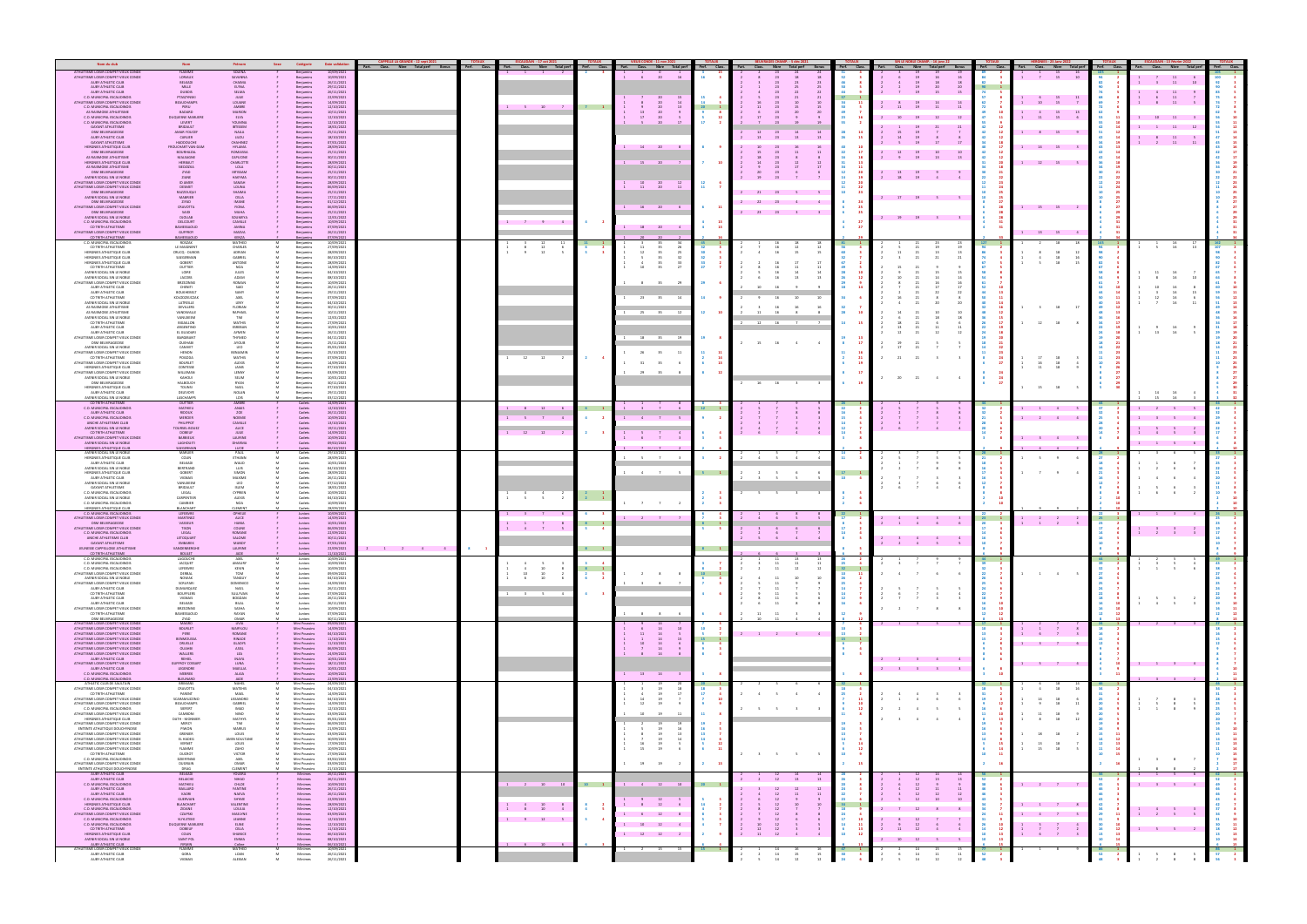| AVENIR SOCIAL SIN LE NOBLE                                                   | <b>MOULDI</b>                             | SAHEL                            | M      | Minimes                  | 04/10/2021               |
|------------------------------------------------------------------------------|-------------------------------------------|----------------------------------|--------|--------------------------|--------------------------|
| OSM BEUVRAGEOISE                                                             | <b>AMAR YOUCEF</b>                        | SAJID                            | M      | Minimes                  | 25/11/2021               |
| <b>GAYANT ATHLETISME</b>                                                     | <b>MAHI</b>                               | YANIS                            | M      | Minimes                  | 07/01/2022               |
| AVENIR SOCIAL SIN LE NOBLE                                                   | <b>BAJEUX</b>                             | LUKA                             | M      | Minimes                  | 04/10/2021               |
| CO TRITH ATHLETISME                                                          | <b>HAUTECOEUR</b>                         | <b>THOMAS</b>                    | M      | Minimes                  | 27/09/2021               |
| AVENIR SOCIAL SIN LE NOBLE                                                   | <b>IZGAGHAN</b>                           | <b>YOUNES</b>                    | M      | Minimes                  | 30/11/2021               |
| AVENIR SOCIAL SIN LE NOBLE                                                   | PEREIRA                                   | <b>LUCA</b>                      | M      | Minimes                  | 24/11/2021               |
| <b>AUBY ATHLETIC CLUB</b>                                                    | <b>DUMARQUEZ</b>                          | RAYAN                            | M      | Minimes                  | 10/01/2022               |
| CO TRITH ATHLETISME                                                          | <b>BOUFFLERS</b>                          | <b>DONOVAN</b>                   | M      | Minimes                  | 07/09/2021               |
| <b>AUBY ATHLETIC CLUB</b>                                                    | <b>DUBOIS</b>                             | <b>NEDIM</b>                     | M      | Minimes                  | 10/01/2022               |
| <b>AUBY ATHLETIC CLUB</b>                                                    | <b>BELAICHE</b>                           | <b>NAWFEL</b>                    | M      | Minimes                  | 29/11/2021               |
| AVENIR SOCIAL SIN LE NOBLE                                                   | <b>DAUCHY</b>                             | <b>VALENTIN</b>                  | M      | Minimes                  | 04/10/2021               |
| ATHLETISME LOISIR COMPET VIEUX CONDE<br>AVENIR SOCIAL SIN LE NOBLE           | MAZARI<br>ALLARD                          | <b>FAEL</b><br><b>MATHYS</b>     | M      | Minimes<br>Minimes       | 04/10/2021               |
| ATHLETISME LOISIR COMPET VIEUX CONDE                                         | <b>BARBIEUX</b>                           | <b>CORENTIN</b>                  | M<br>M | <b>Minimes</b>           | 08/10/2021<br>10/09/2021 |
| CO TRITH ATHLETISME                                                          | VANDENEECKHOUTTE                          | <b>BAPTISTE</b>                  | M      | Minimes                  | 11/10/2021               |
| <b>DENAIN ATHLETIQUE CLUB</b>                                                | YAHIAOUI                                  | <b>MEDHI</b>                     | M      | Minimes                  | 03/02/2022               |
| CO TRITH ATHLETISME                                                          | <b>CHERUBIN</b>                           | <b>MAXIME</b>                    | M      | Minimes                  | 24/08/2021               |
| ATHLETISME LOISIR COMPET VIEUX CONDE                                         | WILLEMAN                                  | <b>EVAN</b>                      | M      | Minimes                  | 03/09/2021               |
| ATHLETISME LOISIR COMPET VIEUX CONDE                                         | <b>WALLET</b>                             | <b>XAVIER</b>                    | M      | Minimes                  | 09/09/2021               |
| CO TRITH ATHLETISME                                                          | <b>GODARD</b>                             | <b>ETIENNE</b>                   | M      | Minimes                  | 20/12/2021               |
| ATHLETISME LOISIR COMPET VIEUX CONDE                                         | <b>BEAUCHAMPS</b>                         | <b>ALICIA</b>                    | F      | <b>Moustiques</b>        | 14/09/2021               |
| ATHLETISME LOISIR COMPET VIEUX CONDE                                         | <b>BOULANGER</b>                          | <b>ELIA</b>                      |        | Moustiques               | 06/09/2021               |
| ATHLETISME LOISIR COMPET VIEUX CONDE                                         | <b>MAGRO</b>                              | <b>GIULIA</b>                    |        | Moustiques               | 09/09/2021               |
| C.O. MUNICIPAL ESCAUDINOIS                                                   | <b>MATHIEU</b>                            | <b>MANON</b>                     |        | Moustiques               | 10/09/2021               |
| ATHLETISME LOISIR COMPET VIEUX CONDE                                         | <b>ID AMER</b>                            | <b>IHSSANE</b>                   |        | Moustiques               | 28/09/2021               |
| <b>AUBY ATHLETIC CLUB</b>                                                    | <b>RINGOT</b>                             | <b>MELIANA</b>                   |        | Moustiques               | 18/10/2021               |
| AVENIR SOCIAL SIN LE NOBLE                                                   | YACHOU                                    | <b>HIND</b>                      |        | Moustiques               | 30/11/2021               |
| C.O. MUNICIPAL ESCAUDINOIS                                                   | PTASZYNSKI                                | <b>LOLA</b>                      |        | Moustiques               | 22/09/2021               |
| AS RAISMOISE ATHLETISME                                                      | <b>LAMBERT</b>                            | <b>KAINA</b>                     |        | Moustiques               | 10/11/2021               |
| <b>AUBY ATHLETIC CLUB</b>                                                    | <b>BIDZINSKI</b>                          | LANA                             |        | Moustiques               | 10/11/2021               |
| AVENIR SOCIAL SIN LE NOBLE                                                   | <b>BAROLAT - MASSOLE</b>                  | <b>ANNA-LYNE</b>                 | F.     | Moustiques               | 17/11/2021               |
| <b>C.O. MUNICIPAL ESCAUDINOIS</b>                                            | <b>AMAZOZ</b>                             | <b>NISRINE</b>                   |        | Moustiques               | 12/10/2021               |
| C.O. MUNICIPAL ESCAUDINOIS                                                   | <b>FADEL</b>                              | <b>JEANNE</b>                    | F      | Moustiques               | 12/10/2021               |
| C.O. MUNICIPAL ESCAUDINOIS                                                   | <b>FADEL</b>                              | <b>JULIE</b>                     |        | Moustiques               | 12/10/2021               |
| <b>AUBY ATHLETIC CLUB</b>                                                    | <b>BAROIS</b>                             | <b>EMMA</b>                      |        | Moustiques               | 29/11/2021               |
| <b>AUBY ATHLETIC CLUB</b>                                                    | <b>EL GUADARI</b>                         | <b>SAFIYA</b>                    |        | Moustiques               | 26/11/2021               |
| ATHLETISME LOISIR COMPET VIEUX CONDE                                         | <b>HENON</b>                              | <b>NOEMIE</b>                    |        | Moustiques               | 25/10/2021               |
| CO TRITH ATHLETISME                                                          | <b>POGODA</b>                             | ALIZE                            |        | Moustiques               | 07/09/2021               |
| AS RAISMOISE ATHLETISME                                                      | <b>MALSAGNE</b>                           | <b>VIOLETTE</b>                  |        | Moustiques               | 11/01/2022               |
| C.O. MUNICIPAL ESCAUDINOIS                                                   | PTASZYNSKI                                | <b>FANNY</b>                     |        | Moustiques               | 22/09/2021               |
| ATHLETISME LOISIR COMPET VIEUX CONDE                                         | <b>POTAR</b>                              | <b>SEPHORA</b>                   |        | Moustiques               | 29/11/2021               |
| ATHLETISME LOISIR COMPET VIEUX CONDE                                         | <b>RYCKEBOER</b>                          | <b>ROMANE</b>                    | F      | Moustiques               | 04/10/2021               |
| OSM BEUVRAGEOISE                                                             | <b>HALBOUCH</b>                           | <b>AMBRINE</b>                   |        | Moustiques               | 30/11/2021               |
| <b>GAYANT ATHLETISME</b>                                                     | <b>BRIDAULT</b>                           | <b>AMIRA</b>                     |        | Moustiques               | 07/01/2022               |
| AVENIR SOCIAL SIN LE NOBLE                                                   | <b>MABRIER</b>                            | <b>JADE</b>                      |        | Moustiques               | 17/11/2021               |
| ATHLETIC CLUB DE SAULTAIN                                                    | <b>RIMAUX</b>                             | <b>EVANE</b>                     |        | Moustiques               | 05/11/2021               |
| CO TRITH ATHLETISME                                                          | <b>CONREUR</b>                            | <b>AMELIE</b>                    |        | Moustiques               | 07/09/2021               |
| ATHLETISME LOISIR COMPET VIEUX CONDE                                         | SCARAMUZZINO                              | <b>ELISEA</b>                    |        | Moustiques               | 27/10/2021               |
| ATHLETIC CLUB DE SAULTAIN                                                    | <b>LEVEL</b>                              | <b>ANAIS</b>                     |        | Moustiques               | 24/09/2021               |
| ATHLETIC CLUB DE SAULTAIN                                                    | LASSELIN                                  | <b>CLARA</b>                     |        | Moustiques               | 05/11/2021               |
| ATHLETISME LOISIR COMPET VIEUX CONDE                                         | <b>FOURNIER</b>                           | <b>MANON</b>                     |        | Moustiques               | 09/09/2021               |
| ATHLETISME LOISIR COMPET VIEUX CONDE                                         | <b>MERSAHALI</b>                          | LAMIA                            |        | Moustiques               | 17/09/2021               |
| ATHLETISME LOISIR COMPET VIEUX CONDE                                         | <b>MAZIANI</b>                            | <b>JANNA</b>                     |        | Moustiques               | 28/09/2021               |
| <b>OSM BEUVRAGEOISE</b>                                                      | <b>MESSAD</b>                             | <b>DANYA</b>                     |        | Moustiques               | 25/11/2021               |
| OSM BEUVRAGEOISE                                                             | <b>MESSAD</b>                             | <b>HAILA</b>                     |        | Moustiques               | 25/11/2021               |
| C.O. MUNICIPAL ESCAUDINOIS                                                   | <b>DZIERYNSKI</b>                         | LAURE                            |        | Moustiques               | 12/10/2021               |
| ATHLETISME LOISIR COMPET VIEUX CONDE                                         | <b>MAOUCHE</b>                            | <b>FERIEL</b>                    |        | Moustiques               | 04/10/2021               |
| CO TRITH ATHLETISME                                                          | <b>COPLO</b>                              | <b>NAELLE</b>                    |        | Moustiques               | 27/09/2021               |
| ATHLETISME LOISIR COMPET VIEUX CONDE                                         | <b>COUPLET</b>                            | <b>YLANA</b>                     |        | Moustiques               | 03/09/2021               |
| ATHLETISME LOISIR COMPET VIEUX CONDE                                         | <b>SZLAPKA</b>                            | <b>MANON</b>                     |        | Moustiques               | 03/09/2021               |
| HERGNIES ATHLETIQUE CLUB                                                     | <b>DELESCAUT</b>                          | <b>CLEA</b>                      | F.     | Moustiques               | 07/10/2021               |
| C.O. MUNICIPAL ESCAUDINOIS                                                   | BENALI                                    | <b>MELINA</b>                    |        | <b>Moustiques</b>        | 03/02/2022               |
| ATHLETISME LOISIR COMPET VIEUX CONDE                                         | <b>LOISON</b>                             | <b>ALICE</b>                     | F      | Moustiques               | 09/09/2021               |
| ATHLETISME LOISIR COMPET VIEUX CONDE                                         | <b>MILLOT</b>                             | <b>ILONA</b>                     |        | Moustiques               | 30/09/2021               |
| C.O. MUNICIPAL ESCAUDINOIS                                                   | <b>LENNE</b>                              | <b>LEYNA</b>                     |        | Moustiques               | 22/09/2021               |
| ATHLETISME LOISIR COMPET VIEUX CONDE                                         | <b>PICAVEZ</b>                            | <b>NAYA</b>                      |        | Moustiques               | 06/09/2021               |
| ENTENTE ATHLETIQUE DOUCHYNOISE                                               | <b>PHILIPPON</b>                          | <b>ELISA</b>                     |        | Moustiques               | 29/11/2021               |
| ENTENTE ATHLETIQUE DOUCHYNOISE                                               | <b>BACHIRI</b>                            | AMEL                             | F      | Moustiques               | 03/11/2021               |
| ATHLETISME LOISIR COMPET VIEUX CONDE                                         | CATTELAIN                                 | <b>CYLIAN</b>                    | M      | Moustiques               | 18/10/2021               |
| HERGNIES ATHLETIQUE CLUB                                                     | LEROY                                     | GASPARD<br>KAIS                  | M      | Moustiques               | 06/10/2021               |
| C.O. MUNICIPAL ESCAUDINOIS                                                   | ZIDANE                                    | <b>TIMO</b>                      | M      | Moustiques               | 12/10/2021               |
| ATHLETISME LOISIR COMPET VIEUX CONDE                                         | <b>GIGLIOTTI</b>                          |                                  | M      | Moustiques               | 09/09/2021               |
| ATHLETISME LOISIR COMPET VIEUX CONDE                                         | <b>DEMARCQ</b>                            | SANDRO                           | M      | Moustiques               | 14/10/2021               |
| <b>AUBY ATHLETIC CLUB</b>                                                    | <b>GUERLAIN</b>                           | <b>ESTEBAN</b>                   | M      | Moustiques               | 18/10/2021               |
| HERGNIES ATHLETIQUE CLUB                                                     | LE GAL<br><b>WICKAERT</b>                 | <b>MARTIN</b><br><b>BAPTISTE</b> | M      | Moustiques               | 07/10/2021               |
| HERGNIES ATHLETIQUE CLUB<br>C.O. MUNICIPAL ESCAUDINOIS                       | <b>DUQUESNE MARLIERE</b>                  | LOUKA                            | M<br>M | Moustiques<br>Moustiques | 02/11/2021<br>12/10/2021 |
| C.O. MUNICIPAL ESCAUDINOIS                                                   | <b>LEVERT</b>                             | <b>DJIBRIL YASSIN</b>            | M      | Moustiques               | 12/10/2021               |
| HERGNIES ATHLETIQUE CLUB                                                     | <b>GILLERON</b>                           | <b>BASTIEN</b>                   | M      | Moustiques               | 07/10/2021               |
| ATHLETISME LOISIR COMPET VIEUX CONDE                                         | <b>CAMBONI</b><br><b>MASCART</b>          | <b>ELIO</b>                      | M      | Moustiques               | 03/09/2021               |
| CO TRITH ATHLETISME                                                          | <b>BOUSINIERE</b>                         | <b>GIULIANO</b>                  | M      | Moustiques               | 24/08/2021               |
| C.O. MUNICIPAL ESCAUDINOIS                                                   |                                           | <b>AARON</b>                     | M      | Moustiques               | 15/11/2021               |
| HERGNIES ATHLETIQUE CLUB                                                     | <b>DATH MONNIER</b>                       | <b>THYMEO</b>                    | M      | Moustiques               | 07/10/2021               |
| ATHLETISME LOISIR COMPET VIEUX CONDE                                         | LEFEBVRE                                  | <b>TIBO</b>                      | M      | Moustiques               | 06/09/2021               |
| ATHLETISME LOISIR COMPET VIEUX CONDE                                         | <b>SZLAPKA</b>                            | <b>HUGO</b>                      | M      | Moustiques               | 03/09/2021               |
| ATHLETISME LOISIR COMPET VIEUX CONDE                                         | <b>ALATI</b>                              | <b>ALESSIO</b>                   | M      | Moustiques               | 03/09/2021               |
| ATHLETISME LOISIR COMPET VIEUX CONDE                                         | <b>DESMET</b>                             | <b>THEO</b>                      | M      | Moustiques               | 06/09/2021               |
| ATHLETISME LOISIR COMPET VIEUX CONDE                                         | <b>OZIARD</b>                             | CELIAN                           | M      | Moustiques               | 06/09/2021               |
| ATHLETISME LOISIR COMPET VIEUX CONDE                                         | VERDAVAINE                                | LIVIO                            | M      | Moustiques               | 27/10/2021               |
| ATHLETISME LOISIR COMPET VIEUX CONDE<br>ATHLETISME LOISIR COMPET VIEUX CONDE | <b>DESSE</b><br><b>DRUELLE</b>            | <b>ETHAN</b><br><b>QUENTIN</b>   | M      | Moustiques               | 03/09/2021               |
| ATHLETISME LOISIR COMPET VIEUX CONDE                                         | <b>CRAVOTTA</b>                           | <b>MAHEL</b>                     | M<br>M | Moustiques<br>Moustiques | 10/11/2021<br>06/09/2021 |
| ATHLETISME LOISIR COMPET VIEUX CONDE                                         | <b>DESSE</b>                              | <b>HUGO</b>                      | M      | <b>Moustiques</b>        | 24/09/2021               |
| CO TRITH ATHLETISME                                                          | <b>SEILLIER</b>                           | RAPHAEL                          | M      | Moustiques               | 27/09/2021               |
| C.O. MUNICIPAL ESCAUDINOIS<br><b>AUBY ATHLETIC CLUB</b>                      | <b>OUAHMADI FOUQUET</b><br><b>PLANQUE</b> | YBRAHIM<br><b>NOAH</b>           | M      | Moustiques               | 10/09/2021               |
| OSM BEUVRAGEOISE                                                             | MESSAD                                    | <b>ILYES</b>                     | M<br>M | Moustiques<br>Moustiques | 18/10/2021<br>25/11/2021 |
| CO TRITH ATHLETISME                                                          | <b>DESSAINT</b>                           | <b>ANTIME</b>                    | M      | Moustiques               | 27/09/2021               |
| OSM BEUVRAGEOISE                                                             | <b>BEDDIAF</b>                            | <b>MARWANE</b>                   | M      | Moustiques               | 25/11/2021               |
| ATHLETISME LOISIR COMPET VIEUX CONDE                                         | <b>BARKAT</b>                             | <b>MOHAMED</b>                   | M      | Moustiques               | 01/12/2021               |
| <b>AUBY ATHLETIC CLUB</b>                                                    | <b>GASPART</b>                            | <b>CLEMENT</b>                   | M      | Moustiques               | 17/11/2021               |
| CO TRITH ATHLETISME                                                          | SAUL                                      | <b>THOMAS</b>                    | M      | Moustiques               | 07/09/2021               |
| ATHLETISME LOISIR COMPET VIEUX CONDE                                         | <b>CRETEL</b>                             | <b>EDGAR</b>                     | M      | Moustiques               | 03/09/2021               |
| CO TRITH ATHLETISME                                                          | DE DECKER                                 | <b>LUCAS</b>                     | M      | Moustiques               | 27/09/2021               |
| ENTENTE ATHLETIQUE DOUCHYNOISE                                               | <b>YACKX</b>                              | Thimothé                         | M      | Moustiques               | 21/10/2021               |
| C.O. MUNICIPAL ESCAUDINOIS                                                   | <b>MAZINGUE</b>                           | <b>TIMEO</b>                     | M      | Moustiques               | 06/12/2021               |
| ENTENTE ATHLETIQUE DOUCHYNOISE                                               | <b>BOURE</b>                              | <b>HECTOR</b>                    | M      | Moustiques               | 21/10/2021               |
| ATHLETISME LOISIR COMPET VIEUX CONDE                                         | <b>PATRIS</b>                             | MAEL                             | M      | Moustiques               | 14/09/2021               |
| ATHLETISME LOISIR COMPET VIEUX CONDE                                         | VERSCHUEREN                               | <b>AURELE</b>                    | M      | Moustiques               | 24/09/2021               |
| ATHLETISME LOISIR COMPET VIEUX CONDE                                         | <b>MILLOT</b>                             | <b>ILANN</b>                     | M      | Moustiques               | 30/09/2021               |
| OSM BEUVRAGEOISE                                                             | CHERRAF                                   | <b>BILEL</b>                     | M      | Moustiques               | 25/11/2021               |
| ATHLETISME LOISIR COMPET VIEUX CONDE                                         | LEFEBVRE                                  | <b>TOM</b>                       | M      | Moustiques               | 06/09/2021               |
| C.O. MUNICIPAL ESCAUDINOIS                                                   | <b>BOUCHEZ-TROVATO</b>                    | <b>ARONNE</b>                    | M      | Moustiques               | 10/09/2021               |
| ATHLETISME LOISIR COMPET VIEUX CONDE                                         | <b>STEFANIAK</b>                          | <b>THIBAUT</b>                   | M      | Moustiques               | 25/10/2021               |
| C.O. MUNICIPAL ESCAUDINOIS                                                   | <b>DRAG</b>                               | <b>MATHIS</b>                    | M      | Moustiques               | 21/10/2021               |
| ENTENTE ATHLETIQUE DOUCHYNOISE                                               | <b>GAUDRY</b>                             | <b>TRISTAN</b>                   | M      | Moustiques               | 21/10/2021               |
| ATHLETISME LOISIR COMPET VIEUX CONDE                                         | <b>BARGIBANT</b>                          | <b>HUGO</b>                      | M      | Moustiques               | 04/11/2021               |
| C.O. MUNICIPAL ESCAUDINOIS                                                   | <b>PIESYK</b>                             | <b>NOE</b>                       | M      | Moustiques               | 12/10/2021               |
| ENTENTE ATHLETIQUE DOUCHYNOISE                                               | <b>BERA</b>                               | <b>EMILE</b>                     | M      | Moustiques               | 21/10/2021               |
| ATHLETIC CLUB DE SAULTAIN                                                    | LASSELIN                                  | <b>VALENTIN</b>                  | M      | Moustiques               | 05/11/2021               |
| CO TRITH ATHLETISME                                                          | <b>DOBEUF</b>                             | <b>RUBEN</b>                     | M      | Moustiques               | 11/10/2021               |
| ATHLETIC CLUB DE SAULTAIN                                                    | YAHIAOUI                                  | SAMY                             | M      | Moustiques               | 11/01/2022               |
| C.O. MUNICIPAL ESCAUDINOIS                                                   | LAKOMY                                    | <b>LOUKAS</b>                    | M      | Moustiques               | 12/10/2021               |
| C.O. MUNICIPAL ESCAUDINOIS                                                   | <b>POTIEZ</b>                             | <b>MARION</b>                    | F.     | Poussins                 | 10/09/2021               |
| <b>AUBY ATHLETIC CLUB</b>                                                    | <b>RINGOT</b>                             | <b>SHARONE</b>                   |        | Poussins                 | 18/10/2021               |
| <b>OSM BEUVRAGEOISE</b>                                                      | <b>KHALEF</b>                             | <b>AMBRINE</b>                   |        | Poussins                 | 25/11/2021               |
| C.O. MUNICIPAL ESCAUDINOIS                                                   | <b>MAZINGUE</b>                           | <b>INES</b>                      |        | <b>Poussins</b>          | 10/09/2021               |
| <b>AUBY ATHLETIC CLUB</b>                                                    | <b>DUFOUR</b>                             | <b>JANELLE</b>                   |        | <b>Poussins</b>          | 18/10/2021               |
| CO TRITH ATHLETISME                                                          | <b>MILICE</b>                             | <b>LYNA</b>                      |        | Poussins                 | 24/08/2021               |
| C.O. MUNICIPAL ESCAUDINOIS                                                   | <b>TEBBI</b>                              | <b>MILA</b>                      |        | Poussins                 | 12/10/2021               |
| <b>AUBY ATHLETIC CLUB</b>                                                    | <b>BELAICHE</b>                           | <b>SIHAM</b>                     |        | <b>Poussins</b>          | 26/11/2021               |
| CO TRITH ATHLETISME                                                          | LE MAIGNENT                               | <b>LOUISE</b>                    |        | Poussins                 | 27/09/2021               |
| ATHLETISME LOISIR COMPET VIEUX CONDE                                         | <b>DEMARCQ</b>                            | <b>ELYA</b>                      |        | Poussins                 | 14/10/2021               |
| C.O. MUNICIPAL ESCAUDINOIS                                                   | <b>MERCIER</b>                            | <b>LUCY</b>                      |        | <b>Poussins</b>          | 10/09/2021               |
| C.O. MUNICIPAL ESCAUDINOIS                                                   | <b>CAPRON</b>                             | <b>EMMA</b>                      |        | Poussins                 | 10/09/2021               |
| AVENIR SOCIAL SIN LE NOBLE                                                   | <b>BEGOT</b>                              | <b>SARAH</b>                     |        | Poussins                 | 30/11/2021               |
| OSM BEUVRAGEOISE                                                             | <b>BENSERADJ</b>                          | <b>HIBA</b>                      |        | <b>Poussins</b>          | 30/11/2021               |
| AVENIR SOCIAL SIN LE NOBLE                                                   | <b>WESTEEL</b>                            | <b>ANAIS</b>                     |        | <b>Poussins</b>          | 08/10/2021               |
| <b>AUBY ATHLETIC CLUB</b>                                                    | <b>CARLIER</b>                            | ZOE                              |        | <b>Poussins</b>          | 18/10/2021               |
| <b>AUBY ATHLETIC CLUB</b>                                                    | <b>CARLIER</b>                            | <b>CHLOE</b>                     |        | Poussins                 | 18/10/2021               |
| <b>AUBY ATHLETIC CLUB</b>                                                    | <b>DUMARQUEZ</b>                          | <b>MYRIAM</b>                    |        | Poussins                 | 10/01/2022               |
| AS RAISMOISE ATHLETISME                                                      | SIEDZIZKA                                 | <b>LOUISE</b>                    |        | <b>Poussins</b>          | 30/11/2021               |
| OSM BEUVRAGEOISE                                                             | AMAR-YOUCEF                               | <b>JIHAD</b>                     |        | Poussins                 | 25/11/2021               |
| AVENIR SOCIAL SIN LE NOBLE                                                   | <b>DEMAN LECLERC</b>                      | <b>LUCIANNA</b>                  |        | <b>Poussins</b>          | 17/11/2021               |
| ATHLETISME LOISIR COMPET VIEUX CONDE                                         | <b>MAGRO</b>                              | <b>ELEANA</b>                    |        | Poussins                 | 09/09/2021               |
| <b>AUBY ATHLETIC CLUB</b>                                                    | <b>LEROY</b>                              | <b>LOUNA</b>                     |        | Poussins                 | 10/01/2022               |
| HERGNIES ATHLETIQUE CLUB                                                     | <b>MENARD</b>                             | <b>ISOLINE</b>                   |        | <b>Poussins</b>          | 28/09/2021               |
| <b>C.O. MUNICIPAL ESCAUDINOIS</b>                                            | SARRAZIN                                  | <b>JULIANE</b>                   |        | Poussins                 | 10/09/2021               |
| <b>HERGNIES ATHLETIQUE CLUB</b>                                              | <b>FROUCHART</b>                          | <b>LESLY</b>                     |        | Poussins                 | 28/09/2021               |
| C.O. MUNICIPAL ESCAUDINOIS                                                   | <b>OUANANE</b>                            | <b>SELMA</b>                     |        | <b>Poussins</b>          | 10/09/2021               |
| ATHLETISME LOISIR COMPET VIEUX CONDE                                         | <b>MERCY</b>                              | <b>LISE</b>                      |        | Poussins                 | 14/09/2021               |
| ATHLETISME LOISIR COMPET VIEUX CONDE                                         | <b>COSTE</b>                              | <b>ROXANE</b>                    |        | Poussins                 | 22/09/2021               |
| <b>AUBY ATHLETIC CLUB</b>                                                    | <b>FIRMIN</b>                             | <b>FAUSTINE</b>                  |        | Poussins                 | 06/10/2021               |
| ATHLETISME LOISIR COMPET VIEUX CONDE                                         | <b>BARKAT</b>                             | <b>INES</b>                      |        | Poussins                 | 01/12/2021               |
| <b>AUBY ATHLETIC CLUB</b>                                                    | LAKRI                                     | <b>SYRINE</b>                    |        | Poussins                 | 10/02/2022               |
| AVENIR SOCIAL SIN LE NOBLE                                                   | <b>BENAULT</b>                            | <b>CLEMENCE</b>                  |        | <b>Poussins</b>          | 06/01/2022               |
| OSM BEUVRAGEOISE                                                             | <b>OURAZOUK</b>                           | <b>DOUNYA</b>                    | F      | Poussins                 | 25/11/2021               |
| <b>HERGNIES ATHLETIQUE CLUB</b>                                              | <b>TOUNSI</b>                             | <b>NAWEL</b>                     |        | Poussins                 | 07/10/2021               |

| NIR SOCIAL SIN LE NOBLE<br>OSM BEUVRAGEOISE<br><b>GAYANT ATHLETISME</b><br>NIR SOCIAL SIN LE NOBLE                                                                                                                                                                          | MOULDI<br>AMAR YOUCEF<br><b>BAJEUX</b>                                                                                            | SAJID                                                                                                               | 04/10/2021<br>Minimes<br>25/11/2021<br>Minime:<br>07/01/2022<br>Minime:<br>04/10/2021<br>Minime:                                                                                                                                                                       |  |                                |                         |                                                                |                                            |                             |                                     |                                     |                                            |             |            |                         |                                                   |            |                      |                                  |  |
|-----------------------------------------------------------------------------------------------------------------------------------------------------------------------------------------------------------------------------------------------------------------------------|-----------------------------------------------------------------------------------------------------------------------------------|---------------------------------------------------------------------------------------------------------------------|------------------------------------------------------------------------------------------------------------------------------------------------------------------------------------------------------------------------------------------------------------------------|--|--------------------------------|-------------------------|----------------------------------------------------------------|--------------------------------------------|-----------------------------|-------------------------------------|-------------------------------------|--------------------------------------------|-------------|------------|-------------------------|---------------------------------------------------|------------|----------------------|----------------------------------|--|
| O TRITH ATHLETISME<br>NIR SOCIAL SIN LE NOBLE<br>NIR SOCIAL SIN LE NOBLE<br><b>AUBY ATHLETIC CLUB</b><br><b>CO TRITH ATHLETISME</b><br>AUBY ATHLETIC CLUB<br>AUBY ATHLETIC CLUB<br>NIR SOCIAL SIN LE NOBLE                                                                  | HAUTECOEUR<br>IZGAGHAN<br>PEREIRA<br><b>DUMARQUEZ</b><br><b>BOUFFLERS</b><br><b>DUBOIS</b><br><b>BELAICHE</b><br><b>DAUCHY</b>    | YOUNES<br>LUCA<br>DONOVAN<br><b>NAWFE</b><br>VALENTIN                                                               | 27/09/2021<br>Minime:<br>30/11/2021<br>Minime<br>24/11/2021<br>Minime:<br>10/01/2022<br>Minimes<br>07/09/2021<br>Minime:<br>10/01/2022<br>Minime<br>29/11/2021<br>Minime:<br>04/10/2021<br>Minime:<br>04/10/2021                                                       |  |                                |                         |                                                                |                                            |                             |                                     |                                     | 10                                         |             |            |                         |                                                   |            |                      |                                  |  |
| E LOISIR COMPET VIEUX CONDE<br>NIR SOCIAL SIN LE NOBLE<br>E LOISIR COMPET VIEUX CONDE<br>O TRITH ATHLETISME<br>NAIN ATHLETIQUE CLUB<br>O TRITH ATHLETISME<br>E LOISIR COMPET VIEUX COND<br>E LOISIR COMPET VIEUX CONDI                                                      | MAZARI<br>ALLARD<br>BARBIEUX<br><b>VANDENEECKHOUTT</b><br>YAHIAOUI<br>CHERUBIN<br>WILLEMAN<br>WALLET                              | MATHYS<br><b>CORENTIN</b><br><b>BAPTISTE</b><br>MEDHI                                                               | Minime<br>08/10/2021<br>Minime<br>10/09/2021<br>Minime:<br>11/10/2021<br>Minimes<br>03/02/2022<br>Minime<br>24/08/2021<br>Minime<br>03/09/2021<br>Minime:<br>09/09/2021<br>Minimes                                                                                     |  | 8 12 6                         | $-6$ $-1$               |                                                                |                                            |                             |                                     |                                     | 12 14                                      |             |            |                         |                                                   |            |                      |                                  |  |
| O TRITH ATHLETISME<br>E LOISIR COMPET VIEUX CONDE<br>E LOISIR COMPET VIEUX CONDE<br>E LOISIR COMPET VIEUX CONDE<br>MUNICIPAL ESCAUDINOIS<br>E LOISIR COMPET VIEUX CONDE<br><b>AUBY ATHLETIC CLUB</b><br>NIR SOCIAL SIN LE NOBLE                                             | GODARD<br><b>BEAUCHAMPS</b><br>BOULANGER<br><b>MAGRO</b><br>MATHIEU<br><b>ID AMER</b><br><b>RINGOT</b><br>YACHOU                  | <b>ETIENNE</b><br>ALICIA<br><b>ELIA</b><br>GIULIA<br>MANON<br><b>MELIANA</b>                                        | <b>Minimes</b><br>20/12/2021<br>14/09/2021<br>Moustiques<br>06/09/2021<br>Moustiques<br>09/09/2021<br>Moustiques<br>10/09/2021<br>Moustiques<br>28/09/2021<br>Moustiques<br>18/10/2021<br>Moustiques<br>30/11/2021<br>Moustiques                                       |  |                                |                         | - 44                                                           | 44                                         |                             |                                     |                                     |                                            |             |            |                         |                                                   |            |                      |                                  |  |
| MUNICIPAL ESCAUDINOIS<br>RAISMOISE ATHLETISME<br>AUBY ATHLETIC CLUB<br>NIR SOCIAL SIN LE NOBLE<br>MUNICIPAL ESCAUDINOIS<br>MUNICIPAL ESCAUDINOIS<br>MUNICIPAL ESCAUDINOIS<br>AUBY ATHLETIC CLUB                                                                             | PTASZYNSKI<br>AMBERT<br><b>BIDZINSKI</b><br><b>BAROLAT - MASSOLE</b><br>AMAZOZ<br><b>BAROIS</b>                                   | <b>ANNA-LYNE</b><br><b>NISRINE</b><br>JULIE                                                                         | 22/09/2021<br>Moustiques<br>10/11/2021<br>Moustiques<br>10/11/2021<br>Moustiques<br>17/11/2021<br>Moustiques<br>12/10/2021<br>Moustiques<br>12/10/2021<br><b>Moustiques</b><br>12/10/2021<br>Moustiques<br>29/11/2021<br>Moustiques                                    |  |                                |                         | $1$ $24$ $44$                                                  |                                            |                             |                                     |                                     | 15 2 14 19 8                               | 18 19 4     |            |                         |                                                   |            |                      | 18 21 5<br>1 11 21 12            |  |
| AUBY ATHLETIC CLUB<br>E LOISIR COMPET VIEUX CONDE<br>O TRITH ATHLETISME<br>RAISMOISE ATHLETISME<br>MUNICIPAL ESCAUDINOIS<br>E LOISIR COMPET VIEUX CONDE<br>E LOISIR COMPET VIEUX CONDE<br>OSM BEUVRAGEOISE                                                                  | <b>EL GUADARI</b><br><b>HENON</b><br>POGODA<br>MALSAGNE<br>PTASZYNSKI<br>POTAR<br>RYCKEBOER<br>HALBOUCH                           | <b>SAFIYA</b><br><b>NOEMIE</b><br>ALIZE<br><b>VIOLETTE</b><br><b>SEPHORA</b><br><b>ROMANE</b><br>AMBRINI            | 26/11/2021<br>Moustiques<br>25/10/2021<br>Moustiques<br>07/09/2021<br><b>Moustiques</b><br>11/01/2022<br>Moustiques<br>22/09/2021<br><b>Moustiques</b><br>29/11/2021<br><b>Moustiques</b><br>04/10/2021<br>Moustiques<br>30/11/2021<br><b>Moustiques</b>               |  |                                |                         | 1 4 44 42<br>17 44<br>29<br>11 44                              | $\overline{42}$<br>29<br>$\blacksquare$ 10 | $16$ $24$                   | 2 15 24 12 12<br>2 9 24 18 18<br>11 |                                     | $\begin{array}{ccc} & 17 & 19 \end{array}$ | 2 19 20     |            | 23 1 6 16               |                                                   |            |                      | $1$ $15$ $21$ $8$                |  |
| <b>GAYANT ATHLETISME</b><br>NIR SOCIAL SIN LE NOBLE<br>LETIC CLUB DE SAULTAIN<br>O TRITH ATHLETISME<br>E LOISIR COMPET VIEUX CONDE<br>LETIC CLUB DE SAULTAIN<br>LETIC CLUB DE SAULTAIN<br>E LOISIR COMPET VIEUX CONDE                                                       | <b>BRIDAULT</b><br>MABRIER<br>RIMAUX<br>CONREUR<br>SCARAMUZZINO<br><b>LEVEL</b><br>LASSELIN<br><b>FOURNIER</b>                    | <b>ELISEA</b>                                                                                                       | 07/01/2022<br>Moustiques<br>17/11/2021<br>Moustiques<br>05/11/2021<br><b>Moustiques</b><br>07/09/2021<br>Moustiques<br>27/10/2021<br><b>Moustiques</b><br>24/09/2021<br><b>Moustiques</b><br>05/11/2021<br>Moustiques<br>09/09/2021<br>Moustiques                      |  |                                |                         | 1 33 44 13                                                     | 13                                         | 2 19 24 8 8<br>$22$ 20 24 7 |                                     | 29                                  |                                            | 13 19 9 9   | <b>18</b>  | 32 1 7 16 11<br>1 11 16 |                                                   |            |                      | 10 21 13                         |  |
| E LOISIR COMPET VIEUX CONDE<br>E LOISIR COMPET VIEUX CONDE<br>OSM BEUVRAGEOISE<br>OSM BEUVRAGEOISE<br>MUNICIPAL ESCAUDINOIS<br>E LOISIR COMPET VIEUX CONDE<br>O TRITH ATHLETISME<br>E LOISIR COMPET VIEUX CONDE                                                             | MERSAHALI<br>MAZIANI<br><b>MESSAD</b><br><b>MESSAD</b><br><b>DZIERYNSKI</b><br><b>MAOUCHE</b><br>COPLO<br><b>COUPLET</b>          |                                                                                                                     | 17/09/2021<br>Moustiques<br>28/09/2021<br>Moustiques<br>25/11/2021<br>Moustiques<br>25/11/2021<br>Moustiques<br>12/10/2021<br><b>Moustiques</b><br>04/10/2021<br><b>Moustiques</b><br>27/09/2021<br>Moustiques<br>03/09/2021<br><b>Moustiques</b>                      |  |                                |                         | 1 32 44 14<br>12                                               | 14<br>20<br>12 22                          | 21 24                       | $22 \t 24 \t 5 \t 5$                | 12<br>14 29                         | <b>30</b> 2 19 19 3                        |             |            | 38 1 15 16 3            |                                                   |            |                      | $1 \qquad 8 \qquad 21 \qquad 15$ |  |
| E LOISIR COMPET VIEUX CONDE<br><b>GNIES ATHLETIQUE CLUB</b><br>MUNICIPAL ESCAUDINOIS<br>E LOISIR COMPET VIEUX CONDE<br>E LOISIR COMPET VIEUX CONDE<br>MUNICIPAL ESCAUDINOIS<br>E LOISIR COMPET VIEUX CONDE<br><b>E ATHLETIQUE DOUCHYNOISE</b>                               | SZLAPKA<br>DELESCAUT<br><b>LOISON</b><br><b>MILLOT</b><br>LENNE<br><b>PICAVEZ</b><br>PHILIPPON<br><b>BACHIRI</b>                  | MANON<br>MELINA<br><b>ALICE</b><br><b>ILONA</b><br><b>LEYNA</b><br><b>NAYA</b><br><b>ELISA</b>                      | 03/09/2021<br>Moustiaues<br>07/10/2021<br>Moustiques<br>03/02/2022<br>Moustiaues<br>09/09/2021<br>Moustiques<br>30/09/2021<br>Moustiques<br>22/09/2021<br>Moustiques<br>06/09/2021<br>Moustiques<br>29/11/2021<br>Moustiques<br>03/11/2021                             |  |                                |                         | 1 41 44<br>$1 \t 43 \t 44$                                     | - 26                                       |                             |                                     |                                     |                                            |             | 41         | 1 12 16 6               |                                                   |            | 1 16 21              | 1 19 21 4<br>$1$ 20 21 3         |  |
| <b>E ATHLETIQUE DOUCHYNOISE</b><br>E LOISIR COMPET VIEUX CONDE<br><b>GNIES ATHLETIQUE CLUB</b><br>MUNICIPAL ESCAUDINOIS<br>E LOISIR COMPET VIEUX CONDE<br>E LOISIR COMPET VIEUX CONDE<br>AUBY ATHLETIC CLUB<br><b>GNIES ATHLETIQUE CLUB</b><br><b>GNIES ATHLETIQUE CLUB</b> | CATTELAIN<br>LEROY<br>ZIDANE<br><b>GIGLIOTTI</b><br>DEMARCQ<br>GUERLAIN<br>LE GAL<br>WICKAERT                                     | <b>AME</b><br>CYLIAN<br>GASPARD<br>SANDRO<br>ESTEBAN<br>MARTIN<br><b>BAPTISTE</b>                                   | Moustiques<br>Moustiques<br>18/10/2021<br>06/10/2021<br>Moustiques<br>12/10/2021<br><b>Moustiques</b><br>09/09/2021<br><b>Moustiques</b><br>14/10/2021<br>Moustiques<br>18/10/2021<br>Moustiques<br>07/10/2021<br><b>Moustiques</b><br>02/11/2021<br>Moustiques        |  |                                |                         |                                                                | - 59                                       |                             |                                     |                                     |                                            |             | 130        |                         |                                                   | 147<br>130 |                      | 4 21<br>21                       |  |
| MUNICIPAL ESCAUDINOIS<br>MUNICIPAL ESCAUDINOIS<br><b>GNIES ATHLETIQUE CLUB</b><br>E LOISIR COMPET VIEUX CONDE<br>O TRITH ATHLETISME<br>MUNICIPAL ESCAUDINOIS<br><b>GNIES ATHLETIQUE CLUB</b><br>E LOISIR COMPET VIEUX CONDE<br>E LOISIR COMPET VIEUX CONDE                  | DUQUESNE MARLIERE<br>LEVERT<br>GILLERON<br>CAMBONI<br>MASCART<br><b>BOUSINIERE</b><br>DATH MONNIER<br>LEFEBVRE<br>SZLAPKA         | LOUKA<br><b>DJIBRIL YASSIN</b><br>BASTIEN<br><b>ELIO</b><br>GIULIANO<br>AARON<br><b>THYMEO</b><br><b>HUGO</b>       | 12/10/2021<br>Moustiques<br>12/10/2021<br>Moustiques<br>07/10/2021<br>Moustiques<br>03/09/2021<br><b>Moustiques</b><br>24/08/2021<br>Moustiques<br>15/11/2021<br>Moustiques<br>07/10/2021<br><b>Moustiques</b><br>06/09/2021<br>Moustiques<br>03/09/2021<br>Moustiques |  |                                |                         |                                                                | 44<br>$-63$                                | 21                          |                                     |                                     | 11<br>12 15                                |             | 44         |                         |                                                   |            |                      | $\frac{1}{21}$                   |  |
| E LOISIR COMPET VIEUX CONDE<br>E LOISIR COMPET VIEUX CONDE<br>E LOISIR COMPET VIEUX CONDE<br>E LOISIR COMPET VIEUX CONDE<br>E LOISIR COMPET VIEUX CONDE<br>E LOISIR COMPET VIEUX CONDE<br>E LOISIR COMPET VIEUX CONDE<br>E LOISIR COMPET VIEUX CONDE                        | ALATI<br>DESMET<br>OZIARD<br>VERDAVAINE<br><b>DESSE</b><br><b>DRUELLE</b><br>CRAVOTTA<br><b>DESSE</b>                             | <b>ALESSIO</b><br>CELIAN<br>LIVIO<br>ETHAN<br><b>OUENTIN</b>                                                        | 03/09/2021<br><b>Moustiques</b><br>06/09/2021<br><b>Moustiques</b><br>06/09/2021<br><b>Moustiques</b><br>27/10/2021<br><b>Moustiques</b><br>03/09/2021<br><b>Moustiques</b><br>10/11/2021<br>Moustiques<br>06/09/2021<br>24/09/2021<br>Moustiques                      |  |                                |                         |                                                                |                                            |                             |                                     | 13<br>27<br>14                      |                                            |             |            |                         |                                                   |            |                      |                                  |  |
| O TRITH ATHLETISME<br>MUNICIPAL ESCAUDINOIS<br>AUBY ATHLETIC CLUB<br>OSM BEUVRAGEOISE<br><b>CO TRITH ATHLETISME</b><br>OSM BEUVRAGEOISE<br>E LOISIR COMPET VIEUX CONDI<br>AUBY ATHLETIC CLUB<br>O TRITH ATHLETISME                                                          | SEILLIER<br><b>UAHMADI FOUQUET</b><br>PLANQUE<br>MESSAD<br>DESSAINT<br><b>BEDDIAF</b><br><b>BARKAT</b><br>GASPART<br>SAUL         | RAPHAEL<br>YBRAHIN<br><b>NOAH</b><br><b>ILYES</b><br>ANTIME<br>MARWAN<br>MOHAMED<br><b>CLEMENT</b><br><b>THOMAS</b> | 27/09/2021<br>10/09/2021<br>Moustiques<br>18/10/2021<br>Moustiques<br>25/11/2021<br>Moustiques<br>27/09/2021<br>Moustiques<br>25/11/2021<br>Moustiques<br>01/12/2021<br>Moustiques<br>17/11/2021<br>Moustiques<br>07/09/2021<br>Moustiques                             |  |                                |                         | 26                                                             | 38                                         | 21                          |                                     |                                     |                                            |             |            |                         |                                                   |            |                      |                                  |  |
| E LOISIR COMPET VIEUX CONDE<br>O TRITH ATHLETISME<br>E ATHLETIQUE DOUCHYNOISE<br>MUNICIPAL ESCAUDINOIS<br><b>E ATHLETIQUE DOUCHYNOISE</b><br>E LOISIR COMPET VIEUX CONDE<br>E LOISIR COMPET VIEUX CONDE<br>E LOISIR COMPET VIEUX CONDE                                      | <b>CRETEL</b><br>DE DECKER<br>YACKX<br>MAZINGUE<br><b>BOURE</b><br><b>PATRIS</b><br>VERSCHUEREN<br><b>MILLOT</b>                  | EDGAR<br><b>LUCAS</b><br>Thimothé<br>AURELE                                                                         | 03/09/2021<br>27/09/2021<br>21/10/2021<br><b>Moustiques</b><br>06/12/2021<br>Moustiques<br>21/10/2021<br>Moustiques<br>14/09/2021<br>24/09/2021<br>Moustiques<br>30/09/2021<br>Moustiques                                                                              |  |                                |                         |                                                                |                                            |                             |                                     |                                     | 13 15                                      |             |            |                         |                                                   |            |                      |                                  |  |
| OSM BEUVRAGEOISE<br>E LOISIR COMPET VIEUX CONDE<br>MUNICIPAL ESCAUDINOIS<br>E LOISIR COMPET VIEUX CONDE<br>MUNICIPAL ESCAUDINOIS<br>E ATHLETIQUE DOUCHYNOISE<br>E LOISIR COMPET VIEUX CONDE<br>MUNICIPAL ESCAUDINOIS                                                        | CHERRAF<br>LEFEBVRE<br>BOUCHEZ-TROVATO<br>STEFANIAK<br>DRAG<br>GAUDRY<br>BARGIBANT<br>PIESYK                                      | <b>ARONNE</b><br><b>MATHIS</b><br><b>TRISTAN</b>                                                                    | 25/11/2021<br>Moustiques<br>06/09/2021<br>10/09/2021<br>Moustiques<br>25/10/2021<br>Moustiques<br>21/10/2021<br>Moustiques<br>21/10/2021<br><b>Moustiques</b><br>04/11/2021<br><b>Moustiques</b><br>12/10/2021<br>Moustiques                                           |  |                                |                         | 57                                                             |                                            |                             |                                     |                                     |                                            |             |            |                         |                                                   |            |                      |                                  |  |
| E ATHLETIQUE DOUCHYNOISE<br>LETIC CLUB DE SAULTAIN<br>O TRITH ATHLETISME<br>LETIC CLUB DE SAULTAIN<br>MUNICIPAL ESCAUDINOIS<br>MUNICIPAL ESCAUDINOIS<br><b>AUBY ATHLETIC CLUB</b><br>OSM BEUVRAGEOISE                                                                       | BERA<br>LASSELIN<br><b>DOBEUF</b><br>IUOAHAY<br>LAKOMY<br><b>POTIEZ</b><br><b>KHALEF</b>                                          | VALENTIN<br><b>RUBEN</b><br>MARION<br>SHARONI                                                                       | 21/10/2021<br>05/11/2021<br>11/10/2021<br>vioustiques<br>11/01/2022<br>Moustiques<br>12/10/2021<br><b>Moustiques</b><br>10/09/2021<br>Poussins<br>18/10/2021<br>25/11/2021                                                                                             |  |                                |                         | $\begin{array}{ccccccc} & 1 & & & 6 & & 36 & & 32 \end{array}$ | $-32$                                      |                             | - 19                                | $\overline{70}$ and $\overline{70}$ | $11 \t 25$                                 |             | <b>104</b> | 4 21                    |                                                   | 123        |                      |                                  |  |
| MUNICIPAL ESCAUDINOIS<br><b>AUBY ATHLETIC CLUB</b><br>O TRITH ATHLETISME<br>MUNICIPAL ESCAUDINOIS<br><b>AUBY ATHLETIC CLUB</b><br>O TRITH ATHLETISME<br>E LOISIR COMPET VIEUX CONDE<br>MUNICIPAL ESCAUDINOIS                                                                | <b>MAZINGUE</b><br><b>DUFOUR</b><br>VIILICI<br><b>BELAICHE</b><br>LE MAIGNENT<br><b>DEMARCQ</b><br><b>MERCIER</b>                 | LOUISE                                                                                                              | 10/09/2021<br>Poussins<br>18/10/2021<br>Poussins<br>24/08/2021<br>Poussins<br>12/10/2021<br>Poussins<br>26/11/2021<br>Poussins<br>27/09/2021<br><b>Poussins</b><br>14/10/2021<br>Poussins<br>10/09/2021<br>Poussins                                                    |  | $1 \qquad 3 \qquad 9 \qquad 8$ | $\overline{\mathbf{8}}$ |                                                                |                                            |                             |                                     |                                     |                                            |             | 47         |                         | $\begin{array}{cccc} 1 & 8 & 21 & 15 \end{array}$ |            |                      | 1 10 20 12<br>1 15 20 7          |  |
| MUNICIPAL ESCAUDINOIS<br>NIR SOCIAL SIN LE NOBLE<br>OSM BEUVRAGEOISE<br>NIR SOCIAL SIN LE NOBLE<br><b>AUBY ATHLETIC CLUB</b><br><b>AUBY ATHLETIC CLUB</b><br><b>AUBY ATHLETIC CLUB</b><br>RAISMOISE ATHLETISME                                                              | <b>CAPRON</b><br><b>BEGOT</b><br>BENSERADJ<br><b>WESTEEL</b><br><b>CARLIER</b><br><b>CARLIER</b><br>DUMARQUEZ<br>SIEDZIZKA        | <b>CHLOE</b><br><b>MYRIAM</b><br><b>LOUISE</b>                                                                      | 10/09/2021<br>Poussins<br>30/11/2021<br>Poussins<br>30/11/2021<br>Poussins<br>08/10/2021<br>Poussin<br>18/10/2021<br>Poussins<br>18/10/2021<br>Poussins<br>10/01/2022<br>Poussins<br>30/11/2021<br>Poussins                                                            |  |                                |                         |                                                                |                                            | 2 15 22 10 10               |                                     |                                     |                                            |             |            |                         | 1 16 21 7                                         |            | 1 14 20<br>$16$ $20$ |                                  |  |
| OSM BEUVRAGEOISE<br>NIR SOCIAL SIN LE NOBLE<br>E LOISIR COMPET VIEUX CONDE<br><b>AUBY ATHLETIC CLUB</b><br><b>GNIES ATHLETIQUE CLUB</b><br>MUNICIPAL ESCAUDINOIS<br><b>GNIES ATHLETIQUE CLUB</b><br>MUNICIPAL ESCAUDINOIS<br>E LOISIR COMPET VIEUX CONDE                    | AMAR-YOUCEF<br>DEMAN LECLERC<br><b>MAGRO</b><br>LEROY<br>MENARD<br>SARRAZIN<br><b>FROUCHART</b><br><b>OUANANE</b><br><b>MERCY</b> | <b>JIHAD</b><br><b>UCIANNA</b><br><b>ELEANA</b><br>LOUNA<br><b>ISOLINE</b><br><b>JULIANI</b><br><b>LESLY</b>        | 25/11/2021<br>Poussins<br>17/11/2021<br>Poussins<br>09/09/2021<br>Poussins<br>10/01/2022<br>Poussins<br>28/09/2021<br>Poussins<br>10/09/2021<br>Poussins<br>28/09/2021<br>Poussins<br>10/09/2021<br>Poussins<br>14/09/2021<br>Poussins                                 |  |                                |                         |                                                                | 28                                         |                             | 20 22 5 5                           | 14<br>22                            | $21$ 25                                    | 14 25 14 14 |            | 26 1 20 21 3            |                                                   |            |                      | 1 19 20 3<br>1 2 20 20           |  |
| E LOISIR COMPET VIEUX CONDE<br><b>AUBY ATHLETIC CLUB</b><br>E LOISIR COMPET VIEUX CONDE<br>AUBY ATHLETIC CLUB<br>NIR SOCIAL SIN LE NOBLE<br>OSM BEUVRAGEOISE<br>GNIES ATHLETIQUE CLUB<br>OSM BEUVRAGEOISE                                                                   | <b>COSTE</b><br><b>FIRMIN</b><br><b>BARKAT</b>                                                                                    | <b>ROXANI</b><br><b>FAUSTINE</b>                                                                                    | 22/09/2021<br>Poussins<br>06/10/2021<br>Poussins<br>01/12/2021<br>Poussin<br>10/02/2022                                                                                                                                                                                |  |                                |                         |                                                                |                                            |                             |                                     | 24                                  |                                            |             |            | $1$ 11 21 12            |                                                   |            |                      | 1 18 20 4<br>1 11 20 11          |  |

|              | L2 .                                                                           |                                                     |                                                                 |                            |                                        |                            | L6                                     |                                                                       |                                                                                     | 26 <sup>2</sup><br>27 <sub>2</sub>     | 20                                      | L6                                      | 21                               | LO                         |                                  |                            |                                               |                                  |                                         |                             |
|--------------|--------------------------------------------------------------------------------|-----------------------------------------------------|-----------------------------------------------------------------|----------------------------|----------------------------------------|----------------------------|----------------------------------------|-----------------------------------------------------------------------|-------------------------------------------------------------------------------------|----------------------------------------|-----------------------------------------|-----------------------------------------|----------------------------------|----------------------------|----------------------------------|----------------------------|-----------------------------------------------|----------------------------------|-----------------------------------------|-----------------------------|
|              | $\overline{2}$                                                                 |                                                     |                                                                 |                            |                                        |                            |                                        |                                                                       |                                                                                     |                                        |                                         |                                         |                                  |                            |                                  |                            |                                               |                                  |                                         |                             |
|              | 8<br>9<br>18<br>20                                                             | 13<br>21<br>15<br>16<br>17                          | 10<br>12<br>11<br>14                                            |                            | 18<br>19                               | 21                         | 14<br>8                                | 16<br>11                                                              | 13<br>17<br>15<br>12<br>10                                                          |                                        | 21<br>22                                | 20<br>18                                | 16<br>19                         | q                          | 13<br>10<br>23<br>15             |                            |                                               | 14                               | 12<br>8<br>13                           | 10                          |
|              | 22<br>$22$<br>22<br>22                                                         | 22<br>22<br>22<br>22<br>22                          | 22<br>22<br>22<br>22<br>22<br>22<br>22<br>22<br>22              |                            | 21<br>21                               | 21                         | 21<br>21<br>$21\,$<br>$21\,$           | 21<br>21                                                              | 21<br>21<br>21<br>21<br>21<br>21<br>21<br>21<br>21<br>21                            | 21                                     | 24<br>24                                | 24<br>24                                | 24<br>24                         | 24                         | 24<br>24<br>24<br>24             | 24<br>24<br>24<br>24       | 24<br>24<br>24<br>24<br>24<br>24              | 14                               | 14<br>14<br>14                          | 14<br>14<br>14<br>14        |
|              | 17<br>16<br>-5                                                                 | 12<br>10                                            | 19<br>23<br>24<br>20<br>15<br>13<br>14<br>18<br>11              |                            |                                        |                            | 19<br>18<br>10<br>16                   | 13                                                                    | 23<br>22<br>20<br>17<br>15<br>11<br>12<br>14                                        | 21                                     |                                         |                                         | 8                                | 18<br>11                   | 14<br>17<br>12                   | 24<br>15<br>19             | 26<br>23<br>22<br>20<br>21<br>25              |                                  |                                         | 10<br>13<br>11              |
|              | 17<br>16<br>$\overline{7}$<br>5 <sup>5</sup>                                   | 12<br>$\overline{4}$<br>10<br>9                     | 19<br>23<br>24<br>20<br>15<br>13<br>14<br>18<br>11              |                            | 5 <sup>1</sup>                         |                            | 19<br>18<br>10<br>16                   | 8<br>13                                                               | 23<br>22<br>20<br>17<br>15<br>11<br>9<br>12<br>14                                   | 21                                     | 5 <sup>1</sup>                          |                                         | 8                                | 18<br>11                   | 14<br>17<br>$\overline{4}$<br>12 | 24<br>15<br>16<br>13<br>19 | 26<br>23<br>22<br>20<br>21<br>25              | $\mathbf{3}$                     | 14<br>5<br>9                            | 10<br>13<br>11              |
|              | 34<br>32<br>14<br>28<br>22<br>21<br><b>18</b><br>14<br>13                      | 23<br>41<br><b>16</b><br>20<br>18<br><b>16</b>      | 70<br>52<br>48<br>59<br>62<br>55<br>53<br>36<br>42              |                            | 13<br>15<br>12<br>12<br><b>10</b>      | 27<br>25<br>17             | 38<br>38<br>36<br>20<br>32             | 36<br>32<br>50<br>49<br>46<br>30<br>45<br>42<br>23                    | 98<br>104<br><b>101</b><br>62<br>87<br>44<br>50<br>50<br>44<br>40<br>44<br>63<br>28 | - 5<br>$\mathbf{3}$<br><b>101</b>      | 12<br>14<br>10<br>12<br>10              | 25<br>21<br>18<br>23<br>21<br><b>18</b> | 29<br>27                         | 29<br>36<br>35<br>22       | 52<br>51<br>53<br>24<br>42       | 48<br>61                   | 96<br>86<br>81<br>79<br>50                    | 14                               | 12<br>28<br>10<br>18                    | <b>20</b><br>26<br>14<br>32 |
|              | 11<br>12<br>22<br>13<br>15<br><b>16</b><br>18<br>22<br>24<br>25                | 14<br>20<br>17<br>18<br>20                          | 10                                                              | 41                         | 36<br>35<br>37<br>42<br>39<br>40       | 29<br>31<br>42<br>34       | 21<br>21<br>23<br>33<br>25             | 23<br>25<br>11<br>12<br>13<br>27<br>14<br>18<br>32<br>20 <sub>1</sub> | 15<br>15<br>19<br>15<br>28                                                          | 35<br>36<br>37<br>$\overline{2}$       | 30 <sub>o</sub><br>29<br>32<br>30<br>32 | 21<br>26<br>27<br>23<br>25<br>27        | 18<br><b>20</b>                  | 18<br>16<br>17<br>24       | 22<br>14                         | 11<br>15                   | 18<br><b>10</b>                               | 15<br>14<br>15                   | 11<br>12<br>13                          |                             |
|              | <sup>2</sup>                                                                   |                                                     |                                                                 |                            |                                        |                            |                                        |                                                                       |                                                                                     |                                        |                                         |                                         | $2^{\circ}$                      |                            |                                  |                            |                                               |                                  |                                         |                             |
|              | 10<br>21<br>14                                                                 | 16<br>18<br>4<br>15<br>12<br>19<br>$20\,$           | 11<br>13<br>17                                                  |                            |                                        | 13                         |                                        | 12                                                                    | 9<br>10<br>11<br>8                                                                  |                                        | 19                                      |                                         | 16<br>12<br>13                   |                            | 17                               | 15<br>18<br>14             | 10<br>11                                      | 14<br>12                         | 11<br>10<br>13                          |                             |
|              | 25<br>25<br>25                                                                 | 25<br>25<br>25<br>25<br>25<br>25<br>25              | 25<br>25<br>25<br>25<br>25<br>25<br>25<br>25<br>25              |                            |                                        | 15                         |                                        | 15                                                                    | 15<br>15<br>15<br>15<br>15<br>15<br>15<br>15<br>15                                  | 15                                     | 19                                      |                                         | 19<br>19<br>19<br>19             | 19<br>19                   | 19<br>19                         | 19<br>19<br>19.<br>19      | 19<br>19<br>19<br>19<br>19<br>19              | 14<br>14                         | 14<br>14<br>14<br>14<br>14              | 14<br>14<br>14<br>14        |
|              | 18<br>14                                                                       | 12<br>10 <sub>1</sub><br>24<br>13<br>16<br>-9       | 17<br>26<br>27<br>19<br>22<br>20<br>15<br>21<br>11              |                            |                                        |                            |                                        | $6\overline{6}$                                                       | 16<br>15<br>17<br>12<br>11<br>9<br>10                                               | 13                                     |                                         |                                         | 10<br>16<br>9                    | 15<br>20                   | 18<br>5 <sup>1</sup>             | 21                         | 17<br>12<br>14<br>13<br><b>11</b><br>19       | -5                               | q<br>13                                 | 14<br>10<br>16              |
|              | 18<br>14                                                                       | 12<br>10 <sub>1</sub><br>24<br>13<br>16             | 17 <sub>2</sub><br>26<br>27<br>19<br>22<br>20<br>15<br>21<br>11 |                            |                                        |                            | 14                                     |                                                                       | 16<br>15<br>17<br>12<br>11<br>9<br>8<br>10                                          | 13                                     |                                         |                                         | 10 <sup>°</sup><br>16            | 15<br>20                   | 18                               | 21                         | 17 <sup>2</sup><br>12<br>14<br>13<br>11<br>19 |                                  | 13                                      | 14<br>10 <sup>°</sup><br>16 |
|              | 36<br>34<br>32<br>28<br>28<br>28<br>22<br>21<br>18<br>14<br>13<br>$\mathbf{q}$ | 47<br>41<br>36<br>48<br>46<br>32<br>36<br>32        | <b>104</b><br>104<br>102<br>97<br>106<br>95<br>83<br>78<br>64   |                            | 13<br>15<br>12<br>10                   | 27<br>25<br>10<br>17       | 32<br>28                               | 48<br>32<br>50<br>49<br>47<br>46<br>30<br>45<br>42<br>23              | 130<br>134<br>101<br>96<br>111<br>66<br>68<br>66<br>44<br>54<br>63<br>48            | 5<br>$\mathbf{3}$<br>127               | 18<br>14<br>10<br>12                    | 25<br>21<br>18<br>23<br>21<br>18        | 34<br>20<br>32<br>29<br>18<br>27 | 30<br>40<br>29<br>35       | 52<br>51<br>53<br>36<br>34       | 90<br>61<br>62             | <b>130</b><br>110<br>115<br>107<br>101<br>88  | 12<br>10                         | 30<br>28<br>26<br>22<br>14<br>18<br>16  | 32<br>30<br>32              |
|              | 14<br>17<br>18<br>21<br>21<br>21<br>24<br>25<br>26<br>27<br><b>28</b><br>30    | 11<br>13<br>14<br>10<br>12<br>18<br>14<br>18        |                                                                 | 43                         | 37<br>36<br>38<br>44<br>40<br>42       | 30<br>32<br>40<br>35       | 23<br>23<br>25<br>26<br>29             | 14<br>26<br>12<br>13<br>16<br>17<br>28<br>18<br>21<br>33              | <b>11</b><br>19<br>10<br>14                                                         | 41<br>42<br>43<br>$\mathbf{3}$         | 32 <sub>2</sub><br>36<br>38<br>37<br>38 | 27<br>29<br>32<br>28<br>29<br>32        | 20<br>31<br>22<br>24<br>32<br>26 | 23<br>16<br>24<br>17<br>19 | 13<br>14<br>12<br>17<br>20<br>15 | 11                         | 22                                            | 15<br>17<br>19<br>18<br>20<br>21 | <b>11</b><br>12<br>15<br>13             |                             |
|              |                                                                                |                                                     |                                                                 |                            |                                        |                            |                                        |                                                                       |                                                                                     |                                        |                                         |                                         |                                  |                            |                                  |                            |                                               |                                  |                                         |                             |
| 11           | 20 <sub>2</sub>                                                                | 9<br>16                                             | 12<br>8 <sup>°</sup>                                            | 33<br>35                   | 32                                     | 34                         |                                        | $\frac{28}{15}$<br>21<br>20                                           | 4<br>8<br>3<br>10<br>24<br>23<br>19<br>22<br>12                                     | 12<br>17                               | 15                                      | 14<br>11                                |                                  | 6                          |                                  | 10 <sup>°</sup>            |                                               | 6                                |                                         |                             |
| 21           | 21                                                                             | 21<br>21                                            | 21<br>21<br>21<br>21                                            | 35<br>35                   | 35                                     | 35                         | 35                                     | 35<br>35<br>35<br>35                                                  | 35<br>35<br>35<br>35<br>35<br>35<br>35<br>35<br>35                                  | 16<br>35                               | 16                                      | 16<br>16                                | 16                               | 16                         |                                  | 16<br>16                   | 16 <sup>1</sup><br>16<br>16<br>16             |                                  |                                         |                             |
| 12           | $\overline{\mathbf{3}}$                                                        | 14<br>$\overline{7}$                                | 19<br>22<br>11<br>15                                            |                            | - 5                                    | - 3                        | 32                                     | 9<br>22<br>16<br>17                                                   | 33<br>29<br>34<br>27<br>13<br>14<br>18<br>15<br>25                                  | 6<br>20                                | - 3                                     | - 7                                     | 11                               | 12                         |                                  |                            | 17<br>14<br>10<br>15                          |                                  |                                         |                             |
| 12           | 32<br>28<br>28<br>22<br>21<br>21<br>14<br>13                                   | 61<br>43                                            | 123<br>124<br>108<br>106<br><b>110</b><br>83<br>78              |                            |                                        | 27<br>25<br>13             | 20<br>28                               | 54                                                                    | <b>163</b><br>134<br>130<br><b>130</b><br>111<br>93<br>80<br>62<br>69<br>69<br>63   | 147                                    | 14<br>13 <sup>°</sup>                   | 25.<br>25.<br>23                        | 20<br>29<br>29<br>27.            | 29                         |                                  | 70                         | 147<br>124<br>125<br>122<br>101               | 11<br>10                         | 28<br>22                                | 32<br>30                    |
| 29           | 15<br>17<br>18<br>21<br>21<br>21<br>24<br>25<br>25<br>27<br>28<br>31           | 10<br>14<br>13<br><b>11</b><br>12<br>18<br>15<br>18 | 9                                                               | 45<br>47<br>48             | 38<br>37<br>40<br>40<br>42<br>43<br>44 | 32<br>34<br>46<br>38<br>36 | 26<br>26<br>28<br>35<br>29<br>29<br>31 | 14<br>15<br>16<br>17<br>19<br>20<br>20<br>22<br>23<br>24<br>33        | 13<br>10<br>10<br>12<br>18                                                          | 41<br>42<br>43<br>44<br>$\overline{2}$ | 34<br>36<br>37<br>38<br>39              | 28<br>28<br>28<br>31<br>32<br>34        | 21<br>33<br>23<br>24<br>24<br>27 | 15<br>17<br>24<br>18<br>20 | 13<br>14<br>12<br>18<br>21<br>15 | 10<br><b>11</b>            | 21<br>23                                      | 15<br>17<br>18<br>19<br>20<br>21 | 10<br><b>11</b><br>12<br>15<br>13<br>14 |                             |
| $\mathbf{1}$ | $\mathbf{1}$                                                                   |                                                     |                                                                 |                            |                                        |                            |                                        |                                                                       |                                                                                     | $\mathbf{1}$                           |                                         |                                         |                                  |                            |                                  |                            |                                               |                                  |                                         |                             |
| 11           | 19<br>$2^{\circ}$<br>18                                                        | 9<br>14<br>12<br>17<br>16                           | 6<br>5 <sub>1</sub><br>10<br>15                                 | 16<br>18<br>19<br>21       | 20<br>$\frac{14}{15}$                  | 17                         | 9                                      | 10                                                                    | 5<br>12<br>8                                                                        | 16<br>19<br>20                         | 8 <sup>8</sup>                          |                                         | 10 <sub>1</sub>                  | 15                         | 14<br>17<br>21<br>9 <sup>°</sup> | 18<br>11<br>13             | 12                                            |                                  | 8                                       | $\mathbf{1}$<br>6           |
| 20           | 20<br>20<br>20                                                                 | $20\degree$<br>20<br>20<br>20<br>20                 | $20\degree$<br>20<br>20<br>20<br>20<br>20                       | 21<br>21<br>21<br>21<br>21 | 21<br>21                               | 21<br>21<br>21             | 21                                     | 21                                                                    | 21<br>21<br>21<br>21<br>21                                                          | 21<br>21<br>21<br>21                   | 21                                      |                                         | 21                               | 21                         | 21<br>21<br>21<br>21<br>21       | 21<br>21<br>21             | 21<br>21<br>21<br>21<br>21<br>21              | 8                                | 8<br>8                                  | 8<br>8<br>8                 |
| 11           | 20                                                                             | 13<br>8<br>10 <sup>°</sup>                          | 15<br>21<br>16<br>17<br>12                                      |                            |                                        | 16<br>20                   | 14                                     | 13                                                                    | 21<br>22<br>18<br>11<br>15                                                          | 19                                     | 15                                      |                                         | 13                               | 8                          | -9<br>18<br>14                   | 12<br>10                   | 19<br>22<br>17<br>20<br>11<br>16              |                                  | 6                                       | -9                          |
|              | -31<br>21<br><b>20</b><br>13                                                   | -61<br>-54<br>-51<br>-41                            | <b>138</b><br>124<br>124<br>123<br><b>110</b>                   |                            |                                        |                            |                                        | -51                                                                   | 163<br>155<br>152<br>130<br>129<br>-93<br>73<br>-69<br>63<br>-63                    | <b>166</b>                             |                                         |                                         |                                  |                            |                                  |                            | 166<br>146<br>142<br>112                      |                                  | -22<br>-20                              |                             |
| 31<br>32     | 19<br>20<br>21<br>22<br>22<br>25<br>25<br>27<br>28<br>29<br>29                 | 11<br>12<br>13<br>15                                |                                                                 |                            |                                        |                            |                                        | 15<br>22<br>23                                                        | 13<br>13                                                                            |                                        |                                         |                                         |                                  |                            | 15                               |                            | 24                                            |                                  | 13                                      |                             |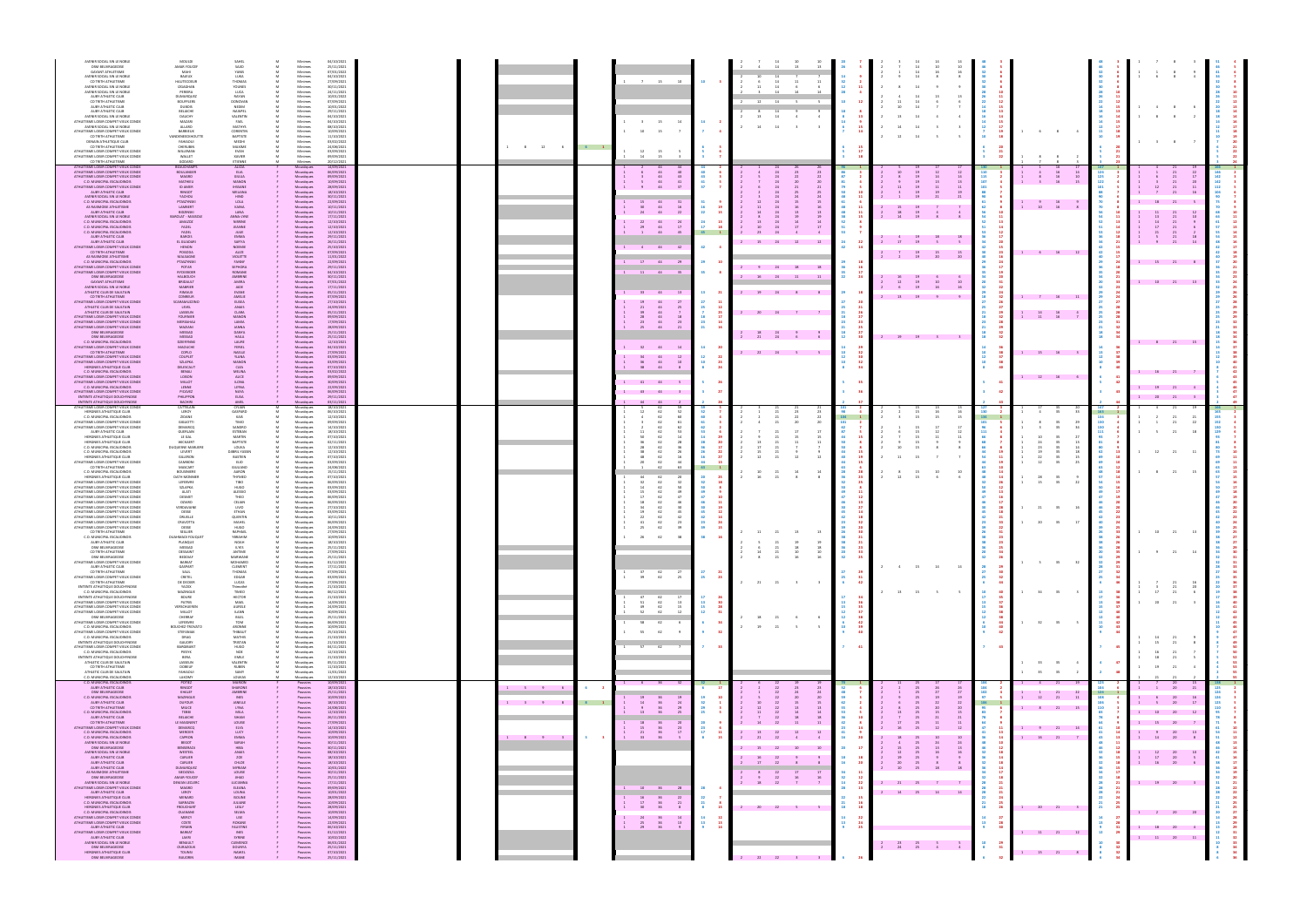| AVENIR SOCIAL SIN LE NOBLE                                                                  | ZIEMBINSKI                                       | <b>MONIA</b>                                        | F.          | Poussins                            | 08/10/2021                             |
|---------------------------------------------------------------------------------------------|--------------------------------------------------|-----------------------------------------------------|-------------|-------------------------------------|----------------------------------------|
| HERGNIES ATHLETIQUE CLUB                                                                    | <b>CRUCQ-DUBOIS</b>                              | <b>LIVIA</b>                                        | F           | Poussins                            | 07/10/2021                             |
| ATHLETIC CLUB DE SAULTAIN                                                                   | <b>LEVEL</b>                                     | <b>MAELYS</b>                                       | F           | Poussins                            | 24/09/2021                             |
| ATHLETISME LOISIR COMPET VIEUX CONDE                                                        | <b>ID AMER</b>                                   | MOHAMED AMINE                                       | M           | Poussins                            | 28/09/2021                             |
| <b>HERGNIES ATHLETIQUE CLUB</b>                                                             | <b>LEROY</b>                                     | <b>SIMEON</b>                                       | M           | Poussins                            | 06/10/2021                             |
| C.O. MUNICIPAL ESCAUDINOIS                                                                  | <b>ROSZAK</b>                                    | <b>NOLAN</b>                                        | M           | Poussins                            | 10/09/2021                             |
| OSM BEUVRAGEOISE                                                                            | <b>KHALEF</b>                                    | <b>KASSIM</b>                                       | M           | Poussins                            | 25/11/2021                             |
| <b>AUBY ATHLETIC CLUB</b>                                                                   | <b>BLONAROWICZ</b>                               | <b>THEO</b>                                         | M           | Poussins                            | 18/10/2021                             |
| HERGNIES ATHLETIQUE CLUB                                                                    | LE GAL                                           | VALENTIN                                            | M           | Poussins                            | 06/10/2021                             |
| AS RAISMOISE ATHLETISME                                                                     | <b>ROBERT</b>                                    | <b>BASTIEN</b>                                      | M           | Poussins                            | 30/11/2021                             |
| AS RAISMOISE ATHLETISME                                                                     | <b>BAUDOUX</b>                                   | <b>MARTIN</b>                                       | M           | Poussins                            | 10/11/2021                             |
| AS RAISMOISE ATHLETISME                                                                     | <b>HUGUET</b>                                    | ZACHARY                                             | M           | Poussins                            | 30/11/2021                             |
| ATHLETISME LOISIR COMPET VIEUX CONDE                                                        | <b>GANCHEGUI</b>                                 | <b>TOM</b>                                          | M           | Poussins                            | 10/09/2021                             |
| AS RAISMOISE ATHLETISME                                                                     | <b>STHOREZ</b>                                   | <b>ANTHONY</b>                                      | M           | Poussins                            | 10/11/2021                             |
| C.O. MUNICIPAL ESCAUDINOIS                                                                  | VASSEUR                                          | <b>YLAN</b>                                         | M           | Poussins                            | 10/09/2021                             |
| OSM BEUVRAGEOISE                                                                            | <b>DAHEK</b>                                     | ADAME                                               | M           | Poussins                            | 25/11/2021                             |
| <b>GAYANT ATHLETISME</b>                                                                    | <b>HADDOUCHE</b>                                 | ABDELMAJID                                          | M           | Poussins                            | 07/01/2022                             |
| AVENIR SOCIAL SIN LE NOBLE                                                                  | <b>VERHOEYE</b>                                  | VALENTIN                                            | M           | Poussins                            | 04/10/2021                             |
| C.O. MUNICIPAL ESCAUDINOIS                                                                  | <b>BAHRI</b>                                     | <b>NAHEL</b>                                        | M           | Poussins                            | 12/10/2021                             |
| C.O. MUNICIPAL ESCAUDINOIS                                                                  | EMBOUAZZA                                        | CAMIL                                               | M           | Poussins                            | 12/10/2021                             |
| ATHLETISME LOISIR COMPET VIEUX CONDE                                                        | <b>LORIAUX</b>                                   | <b>MATHIS</b>                                       | M           | Poussins                            | 10/09/2021                             |
| C.O. MUNICIPAL ESCAUDINOIS                                                                  | AMAZOZ                                           | <b>SOHEIL</b>                                       | M           | Poussins                            | 25/10/2021                             |
| AS RAISMOISE ATHLETISME                                                                     | <b>DEBIEVE</b>                                   | <b>THIBAULT</b>                                     | M           | Poussins                            | 10/11/2021                             |
| OSM BEUVRAGEOISE                                                                            | NASSRALLAH                                       | <b>IMRANE</b>                                       | M           | Poussins                            | 25/11/2021                             |
| OSM BEUVRAGEOISE                                                                            | SMIMID                                           | AYMANE                                              | M           | Poussins                            | 25/11/2021                             |
| AVENIR SOCIAL SIN LE NOBLE                                                                  | <b>DARQUES</b>                                   | <b>ROBIN</b>                                        | M           | Poussins                            | 04/10/2021                             |
| CO TRITH ATHLETISME                                                                         | <b>DESSAINT</b>                                  | <b>BAPTISTE</b>                                     | M           | Poussins                            | 27/09/2021                             |
| AVENIR SOCIAL SIN LE NOBLE                                                                  | <b>DUPONT JAWORSKI</b>                           | <b>NOE</b>                                          | M           | Poussins                            | 08/10/2021                             |
| CO TRITH ATHLETISME                                                                         | <b>DESPRET</b>                                   | <b>TIMEO</b>                                        | M           | Poussins                            | 27/09/2021                             |
| OSM BEUVRAGEOISE                                                                            | <b>MESSAD</b>                                    | AMJAD                                               | M           | Poussins                            | 25/11/2021                             |
| AUBY ATHLETIC CLUB                                                                          | <b>GASPART</b>                                   | <b>MAXENCE</b>                                      | M           | Poussins                            | 17/11/2021                             |
| C.O. MUNICIPAL ESCAUDINOIS                                                                  | OUAHMADI-FOUQUET                                 | YASSIN-AZIZ                                         | M           | Poussins                            | 10/09/2021                             |
| C.O. MUNICIPAL ESCAUDINOIS                                                                  | <b>HUREZ</b>                                     | <b>NOAM</b>                                         | M           | Poussins                            | 22/09/2021                             |
| ATHLETISME LOISIR COMPET VIEUX CONDE                                                        | <b>OZIARD</b>                                    | LILIAN                                              | M           | Poussins                            | 06/09/2021                             |
| ATHLETISME LOISIR COMPET VIEUX CONDE                                                        | MAZIANI                                          | SALMAN                                              | M           | Poussins                            | 28/09/2021                             |
| <b>AUBY ATHLETIC CLUB</b>                                                                   | <b>AUTIN</b>                                     | ADAM                                                | M           | Poussins                            | 18/10/2021                             |
| <b>AUBY ATHLETIC CLUB</b>                                                                   | <b>VIGNAIS</b>                                   | <b>GREGORY</b>                                      | M           | Poussins                            | 18/10/2021                             |
| ATHLETISME LOISIR COMPET VIEUX CONDE                                                        | LEFEVRE                                          | SHEAN                                               | M           | Poussins                            | 06/09/2021                             |
| C.O. MUNICIPAL ESCAUDINOIS                                                                  | <b>BENKADDOUR</b>                                | ZINEDINE                                            | M           | Poussins                            | 12/10/2021                             |
| C.O. MUNICIPAL ESCAUDINOIS                                                                  | CARROZZA                                         | <b>MICHEL</b>                                       | M           | Poussins                            | 10/09/2021                             |
| C.O. MUNICIPAL ESCAUDINOIS                                                                  | <b>OUAHMADI FOUQUET</b>                          | <b>YLIASS</b>                                       | M           | Poussins                            | 10/09/2021                             |
| CO TRITH ATHLETISME                                                                         | <b>MACREZ</b>                                    | SACHA                                               | M           | Poussins                            | 14/09/2021                             |
| ATHLETISME LOISIR COMPET VIEUX CONDE                                                        | <b>HABRYKA LOSSE</b>                             | LEANDRE                                             | M           | Poussins                            | 17/09/2021                             |
| CO TRITH ATHLETISME                                                                         | <b>PETIT</b>                                     | <b>CLEMENT</b>                                      | M           | Poussins                            | 25/10/2021                             |
| ATHLETISME LOISIR COMPET VIEUX CONDE                                                        | <b>TAILLEZ</b><br><b>HELOIR</b>                  | <b>QUENTIN</b>                                      | M           | Poussins                            | 14/09/2021                             |
| C.O. MUNICIPAL ESCAUDINOIS                                                                  | <b>COET</b>                                      | LENAEL                                              | M           | Poussins                            | 10/09/2021                             |
| CO TRITH ATHLETISME                                                                         |                                                  | CASSANDRE                                           | F.          | Seniors 1                           | 07/09/2021                             |
| AS RAISMOISE ATHLETISME                                                                     | <b>FONTENEAU</b>                                 | <b>ELISA</b>                                        |             | Seniors 1                           | 11/01/2022                             |
| AVENIR SOCIAL SIN LE NOBLE                                                                  | <b>LAOUEDJ</b>                                   | <b>SEPHORA</b>                                      |             | Seniors 1                           | 29/11/2021                             |
| ENTENTE ATHLETIQUE DOUCHYNOISE                                                              | <b>GADEYNE</b>                                   | <b>SUZON</b>                                        |             | Seniors 1                           | 29/11/2021                             |
| AS RAISMOISE ATHLETISME                                                                     | <b>CROMBEZ</b>                                   | <b>ANNAELLE</b>                                     |             | Seniors 1                           | 30/11/2021                             |
| <b>GAYANT ATHLETISME</b>                                                                    | <b>BOUBEKER</b>                                  | <b>ASMA</b>                                         |             | Seniors 1                           | 18/01/2022                             |
| <b>AUBY ATHLETIC CLUB</b>                                                                   | <b>BELAICHE</b>                                  | <b>IMEN</b>                                         |             | Seniors 1                           | 26/11/2021                             |
| AVENIR SOCIAL SIN LE NOBLE                                                                  | <b>LECIGNE</b>                                   | <b>EMILIE</b>                                       | F           | Seniors 1                           | 04/10/2021                             |
| <b>HERGNIES ATHLETIQUE CLUB</b>                                                             | <b>COURCEL</b>                                   | SANDY                                               |             | Seniors 1                           | 28/09/2021                             |
| ATHLETIC CLUB DE SAULTAIN                                                                   | <b>DEBLIQUIS</b>                                 | <b>SARAH</b>                                        |             | Seniors 1                           | 06/10/2021                             |
| JEUNESSE CAPPELLOISE ATHLETISME                                                             | <b>WEUTEN</b>                                    | AMBRE                                               |             | Seniors 1                           | 22/09/2021                             |
| AVENIR SOCIAL SIN LE NOBLE                                                                  | <b>BERTIN</b>                                    | <b>MELANIE</b>                                      | F           | Seniors 1                           | 04/01/2022                             |
| CO TRITH ATHLETISME                                                                         | <b>BAMESSAOUD</b>                                | <b>EMILIE</b>                                       |             | Seniors 1                           | 07/09/2021                             |
| <b>GAYANT ATHLETISME</b>                                                                    | <b>BLASSEL</b>                                   | LOIC                                                | M           | Seniors 1                           | 07/01/2022                             |
| <b>AUBY ATHLETIC CLUB</b>                                                                   | <b>GUERLAIN</b>                                  | <b>ENRIQUE</b>                                      | M           | Seniors 1                           | 26/11/2021                             |
| AS RAISMOISE ATHLETISME                                                                     | <b>LECOMTE</b>                                   | <b>JULIEN</b>                                       | M           | Seniors 1                           | 30/11/2021                             |
| HERGNIES ATHLETIQUE CLUB                                                                    | MENU                                             | <b>CLEMENT</b>                                      | M           | Seniors 1                           | 11/10/2021                             |
| C.O. MUNICIPAL ESCAUDINOIS                                                                  | CRASNAULT                                        | ELIE                                                | M           | Seniors 1                           | 22/09/2021                             |
| AVENIR SOCIAL SIN LE NOBLE                                                                  | <b>BERQUEZ</b>                                   | <b>ADRIEN</b>                                       | M           | Seniors 1                           | 04/10/2021                             |
| ANICHE ATHLETISME CLUB                                                                      | KSIAZKIEWICZ                                     | <b>MORGAN</b>                                       | M           | Seniors 1                           | 13/10/2021                             |
| AS RAISMOISE ATHLETISME                                                                     | <b>BAZZO BORTOT</b>                              | SYMON                                               | M           | Seniors 1                           | 10/11/2021                             |
| AS RAISMOISE ATHLETISME                                                                     | <b>DUFIEF</b>                                    | <b>BASTIEN</b>                                      | M           | Seniors 1                           | 30/11/2021                             |
| <b>DENAIN ATHLETIQUE CLUB</b>                                                               | <b>METAOUI</b>                                   | <b>MAXENCE</b>                                      | M           | Seniors 1                           | 03/11/2021                             |
| AVENIR SOCIAL SIN LE NOBLE                                                                  | <b>VENANT</b>                                    | <b>JOCELYN</b>                                      | M           | Seniors 1                           | 10/01/2022                             |
| C.O. MUNICIPAL ESCAUDINOIS                                                                  | <b>AUTES</b>                                     | <b>THOMAS</b>                                       | M           | Seniors 1                           | 22/09/2021                             |
| JEUNESSE CAPPELLOISE ATHLETISME                                                             | <b>DENOLF</b>                                    | <b>KEVIN</b>                                        | M           | Seniors 1                           | 22/09/2021                             |
| CO TRITH ATHLETISME                                                                         | <b>PUKICA</b>                                    | <b>CLEMENT</b>                                      | M           | Seniors 1                           | 07/09/2021                             |
| JEUNESSE CAPPELLOISE ATHLETISME                                                             | <b>LESCOP</b>                                    | <b>GUILLAUME</b>                                    | M           | Seniors 1                           | 22/09/2021                             |
| AS RAISMOISE ATHLETISME                                                                     | RAMETTE                                          | <b>ANTOINE</b>                                      | M           | Seniors 1                           | 30/11/2021                             |
| CO TRITH ATHLETISME                                                                         | <b>BOULET</b>                                    | THIBAULT                                            | M           | Seniors 1                           | 14/09/2021                             |
| <b>AUBY ATHLETIC CLUB</b>                                                                   | <b>ARQUIN</b>                                    | <b>NICOLAS</b>                                      | M           | Seniors 1                           | 10/01/2022                             |
| AS RAISMOISE ATHLETISME                                                                     | <b>BODET</b>                                     | <b>MAXIME</b>                                       | M           | Seniors 1                           | 10/11/2021                             |
| OSM BEUVRAGEOISE                                                                            | <b>DIAKITE</b>                                   | SEYDOU                                              | M           | Seniors 1                           | 25/11/2021                             |
| ENTENTE ATHLETIQUE DOUCHYNOISE                                                              | <b>HUREZ</b>                                     | <b>YOANN</b>                                        | M           | Seniors 1                           | 10/01/2022                             |
| AVENIR SOCIAL SIN LE NOBLE                                                                  | SOMBAERT                                         | LOIC                                                | M           | Seniors 1                           | 07/02/2022                             |
| CO TRITH ATHLETISME                                                                         | <b>CHERUBIN</b>                                  | <b>ALEXIS</b>                                       | M           | Seniors 1                           | 14/09/2021                             |
| OSM BEUVRAGEOISE                                                                            | <b>HOUAIRI</b>                                   | <b>MILEDINE</b>                                     | M           | Seniors 1                           | 25/11/2021                             |
| DENAIN ATHLETIQUE CLUB                                                                      | <b>GAILLIEZ</b>                                  | <b>ANTHONY</b>                                      | M           | Seniors 1                           | 07/02/2022                             |
| HERGNIES ATHLETIQUE CLUB                                                                    | <b>KOPCZINSKI</b>                                | <b>TANGUY</b>                                       | M           | Seniors 1                           | 02/11/2021                             |
| HERGNIES ATHLETIQUE CLUB                                                                    | <b>TIRLEMONT</b>                                 | <b>HUGO</b>                                         | M           | Seniors 1                           | 09/11/2021                             |
| ATHLETISME LOISIR COMPET VIEUX CONDE                                                        | <b>PAGANO</b>                                    | <b>LAURA</b>                                        | F.          | Seniors 2                           | 06/09/2021                             |
| ENTENTE ATHLETIQUE DOUCHYNOISE                                                              | <b>SANTENS</b>                                   | <b>LAURELINE</b>                                    | F           | Seniors 2                           | 10/01/2022                             |
| ATHLETISME LOISIR COMPET VIEUX CONDE                                                        | <b>FLAMME</b>                                    | <b>MARIE JEANNE</b>                                 | F           | Seniors 2                           | 10/09/2021                             |
| AVENIR SOCIAL SIN LE NOBLE                                                                  | <b>KOZAK</b>                                     | <b>PAULINE</b>                                      |             | Seniors 2                           | 08/11/2021                             |
| AVENIR SOCIAL SIN LE NOBLE                                                                  | <b>MOULDI</b>                                    | <b>AURORE</b>                                       |             | Seniors 2                           | 04/10/2021                             |
| ENTENTE ATHLETIQUE DOUCHYNOISE                                                              | DROMBRY-VERQUIN                                  | <b>DELPHINE</b>                                     | F           | Seniors 2                           | 10/01/2022                             |
| ATHLETISME LOISIR COMPET VIEUX CONDE                                                        | <b>LEFEVRE</b>                                   | <b>CINDY</b>                                        |             | Seniors 2                           | 04/11/2021                             |
| HERGNIES ATHLETIQUE CLUB                                                                    | LE GAL                                           | <b>HELENE</b>                                       | F           | Seniors 2                           | 07/10/2021                             |
| AUBY ATHLETIC CLUB                                                                          | <b>GASPART</b>                                   | <b>HELENE</b>                                       | F.          | Seniors 2                           | 17/11/2021                             |
| ENTENTE ATHLETIQUE DOUCHYNOISE<br>ENTENTE ATHLETIQUE DOUCHYNOISE                            | <b>BOUDRY</b><br><b>LISON</b>                    | <b>EDWIGE</b><br><b>RACHEL</b>                      | F           | Seniors 2<br>Seniors <sub>2</sub>   | 10/01/2022                             |
| ENTENTE ATHLETIQUE DOUCHYNOISE                                                              | <b>FLAMENT</b>                                   | <b>EMILIE</b>                                       | F           | Seniors 2                           | 10/01/2022                             |
| AVENIR SOCIAL SIN LE NOBLE                                                                  | <b>SCHMITT</b>                                   | ALEXANDRE                                           | M           |                                     | 29/11/2021                             |
| DENAIN ATHLETIQUE CLUB<br>CO TRITH ATHLETISME                                               | <b>ASTRION</b><br><b>MASCART</b>                 | PIERRE<br><b>BRUNO</b>                              | M<br>M      | Seniors 2<br>Seniors 2<br>Seniors 2 | 04/10/2021<br>03/11/2021<br>24/08/2021 |
| CO TRITH ATHLETISME                                                                         | CRISPATZU                                        | <b>MASSIMO</b>                                      | M           | Seniors 2                           | 14/09/2021                             |
| CO TRITH ATHLETISME                                                                         | LAGACE                                           | <b>GUILLAUME</b>                                    | M           | Seniors 2                           | 29/11/2021                             |
| AVENIR SOCIAL SIN LE NOBLE                                                                  | <b>LECOMTE</b>                                   | SYLVAIN                                             | M           | Seniors 2                           | 04/10/2021                             |
| ATHLETISME LOISIR COMPET VIEUX CONDE                                                        | <b>FLAMME</b>                                    | <b>KEVIN</b>                                        | M           | Seniors 2                           | 10/09/2021                             |
| CO TRITH ATHLETISME                                                                         | <b>MOREAU</b>                                    | SEBASTIEN                                           | M           | Seniors 2                           | 24/08/2021                             |
| ENTENTE ATHLETIQUE DOUCHYNOISE                                                              | PIWON                                            | <b>GUILLAUME</b>                                    | M           | Seniors 2                           | 10/01/2022                             |
| ENTENTE ATHLETIQUE DOUCHYNOISE                                                              | <b>BOURE</b>                                     | <b>PHILIPPE</b>                                     | M           | Seniors 2                           | 29/11/2021                             |
| ENTENTE ATHLETIQUE DOUCHYNOISE                                                              | <b>QUINET</b>                                    | LOIC                                                | M           | Seniors 2                           | 11/01/2022                             |
| AS RAISMOISE ATHLETISME                                                                     | <b>DEBLONDE</b>                                  | <b>THOMAS</b>                                       | M           | Seniors 2                           | 30/11/2021                             |
| ENTENTE ATHLETIQUE DOUCHYNOISE<br>JEUNESSE CAPPELLOISE ATHLETISME<br>DENAIN ATHLETIQUE CLUB | <b>VERBEKE</b><br>CHARLEMAGNE<br><b>DEGROISE</b> | <b>TIMOTHEE</b><br><b>LIONEL</b><br><b>GEOFFREY</b> | M<br>M      | Seniors 2<br>Seniors 2              | 10/01/2022<br>06/09/2021               |
| ENTENTE ATHLETIQUE DOUCHYNOISE<br>DENAIN ATHLETIQUE CLUB                                    | <b>FINOT</b><br><b>DEGROISE</b>                  | <b>YANN</b><br><b>JONATHAN</b>                      | M<br>M      | Seniors 2<br>Seniors 2              | 03/11/2021<br>29/11/2021<br>03/11/2021 |
| ATHLETISME LOISIR COMPET VIEUX CONDE<br>CO TRITH ATHLETISME                                 | <b>BOULANGER</b><br><b>CONREUR</b>               | <b>JULIEN</b><br>LOIC                               | M<br>M<br>M | Seniors 2<br>Seniors 2<br>Seniors 2 | 06/09/2021<br>07/09/2021               |
| ENTENTE ATHLETIQUE DOUCHYNOISE                                                              | GRARD                                            | <b>CEDRIC</b>                                       | M           | Seniors 2                           | 29/11/2021                             |
| JEUNESSE CAPPELLOISE ATHLETISME                                                             | <b>BAERT</b>                                     | <b>DAVID</b>                                        | M           | Seniors 2                           | 26/11/2021                             |
| <b>GAYANT ATHLETISME</b>                                                                    | <b>BOLDO</b>                                     | <b>NICOLAS</b>                                      | M           | Seniors 2                           | 07/01/2022                             |
| CO TRITH ATHLETISME                                                                         | <b>BAMESSAOUD</b>                                | HAMZA                                               | M           | Seniors 2                           | 07/09/2021                             |
| ENTENTE ATHLETIQUE DOUCHYNOISE                                                              | <b>DROMBRY</b>                                   | <b>JULIEN</b>                                       | M           | Seniors 2                           | 10/01/2022                             |
| JEUNESSE CAPPELLOISE ATHLETISME                                                             | <b>MERCIER</b>                                   | <b>TOM</b>                                          | M           | Seniors 2                           | 26/11/2021                             |
| HERGNIES ATHLETIQUE CLUB                                                                    | <b>CATELIN</b>                                   | <b>JEREMY</b>                                       | M           | Seniors 2                           | 06/10/2021                             |
| ENTENTE ATHLETIQUE DOUCHYNOISE                                                              | VANHUYSSE                                        | <b>NICOLAS</b>                                      | M           | Seniors 2                           | 01/12/2021                             |
| AVENIR SOCIAL SIN LE NOBLE                                                                  | DELEZENNE                                        | <b>FABIEN</b>                                       | M           | Seniors 2                           | 29/10/2021                             |
| AVENIR SOCIAL SIN LE NOBLE                                                                  | <b>MABRIER</b>                                   | SAMUEL                                              | M           | Seniors 2                           | 17/11/2021                             |
| ENTENTE ATHLETIQUE DOUCHYNOISE                                                              | <b>FLAMENT</b>                                   | SEBASTIEN                                           | M           | Seniors 2                           | 29/11/2021                             |
| C.O. MUNICIPAL ESCAUDINOIS                                                                  | <b>MULAS</b>                                     | MIKAEL                                              | M           | Seniors 2                           | 15/11/2021                             |
| AVENIR SOCIAL SIN LE NOBLE                                                                  | <b>MAJCHRZAK</b>                                 | MARIE-LAURE                                         | F.          | Vétéran 1                           | 04/10/2021                             |
| ATHLETISME LOISIR COMPET VIEUX CONDE                                                        | <b>FERNANDES MOULARD</b>                         | <b>SEVERINE</b>                                     |             | Vétéran 1                           | 10/09/2021                             |
| ENTENTE ATHLETIQUE DOUCHYNOISE                                                              | <b>BERNARD</b>                                   | <b>LUCILE</b>                                       |             | Vétéran 1                           | 29/11/2021                             |
| AVENIR SOCIAL SIN LE NOBLE                                                                  | <b>CAPLIEZ</b>                                   | <b>LAURENCE</b>                                     |             | Vétéran 1                           | 04/10/2021                             |
| ENTENTE ATHLETIQUE DOUCHYNOISE                                                              | <b>RIGAUT</b>                                    | <b>MAGALI</b>                                       |             | Vétéran 1                           | 10/01/2022                             |
| <b>HERGNIES ATHLETIQUE CLUB</b>                                                             | <b>GOEMAES</b>                                   | <b>SABRINA</b>                                      |             | Vétéran 1                           | 06/10/2021                             |
| <b>ENTENTE ATHLETIQUE DOUCHYNOISE</b>                                                       | <b>LEMAIRE</b>                                   | <b>AUDREY</b>                                       |             | Vétéran 1                           | 29/11/2021                             |
| AVENIR SOCIAL SIN LE NOBLE                                                                  | <b>PELISSIER</b>                                 | <b>NATHALIE</b>                                     |             | Vétéran 1                           | 04/10/2021                             |
| CO TRITH ATHLETISME                                                                         | LEJAY                                            | <b>LIDWINE</b>                                      |             | Vétéran 1                           | 07/09/2021                             |
| <b>AUBY ATHLETIC CLUB</b>                                                                   | <b>COUILLET</b>                                  | LAURIE                                              |             | Vétéran 1                           | 10/01/2022                             |
| <b>HERGNIES ATHLETIQUE CLUB</b>                                                             | SAEGERMAN                                        | <b>DOMINIQUE</b>                                    |             | Vétéran 1                           | 06/10/2021                             |
| ATHLETISME LOISIR COMPET VIEUX CONDE                                                        | <b>LEROY</b>                                     | <b>VALERIE</b>                                      |             | Vétéran 1                           | 25/10/2021                             |
| AVENIR SOCIAL SIN LE NOBLE                                                                  | <b>DELABY</b>                                    | <b>VERONIQUE</b>                                    |             | Vétéran 1                           | 08/10/2021                             |
| AVENIR SOCIAL SIN LE NOBLE                                                                  | <b>BELHADJI</b>                                  | <b>SHIRLEY</b>                                      |             | Vétéran 1                           | 04/10/2021                             |
| ATHLETISME LOISIR COMPET VIEUX CONDE                                                        | <b>DERBAL</b>                                    | <b>DEBORAH</b>                                      |             | Vétéran 1                           | 09/09/2021                             |
| <b>ENTENTE ATHLETIQUE DOUCHYNOISE</b>                                                       | <b>CHAMPENOIS</b>                                | <b>KATHY</b>                                        |             | Vétéran 1                           | 29/11/2021                             |
| AVENIR SOCIAL SIN LE NOBLE                                                                  | <b>DUPRIEZ</b>                                   | <b>CAROLINE</b>                                     |             | Vétéran 1                           | 17/11/2021                             |
| AVENIR SOCIAL SIN LE NOBLE                                                                  | <b>MARLIER</b>                                   | <b>MARIE</b>                                        |             | Vétéran 1                           | 29/10/2021                             |
| AVENIR SOCIAL SIN LE NOBLE                                                                  | <b>GHEYSEN</b>                                   | <b>SABINE</b>                                       |             | Vétéran 1                           | 29/11/2021                             |
| AVENIR SOCIAL SIN LE NOBLE                                                                  | CASSE                                            | <b>VIRGINIE</b>                                     |             | Vétéran 1                           | 24/11/2021                             |
| ATHLETISME LOISIR COMPET VIEUX CONDE                                                        | <b>PINON</b>                                     | <b>MARIE</b>                                        |             | Vétéran 1                           | 22/09/2021                             |
| HERGNIES ATHLETIQUE CLUB                                                                    | LEROY-BASILE                                     | <b>AUDREY</b>                                       |             | Vétéran 1                           | 28/09/2021                             |
| HERGNIES ATHLETIQUE CLUB                                                                    | <b>WAMBECQ</b>                                   | <b>SOPHIE</b>                                       |             | Vétéran 1                           | 28/09/2021                             |
| CO TRITH ATHLETISME                                                                         | <b>SROKA GREAUX</b>                              | <b>NATHALIE</b>                                     |             | Vétéran 1                           | 11/10/2021                             |
| ATHLETISME LOISIR COMPET VIEUX CONDE                                                        | <b>BEAUJARD</b>                                  | <b>AURORE</b>                                       |             | Vétéran 1                           | 04/11/2021                             |
| C.O. MUNICIPAL ESCAUDINOIS<br>CO TRITH ATHLETISME                                           |                                                  |                                                     | F           | Vétéran 1                           | 10/09/2021                             |
|                                                                                             | <b>ROSZAK</b><br><b>MACREZ</b>                   | <b>SABINE</b><br><b>JULIEN</b>                      | M           | Vétéran 1                           | 24/08/2021                             |
| DENAIN ATHLETIQUE CLUB                                                                      | <b>VERDIERE</b>                                  | SYLVAIN                                             | M           | Vétéran 1                           | 03/11/2021                             |
| ENTENTE ATHLETIQUE DOUCHYNOISE                                                              | <b>SUEL</b>                                      | SAMUEL                                              | M           | Vétéran 1                           | 29/11/2021                             |
| DENAIN ATHLETIQUE CLUB                                                                      | DE RYCKE                                         | EDDY                                                | M           | Vétéran 1                           | 09/11/2021                             |

|                                  | 7 22 17<br>$17$ 17                     | $17 \qquad 42 \qquad 27$<br>$27$ 8<br>24 42 20<br>12 |                      |                 |  |
|----------------------------------|----------------------------------------|------------------------------------------------------|----------------------|-----------------|--|
|                                  |                                        |                                                      |                      |                 |  |
|                                  | $2 \t 4 \t 4$<br>$1 \qquad 1 \qquad 2$ | $4^{\circ}$ 3                                        | $12 \qquad \qquad 4$ |                 |  |
| - 36<br>$54$ 1                   | $12 \t 1$<br>$54$ 1                    | $54$ 1                                               |                      |                 |  |
| 14                               |                                        |                                                      |                      |                 |  |
| 12                               |                                        |                                                      |                      | 10 <sup>1</sup> |  |
|                                  | 13 9                                   |                                                      |                      |                 |  |
| 11                               |                                        |                                                      |                      |                 |  |
|                                  |                                        |                                                      |                      |                 |  |
| 14<br>10<br>10<br>22<br>15<br>20 |                                        |                                                      | 32 <sup>7</sup>      | 53              |  |
| 19                               | 38<br>$\blacksquare$<br><b>18</b>      |                                                      | $\overline{10}$      |                 |  |
| 10<br>11<br>$22$ 4               | $22 \hspace{1.5cm} 5$                  | 23                                                   | 25 15<br>22 17       |                 |  |
| $\overline{\mathbf{34}}$<br>17   | 12 13<br>34                            |                                                      |                      | 29              |  |
|                                  |                                        | 14 12<br>14 11<br>14<br>10                           |                      |                 |  |
|                                  |                                        | 14                                                   |                      | $16$ $18$       |  |
|                                  | 12                                     | 11                                                   |                      | 23              |  |
|                                  |                                        |                                                      |                      |                 |  |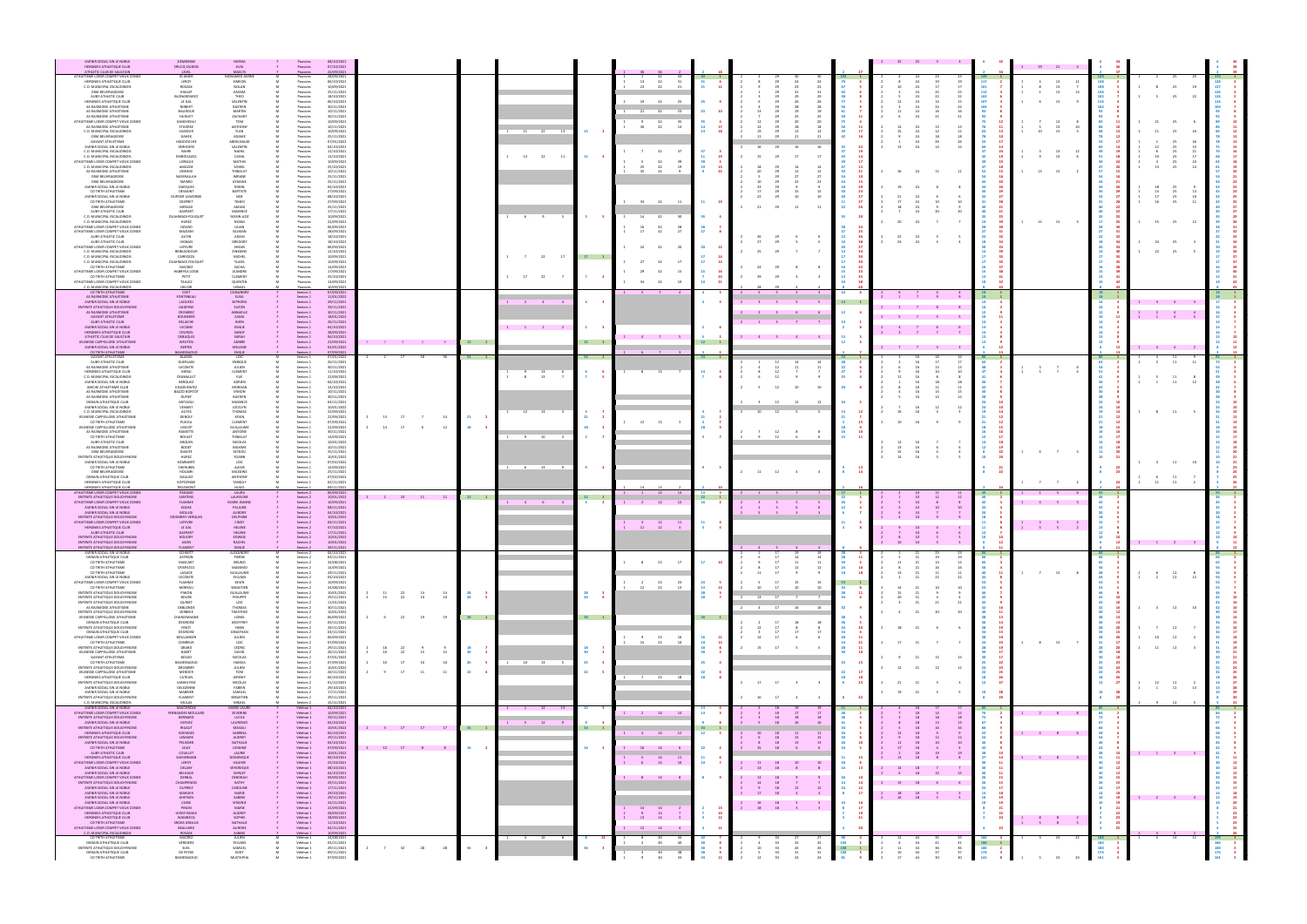| CO TRITH ATHLETISME                                                     | <b>ELSLANDER</b>                    | <b>CYRIL</b>                        | M         | Vétéran 1              | 08/11/2021               |
|-------------------------------------------------------------------------|-------------------------------------|-------------------------------------|-----------|------------------------|--------------------------|
| ANICHE ATHLETISME CLUB                                                  | <b>KACED</b>                        | LILIAN                              | M         | Vétéran 1              | 13/10/2021               |
| C.O. MUNICIPAL ESCAUDINOIS                                              | ZIDANE                              | <b>MEHDI</b>                        | M         | Vétéran 1              | 12/10/2021               |
| <b>C.O. MUNICIPAL ESCAUDINOIS</b>                                       | <b>MATHIEU</b>                      | <b>DIDIER</b>                       | M         | Vétéran 1              | 10/09/2021               |
| CO TRITH ATHLETISME                                                     | <b>DEHOVE</b>                       | <b>DAVID</b>                        | M         | Vétéran 1              | 07/09/2021               |
| DENAIN ATHLETIQUE CLUB                                                  | <b>BOULANGER</b>                    | <b>WILLIAM</b>                      | M         | Vétéran 1              | 23/09/2021               |
| ATHLETISME LOISIR COMPET VIEUX CONDE                                    | <b>JABLONSKI</b>                    | SEBASTIEN                           | M         | Vétéran 1              | 06/09/2021               |
| ATHLETISME LOISIR COMPET VIEUX CONDE<br>AVENIR SOCIAL SIN LE NOBLE      | <b>MARTINEZ</b>                     | <b>JEROME</b><br><b>FREDDY</b>      | M         | Vétéran 1<br>Vétéran 1 | 14/09/2021               |
| ENTENTE ATHLETIQUE DOUCHYNOISE                                          | <b>BARELLE</b><br><b>LEROY</b>      | <b>LUDOVIC</b>                      | M<br>M    | Vétéran 1              | 04/10/2021<br>29/11/2021 |
| ENTENTE ATHLETIQUE DOUCHYNOISE                                          | <b>VINCENT</b>                      | <b>MAXIME</b>                       | M         | Vétéran 1              | 29/11/2021               |
| CO TRITH ATHLETISME                                                     | <b>OUTTIER</b>                      | LAURENT                             | M         | Vétéran 1              | 14/09/2021               |
| ENTENTE ATHLETIQUE DOUCHYNOISE                                          | <b>HOLIN</b>                        | <b>MARC ANTOINE</b>                 | M         | Vétéran 1              | 29/11/2021               |
| ENTENTE ATHLETIQUE DOUCHYNOISE                                          | <b>CHOPIN</b>                       | <b>STEPHANE</b>                     | M         | Vétéran 1              | 10/01/2022               |
| DENAIN ATHLETIQUE CLUB                                                  | <b>MENET</b>                        | <b>BRICE</b>                        | M         | Vétéran 1              | 03/11/2021               |
| ENTENTE ATHLETIQUE DOUCHYNOISE                                          | <b>NIHOUARN</b>                     | <b>VIANNEY</b>                      | M         | Vétéran 1              | 10/01/2022               |
| HERGNIES ATHLETIQUE CLUB                                                | <b>LEROY</b>                        | <b>BENJAMIN</b>                     | M         | Vétéran 1              | 06/12/2021               |
| ATHLETISME LOISIR COMPET VIEUX CONDE                                    | <b>BRZEZINSKI</b>                   | <b>VINCENT</b>                      | M         | Vétéran 1              | 10/09/2021               |
| HERGNIES ATHLETIQUE CLUB                                                | <b>BLANCHART</b>                    | <b>ROMARIC</b>                      | M         | Vétéran 1              | 03/09/2021               |
| AVENIR SOCIAL SIN LE NOBLE                                              | <b>DELOBELLE</b>                    | <b>EMMANUEL</b>                     | M         | Vétéran 1              | 29/11/2021               |
| CO TRITH ATHLETISME                                                     | <b>DOBEUF</b>                       | <b>VINCENT</b>                      | M         | Vétéran 1              | 14/09/2021               |
| ANICHE ATHLETISME CLUB                                                  | <b>BENKHEDDA</b>                    | MOHAMMED                            | M         | Vétéran 1              | 10/01/2022               |
| JEUNESSE CAPPELLOISE ATHLETISME                                         | <b>FICOT</b>                        | PIERRE                              | M         | Vétéran 1              | 06/09/2021               |
| ANICHE ATHLETISME CLUB                                                  | AYARI                               | <b>HASSAN</b>                       | M         | Vétéran 1              | 23/11/2021               |
| DENAIN ATHLETIQUE CLUB                                                  | YAHIAOUI                            | SIDI MOHAMMED                       | M         | Vétéran 1              | 30/11/2021               |
| CO TRITH ATHLETISME                                                     | <b>LAURENT</b>                      | <b>JULIEN</b>                       | M         | Vétéran 1              | 25/10/2021               |
| ATHLETISME LOISIR COMPET VIEUX CONDE                                    | DERBAL                              | <b>MEHDI</b>                        | M         | Vétéran 1              | 09/09/2021               |
| ENTENTE ATHLETIQUE DOUCHYNOISE                                          | <b>BOUDRY</b>                       | <b>FRANCOIS</b>                     | M         | Vétéran 1              | 26/08/2021               |
| ANICHE ATHLETISME CLUB                                                  | <b>BAROLI</b>                       | <b>FRANCK</b>                       | M         | Vétéran 1              | 22/11/2021               |
| CO TRITH ATHLETISME                                                     | <b>POGODA</b>                       | SEBASTIEN                           | M         | Vétéran 1              | 07/09/2021               |
| CO TRITH ATHLETISME                                                     | LE MAIGNENT                         | <b>ANTOINE</b>                      | M         | Vétéran 1              | 27/09/2021               |
| ENTENTE ATHLETIQUE DOUCHYNOISE                                          | <b>HAUCHART</b>                     | <b>OLIVIER</b>                      | M         | Vétéran 1              | 29/11/2021               |
| ATHLETISME LOISIR COMPET VIEUX CONDE                                    | <b>DEMARCQ</b><br><b>METAOUI</b>    | MATHIEU                             | M         | Vétéran 1<br>Vétéran 1 | 14/10/2021<br>03/11/2021 |
| DENAIN ATHLETIQUE CLUB<br>CO TRITH ATHLETISME                           | <b>HAUTECOEUR</b>                   | MANUEL<br><b>CYRILLE</b>            | M<br>M    | Vétéran 1              | 27/09/2021               |
| ENTENTE ATHLETIQUE DOUCHYNOISE                                          | <b>CHAMPENOIS</b>                   | <b>JEROME</b>                       | M         | Vétéran 1              | 29/11/2021               |
| HERGNIES ATHLETIQUE CLUB                                                | <b>GOBERT</b>                       | SAMUEL                              | M         | Vétéran 1              | 06/10/2021               |
| HERGNIES ATHLETIQUE CLUB                                                | SAEGERMAN                           | <b>ARNAUD</b>                       | M         | Vétéran 1              | 06/10/2021               |
| <b>HERGNIES ATHLETIQUE CLUB</b>                                         | <b>WAMBECK</b>                      | <b>MICKAEL</b>                      | M         | Vétéran 1              | 03/09/2021               |
| ENTENTE ATHLETIQUE DOUCHYNOISE                                          | <b>VERQUIN</b>                      | <b>YVES-MARIE</b>                   | M         | Vétéran 1              | 29/11/2021               |
| ATHLETISME LOISIR COMPET VIEUX CONDE                                    | DE BAERDEMACKER                     | <b>STEPHANE</b>                     | M         | Vétéran 1              | 10/11/2021               |
| ENTENTE ATHLETIQUE DOUCHYNOISE                                          | <b>VILCOT</b>                       | <b>DAMIEN</b>                       | M         | Vétéran 1              | 29/11/2021               |
| HERGNIES ATHLETIQUE CLUB                                                | LEFEBVRE                            | <b>VINCENT</b>                      | M         | Vétéran 1              | 28/09/2021               |
| CO TRITH ATHLETISME                                                     | GODARD                              | <b>NICOLAS</b>                      | M         | Vétéran 1              | 20/12/2021               |
| C.O. MUNICIPAL ESCAUDINOIS                                              | DE GRYSE                            | JEAN-CLAUDE                         | M         | Vétéran 1              | 12/10/2021               |
| AS RAISMOISE ATHLETISME                                                 | <b>ROBERT</b>                       | <b>GREGORY</b>                      | M         | Vétéran 1              | 17/09/2021               |
| HERGNIES ATHLETIQUE CLUB                                                | <b>CRUCQ</b>                        | SEBASTIEN                           | M         | Vétéran 1              | 28/09/2021               |
| AVENIR SOCIAL SIN LE NOBLE                                              | <b>LEBLANC</b>                      | <b>JEAN-FRANCOIS</b>                | M         | Vétéran 1              | 29/10/2021               |
| CO TRITH ATHLETISME                                                     | LEJAY                               | <b>MICHAEL</b>                      | M         | Vétéran 1              | 07/09/2021               |
| ATHLETISME LOISIR COMPET VIEUX CONDE                                    | LEFEBVRE                            | <b>DOMINIQUE</b>                    | M         | Vétéran 1              | 06/09/2021               |
| ATHLETISME LOISIR COMPET VIEUX CONDE                                    | <b>MUREZ</b>                        | <b>MARJORIE</b>                     | F.        | Vétéran 2              | 22/09/2021               |
| AVENIR SOCIAL SIN LE NOBLE                                              | MAUGER-BEAUCOURT                    | <b>CATHERINE</b>                    | F         | Vétéran 2              | 04/10/2021               |
| ATHLETISME LOISIR COMPET VIEUX CONDE                                    | <b>PENNE</b>                        | <b>SYLVIE</b>                       | F         | Vétéran 2              | 06/09/2021               |
| CO TRITH ATHLETISME                                                     | <b>BLAISE</b>                       | SANDRINE                            | F         | Vétéran 2              | 07/09/2021               |
| CO TRITH ATHLETISME                                                     | <b>DEHOVE DELEPINE</b>              | <b>CHRISTELLE</b>                   | F         | Vétéran 2              | 07/09/2021               |
| CO TRITH ATHLETISME                                                     | <b>TOMASZEWSKI</b>                  | <b>CATHERINE</b>                    |           | Vétéran 2              | 24/08/2021               |
| CO TRITH ATHLETISME                                                     | <b>CARBALLO</b>                     | <b>CECILE</b>                       |           | Vétéran 2              | 27/09/2021               |
| AVENIR SOCIAL SIN LE NOBLE                                              | <b>FOURNIER</b>                     | <b>VERONIQUE</b>                    | F         | Vétéran 2              | 04/10/2021               |
| CO TRITH ATHLETISME                                                     | VANPEPERSTRAETE                     | <b>CAROLINE</b>                     |           | Vétéran 2              | 24/08/2021               |
| AVENIR SOCIAL SIN LE NOBLE                                              | <b>CEZARD</b>                       | <b>NATHALIE</b>                     |           | Vétéran 2              | 04/10/2021               |
| CO TRITH ATHLETISME                                                     | <b>LEBRIEZ</b>                      | <b>CATHERINE</b>                    |           | Vétéran 2              | 27/09/2021               |
| ATHLETISME LOISIR COMPET VIEUX CONDE<br>CO TRITH ATHLETISME             | <b>LEFEVRE</b><br><b>CROMBEZ</b>    | <b>SYLVIE</b><br><b>VIOLETTE</b>    | F<br>F    | Vétéran 2<br>Vétéran 2 | 21/10/2021               |
| ATHLETISME LOISIR COMPET VIEUX CONDE                                    | <b>FALCE</b>                        | <b>DAVID</b>                        | M         | Vétéran 2              | 07/09/2021<br>17/09/2021 |
| ANICHE ATHLETISME CLUB                                                  | PHILLIPPOT                          | <b>JEROME</b>                       | M         | Vétéran 2              | 13/10/2021               |
| ATHLETISME LOISIR COMPET VIEUX CONDE                                    | PELLION                             | <b>JEAN PIERRE</b>                  | M         | Vétéran 2              | 29/10/2021               |
| ANICHE ATHLETISME CLUB                                                  | GOSSE                               | <b>ROLAND</b>                       | M         | Vétéran 2              | 13/10/2021               |
| AVENIR SOCIAL SIN LE NOBLE                                              | <b>LECIGNE</b>                      | SYLVAIN                             | M         | Vétéran 2              | 04/10/2021               |
| <b>C.O. MUNICIPAL ESCAUDINOIS</b>                                       | LOUIS                               | REYNALD                             | M         | Vétéran 2              | 06/12/2021               |
| <b>C.O. MUNICIPAL ESCAUDINOIS</b>                                       | <b>LECOCQ</b>                       | <b>THIERRY</b>                      | M         | Vétéran 2              | 12/10/2021               |
| AVENIR SOCIAL SIN LE NOBLE                                              | <b>DUPRIEZ</b>                      | <b>PHILIPPE</b>                     | M         | Vétéran 2              | 04/10/2021               |
| <b>C.O. MUNICIPAL ESCAUDINOIS</b>                                       | <b>MARCUZZI</b>                     | <b>JEROME</b>                       | M         | Vétéran 2              | 15/11/2021               |
| CO TRITH ATHLETISME                                                     | <b>ROCHUT</b>                       | <b>JEAN PIERRE</b>                  | M         | Vétéran 2              | 07/09/2021               |
| CO TRITH ATHLETISME                                                     | <b>FALLET GUIOL</b>                 | <b>DENIS</b>                        | M         | Vétéran 2              | 24/08/2021               |
| <b>C.O. MUNICIPAL ESCAUDINOIS</b>                                       | <b>LECOCQ</b>                       | <b>PATRICE</b>                      | M         | Vétéran 2              | 12/10/2021               |
| AVENIR SOCIAL SIN LE NOBLE                                              | <b>TAHON</b>                        | <b>ERIC</b>                         | M         | Vétéran 2              | 02/11/2021               |
| AVENIR SOCIAL SIN LE NOBLE                                              | <b>MOLLET</b>                       | <b>ERIC</b>                         | M         | Vétéran 2              | 29/11/2021               |
| <b>DENAIN ATHLETIQUE CLUB</b>                                           | <b>PARIS</b>                        | <b>MICKAEL</b>                      | M         | Vétéran 2              | 23/09/2021               |
| CO TRITH ATHLETISME                                                     | HERNANDEZ                           | <b>PHILIPPE</b>                     | M         | Vétéran 2              | 07/09/2021               |
| AVENIR SOCIAL SIN LE NOBLE                                              | <b>BOURDET</b>                      | DANIEL                              | M         | Vétéran 2              | 29/11/2021               |
| C.O. MUNICIPAL ESCAUDINOIS                                              | <b>TEBBI</b>                        | AMAR                                | M         | Vétéran 2              | 12/10/2021               |
| ANICHE ATHLETISME CLUB                                                  | <b>BALET</b>                        | <b>MICHEL</b>                       | M         | Vétéran 2              | 13/10/2021               |
| ANICHE ATHLETISME CLUB                                                  | METALLAGHI                          | FARID                               | M         | Vétéran 2              | 22/09/2021               |
| CO TRITH ATHLETISME                                                     | <b>POULAIN</b>                      | <b>OLIVIER</b>                      | M         | Vétéran 2              | 07/09/2021               |
| ATHLETISME LOISIR COMPET VIEUX CONDE                                    | <b>BEN BALLA</b>                    | <b>MEHADI</b>                       | M         | Vétéran 2              | 18/11/2021               |
| DENAIN ATHLETIQUE CLUB                                                  | <b>CAPILLIEZ</b>                    | ARNAUD                              | M         | Vétéran 2              | 23/09/2021               |
| ATHLETISME LOISIR COMPET VIEUX CONDE                                    | <b>PENNE</b>                        | PIERRE                              | M         | Vétéran 2              | 03/09/2021               |
| AVENIR SOCIAL SIN LE NOBLE<br>AVENIR SOCIAL SIN LE NOBLE                | <b>DARQUES</b><br><b>CARPENTIER</b> | SEBASTIEN<br><b>JEAN LUC</b>        | M<br>M    | Vétéran 2<br>Vétéran 2 | 04/10/2021<br>04/10/2021 |
|                                                                         |                                     |                                     |           |                        |                          |
| AVENIR SOCIAL SIN LE NOBLE<br>ANICHE ATHLETISME CLUB                    | <b>GRAS</b><br>DELHAYE              | <b>CHRISTOPHE</b><br><b>THIERRY</b> | M<br>M    | Vétéran 2<br>Vétéran 2 | 08/10/2021<br>13/10/2021 |
| ENTENTE ATHLETIQUE DOUCHYNOISE                                          | <b>SERUGHETTI</b>                   | <b>MICHEL</b>                       | M         | Vétéran 2              | 03/11/2021               |
| AVENIR SOCIAL SIN LE NOBLE                                              | <b>RUNCO</b>                        | <b>MARIO</b>                        | M         | Vétéran 2              | 04/10/2021               |
| AVENIR SOCIAL SIN LE NOBLE                                              | <b>DOLIGEZ</b>                      | <b>GREGORY</b>                      | M         | Vétéran 2              | 04/10/2021               |
| AS RAISMOISE ATHLETISME                                                 | <b>BAHRI</b>                        | <b>CHRISTOPHE</b>                   | M         | Vétéran 2              | 11/01/2022               |
| DENAIN ATHLETIQUE CLUB                                                  | <b>DENIS</b>                        | WILLIAM                             | M         | Vétéran 2              | 03/11/2021               |
| ATHLETISME LOISIR COMPET VIEUX CONDE                                    | <b>HONOREZ</b>                      | <b>MICHEL</b>                       | M         | Vétéran 2              | 03/09/2021               |
| CO TRITH ATHLETISME                                                     | PERRIN                              | <b>PATRICK</b>                      | M         | Vétéran 2              | 27/09/2021               |
| ENTENTE ATHLETIQUE DOUCHYNOISE                                          | <b>DUVIVIER</b>                     | <b>PHILIPPE</b>                     | M         | Vétéran 2              | 29/11/2021               |
| DENAIN ATHLETIQUE CLUB                                                  | <b>AZEVEDO</b>                      | <b>JOSE</b>                         | M         | Vétéran 2              | 03/11/2021               |
| C.O. MUNICIPAL ESCAUDINOIS                                              | <b>CASTEL</b>                       | <b>THIERRY</b>                      | M         | Vétéran 2              | 22/09/2021               |
| ATHLETIC CLUB DE SAULTAIN                                               | <b>DELCROIX</b>                     | <b>ERIC</b>                         | M         | Vétéran 2              | 25/11/2021               |
| ATHLETISME LOISIR COMPET VIEUX CONDE                                    | <b>PERE</b>                         | <b>GILLES</b>                       | M         | Vétéran 2              | 03/09/2021               |
| CO TRITH ATHLETISME                                                     | <b>DHENAUT</b>                      | <b>ROSE MARIE</b>                   | F.        | Vétéran 3              | 11/10/2021               |
| CO TRITH ATHLETISME                                                     | <b>SCHIFANO</b>                     | <b>ROSA</b>                         |           | Vétéran 3              | 24/08/2021               |
| AVENIR SOCIAL SIN LE NOBLE                                              | <b>VANBESIEN</b>                    | <b>ANNE</b>                         |           | Vétéran 3              | 04/10/2021               |
| CO TRITH ATHLETISME                                                     | <b>DESOIL</b>                       | <b>FRANCOISE</b>                    |           | Vétéran 3              | 14/09/2021               |
| CO TRITH ATHLETISME                                                     | <b>GOROSZ</b>                       | <b>GHISLAINE</b>                    | F         | Vétéran 3              | 14/09/2021               |
| CO TRITH ATHLETISME                                                     | <b>SIELLEZ</b>                      | <b>MIREILLE</b>                     | F         | Vétéran 3              | 24/08/2021               |
| AVENIR SOCIAL SIN LE NOBLE                                              | <b>HERMAN</b>                       | <b>GILLES</b>                       | M         | Vétéran 3              | 04/10/2021               |
| AVENIR SOCIAL SIN LE NOBLE                                              | <b>MOGIS</b>                        | <b>BRUNO</b>                        | M         | Vétéran 3<br>Vétéran 3 | 04/10/2021               |
| ATHLETISME LOISIR COMPET VIEUX CONDE<br>AVENIR SOCIAL SIN LE NOBLE      | <b>ROSIER</b>                       | GERARD                              | M         | Vétéran 3              | 10/09/2021               |
|                                                                         | <b>BRULIN</b>                       | <b>JACQUES</b>                      | M         |                        | 04/10/2021               |
| ATHLETISME LOISIR COMPET VIEUX CONDE<br>JEUNESSE CAPPELLOISE ATHLETISME | <b>NAILI</b><br><b>BAERT</b>        | ZORLECH<br><b>ALAIN</b>             | M<br>M    | Vétéran 3<br>Vétéran 3 | 09/09/2021<br>22/09/2021 |
| ANICHE ATHLETISME CLUB                                                  | <b>BROCAIL</b>                      | ANDRE                               | M         | Vétéran 3              | 13/10/2021               |
| AVENIR SOCIAL SIN LE NOBLE                                              | <b>DELFORGE</b>                     | <b>ROGER</b>                        | M         | Vétéran 3              | 04/10/2021               |
| ATHLETISME LOISIR COMPET VIEUX CONDE                                    | LEFEVRE                             | JEAN-JACQUES                        | M         | Vétéran 3              | 21/10/2021               |
| AVENIR SOCIAL SIN LE NOBLE                                              | ZACCARDI                            | <b>ALDO</b>                         | M         | Vétéran 3              | 04/10/2021               |
| AVENIR SOCIAL SIN LE NOBLE                                              | <b>SZYPRUK</b>                      | <b>MICHEL</b>                       | M         | Vétéran 3              | 04/10/2021               |
| ENTENTE ATHLETIQUE DOUCHYNOISE                                          | <b>MARTIN</b>                       | <b>JEAN LUC</b>                     | M         | Vétéran 3              | 03/11/2021               |
| AVENIR SOCIAL SIN LE NOBLE                                              | <b>DOUVRY</b>                       | <b>MARC</b>                         | M         | Vétéran 3              | 04/10/2021               |
| CO TRITH ATHLETISME                                                     | DE MULDER                           | <b>ALAIN</b>                        | M         | Vétéran 4              | 24/08/2021               |
| ATHLETIC CLUB DE SAULTAIN                                               | SGARD                               | ANDRE                               | M         | Vétéran 4              | 11/01/2022               |
| CO TRITH ATHLETISME                                                     | <b>SCHTYCK</b>                      | <b>ALAIN</b>                        | М         | Vétéran 4              | 24/08/2021               |
| ATHLETIC CLUB DE SAULTAIN                                               | LEMAITRE                            | <b>JACQUES</b>                      | ${\sf M}$ | Vétéran 4              | 09/09/2021               |
|                                                                         |                                     |                                     |           |                        |                          |
| ENTENTE ATHLETIQUE DOUCHYNOISE                                          | PIWON                               | <b>JEAN MARIE</b>                   | ${\sf M}$ | Vétéran 5              | 26/08/2021               |

|  | $\begin{array}{ c c c }\n\hline\n& 16 & 1 \\ \hline\n\end{array}$ |                               |    |                          |                         |                          | 14 2     |    |        |                         | $10 \t 1$ |           |                |                |                          |          |    |    |    |  |
|--|-------------------------------------------------------------------|-------------------------------|----|--------------------------|-------------------------|--------------------------|----------|----|--------|-------------------------|-----------|-----------|----------------|----------------|--------------------------|----------|----|----|----|--|
|  |                                                                   |                               |    |                          |                         |                          |          |    |        |                         |           |           |                |                |                          |          |    |    |    |  |
|  |                                                                   |                               |    |                          |                         |                          |          |    |        |                         |           |           |                |                |                          |          |    |    |    |  |
|  |                                                                   |                               |    |                          |                         |                          |          |    |        |                         |           |           |                |                |                          |          |    |    |    |  |
|  |                                                                   |                               |    | 16 11                    |                         |                          |          |    |        |                         |           | $12$ $12$ | 28 13          | 6 28 24        |                          |          |    |    |    |  |
|  |                                                                   |                               |    |                          |                         |                          |          |    |        |                         |           |           |                |                |                          |          |    |    |    |  |
|  | $16 \qquad \qquad 1$                                              |                               |    |                          |                         |                          |          |    |        |                         |           |           |                |                |                          |          | 64 |    |    |  |
|  |                                                                   |                               |    |                          | $\overline{\mathbf{8}}$ |                          |          |    |        | $\overline{\mathbf{4}}$ |           |           | 11<br>12       |                |                          |          |    |    |    |  |
|  |                                                                   |                               |    |                          |                         |                          |          |    |        |                         |           |           |                |                |                          |          |    |    |    |  |
|  |                                                                   |                               |    |                          |                         |                          |          |    |        |                         |           |           |                |                |                          |          |    |    |    |  |
|  |                                                                   |                               |    |                          |                         |                          |          |    |        |                         |           |           |                |                | 40                       |          |    |    |    |  |
|  |                                                                   |                               |    |                          |                         |                          |          |    |        |                         |           |           | 40 12          |                |                          |          |    |    |    |  |
|  |                                                                   |                               |    |                          |                         |                          |          |    |        |                         |           |           |                |                | $\overline{\mathbf{10}}$ | 23 23 17 |    |    |    |  |
|  | $16$ 1                                                            |                               |    | $\overline{\mathbf{11}}$ | $16$ 5                  | 15 6                     | 28       |    | $17$ 4 |                         | $10$ 3    |           | 13 24<br>12 25 | 22 18<br>11 26 | 16 22                    |          |    |    |    |  |
|  |                                                                   |                               | 12 |                          |                         |                          |          |    |        |                         |           |           |                |                | 27                       |          |    |    |    |  |
|  |                                                                   |                               |    |                          |                         |                          |          |    |        |                         |           |           |                |                |                          |          |    |    |    |  |
|  |                                                                   |                               |    | 25 D                     |                         |                          |          |    |        |                         |           |           |                | 33             |                          |          |    |    |    |  |
|  |                                                                   |                               |    |                          |                         |                          |          |    |        |                         |           |           |                |                | 33                       |          |    |    |    |  |
|  |                                                                   |                               |    |                          |                         |                          | 19       |    |        |                         |           |           |                | $33$ $3$       | 13                       |          |    |    |    |  |
|  |                                                                   |                               |    |                          |                         |                          |          |    |        |                         |           |           |                |                |                          |          |    |    |    |  |
|  |                                                                   |                               |    |                          |                         |                          | 19<br>12 |    |        |                         |           |           |                |                |                          |          |    | 17 |    |  |
|  |                                                                   |                               |    |                          |                         | 26                       |          |    |        |                         |           |           |                | 17             |                          |          |    |    |    |  |
|  |                                                                   | $\blacksquare$ $\blacksquare$ |    | 11 24                    |                         | $\overline{\mathbf{17}}$ |          |    |        |                         |           |           | 13 37<br>12 38 |                |                          |          |    |    |    |  |
|  |                                                                   |                               |    |                          |                         |                          |          |    |        |                         |           |           |                |                |                          |          |    |    |    |  |
|  |                                                                   |                               |    |                          |                         |                          |          |    |        |                         |           |           |                |                |                          |          |    |    |    |  |
|  |                                                                   |                               |    |                          |                         |                          |          |    |        |                         |           |           |                |                |                          |          |    |    |    |  |
|  |                                                                   |                               |    |                          |                         |                          |          |    |        |                         |           |           |                |                |                          |          |    |    |    |  |
|  |                                                                   |                               |    |                          |                         |                          |          |    |        |                         |           |           |                |                |                          |          |    |    |    |  |
|  |                                                                   |                               |    |                          |                         |                          |          |    |        |                         |           |           |                |                |                          |          |    |    |    |  |
|  |                                                                   |                               |    | 11                       |                         |                          |          |    |        |                         |           |           |                |                |                          |          |    |    |    |  |
|  |                                                                   |                               |    | 33                       |                         |                          |          |    |        |                         |           |           | 13 49          | 48             |                          |          |    |    |    |  |
|  |                                                                   |                               |    |                          |                         |                          |          |    |        |                         |           |           |                |                |                          |          |    |    |    |  |
|  |                                                                   |                               |    |                          |                         |                          |          |    |        |                         |           |           |                |                |                          |          |    |    |    |  |
|  |                                                                   |                               |    |                          |                         |                          |          |    |        |                         |           |           | 14             |                |                          |          |    |    |    |  |
|  |                                                                   |                               |    |                          |                         |                          |          |    |        |                         |           |           |                |                |                          |          |    |    |    |  |
|  |                                                                   |                               |    |                          |                         |                          |          |    |        |                         |           |           |                |                |                          |          |    |    |    |  |
|  |                                                                   |                               |    |                          |                         |                          |          |    |        |                         |           |           |                |                |                          |          |    |    |    |  |
|  |                                                                   |                               |    |                          |                         |                          |          | 15 |        |                         |           |           |                |                |                          |          |    |    | 11 |  |
|  |                                                                   |                               |    |                          |                         |                          |          |    |        |                         |           |           |                |                |                          |          |    |    |    |  |
|  |                                                                   |                               |    |                          |                         |                          |          |    |        |                         |           |           |                |                |                          |          |    |    |    |  |
|  |                                                                   |                               |    |                          |                         |                          |          |    |        |                         |           |           |                |                |                          |          |    |    |    |  |
|  |                                                                   |                               |    |                          |                         |                          |          |    |        |                         |           |           |                |                |                          |          |    |    |    |  |
|  |                                                                   |                               |    |                          |                         |                          |          |    |        |                         |           |           |                |                |                          |          |    |    |    |  |
|  |                                                                   |                               |    |                          |                         |                          |          |    |        |                         |           |           |                |                |                          |          |    |    |    |  |
|  |                                                                   |                               |    |                          |                         |                          |          |    |        |                         |           |           |                |                |                          |          |    |    |    |  |